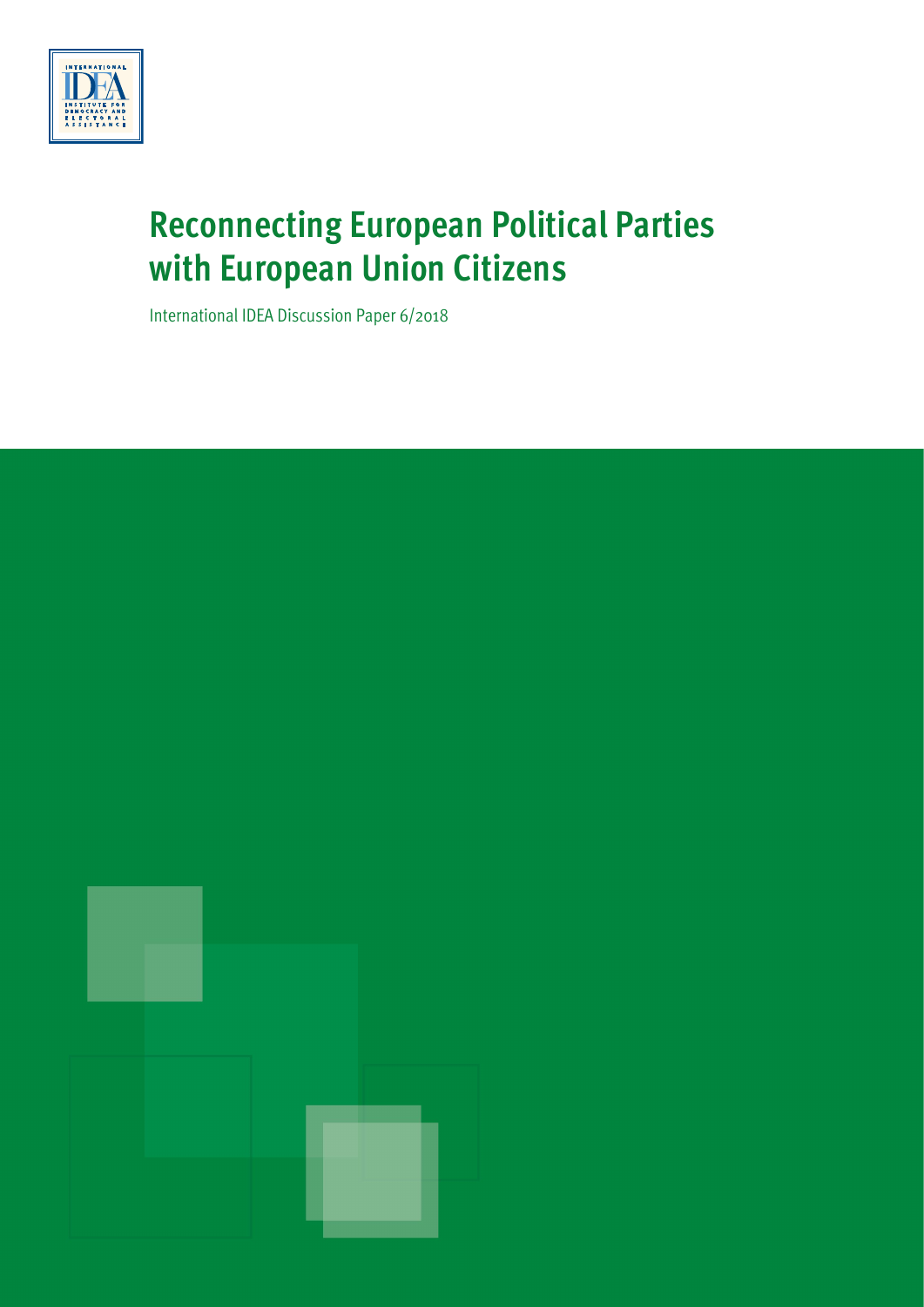

# **Reconnecting European Political Parties with European Union Citizens**

International IDEA Discussion Paper 6/2018

Lead author: Steven van Hecke

Contributors: Alex Andrione-Moylan, Nathalie Brack, Isabelle de Coninck, Stephen Day, Wojciech Gagatek, Emilie van Haute, Isabelle Hertner, Karl Magnus Johansson, Teona Lavrelashvili, Gilles Pittoors and Wouter Wolfs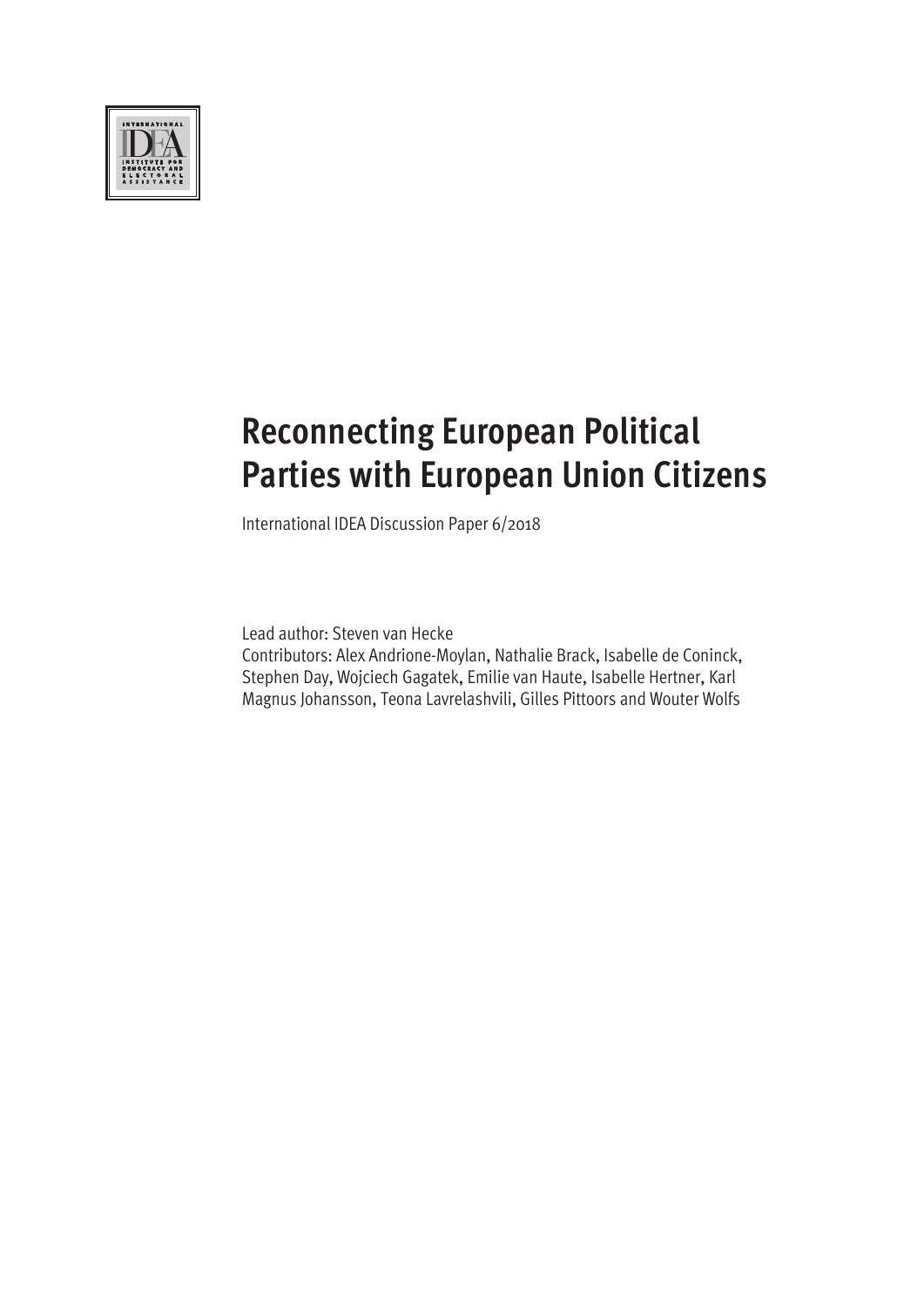© 2018 International Institute for Democracy and Electoral Assistance

International IDEA publications are independent of specific national or political interests. Views expressed in this publication do not necessarily represent the views of International IDEA, its Board or its Council members.



The electronic version of this publication is available under a Creative Commons Attribute-NonCommercial-ShareAlike 3.0 (CC BY-NC-SA 3.0) licence. You are free to copy, distribute and transmit the publication as well as to remix and adapt it, provided it is only for non-commercial purposes, that you appropriately attribute the publication, and that you distribute it under an identical licence. For more information on this licence visit the Creative Commons website: <http://creativecommons.org/licenses/by-nc-sa/3.0/>.

International IDEA Strömsborg SE–103 34 Stockholm Sweden Telephone: +46 8 698 37 00 Email: info@idea.int Website: <http://www.idea.int>

Design and layout: International IDEA DOI: <https://doi.org/10.31752/idea.2018.71>

Created with Booktype: [<https://www.booktype.pro>](https://www.booktype.pro/)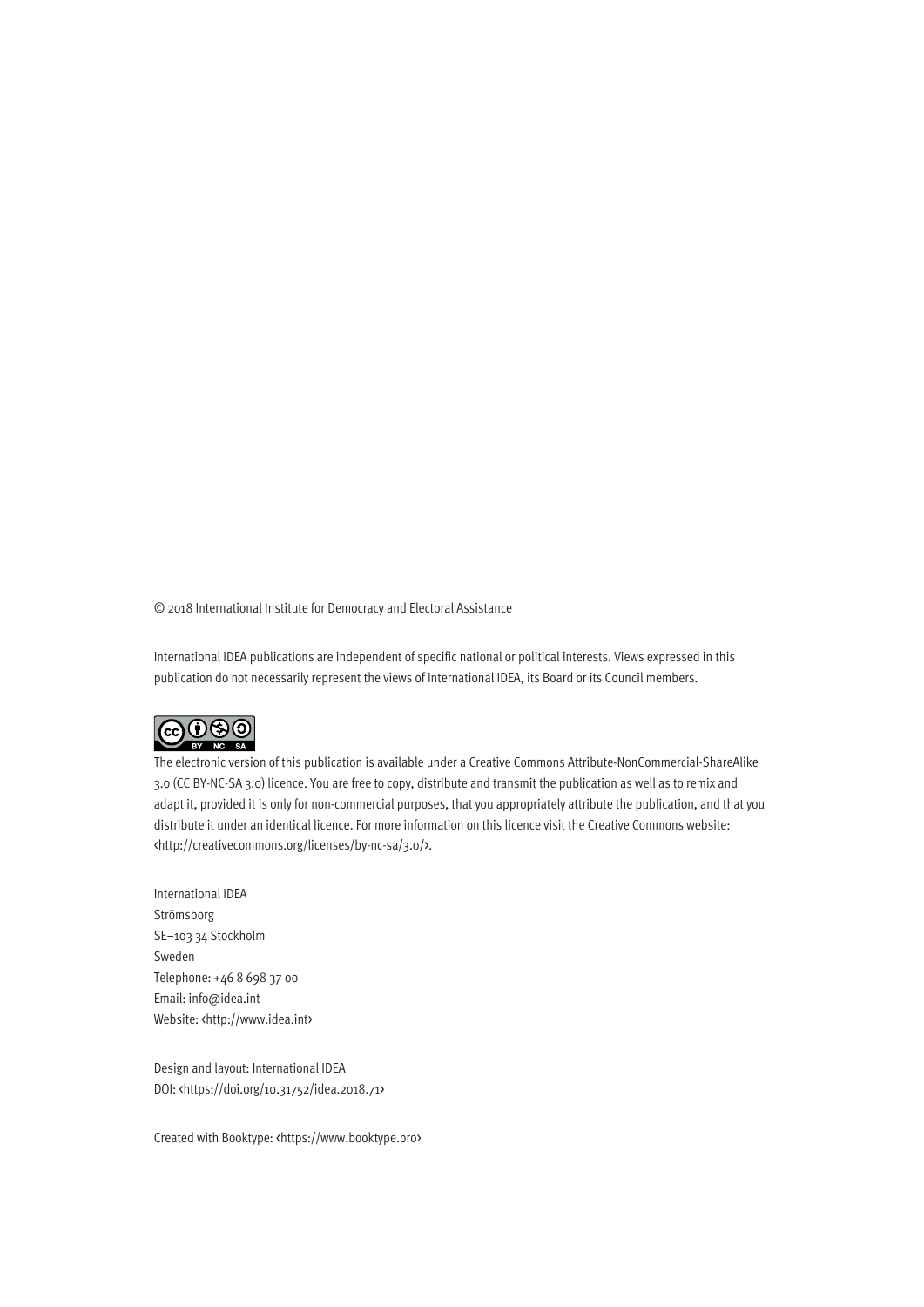### **Contents**

| 2. Improving European political parties' connection with citizens through regulation  23 |
|------------------------------------------------------------------------------------------|
|                                                                                          |
|                                                                                          |
|                                                                                          |
|                                                                                          |
|                                                                                          |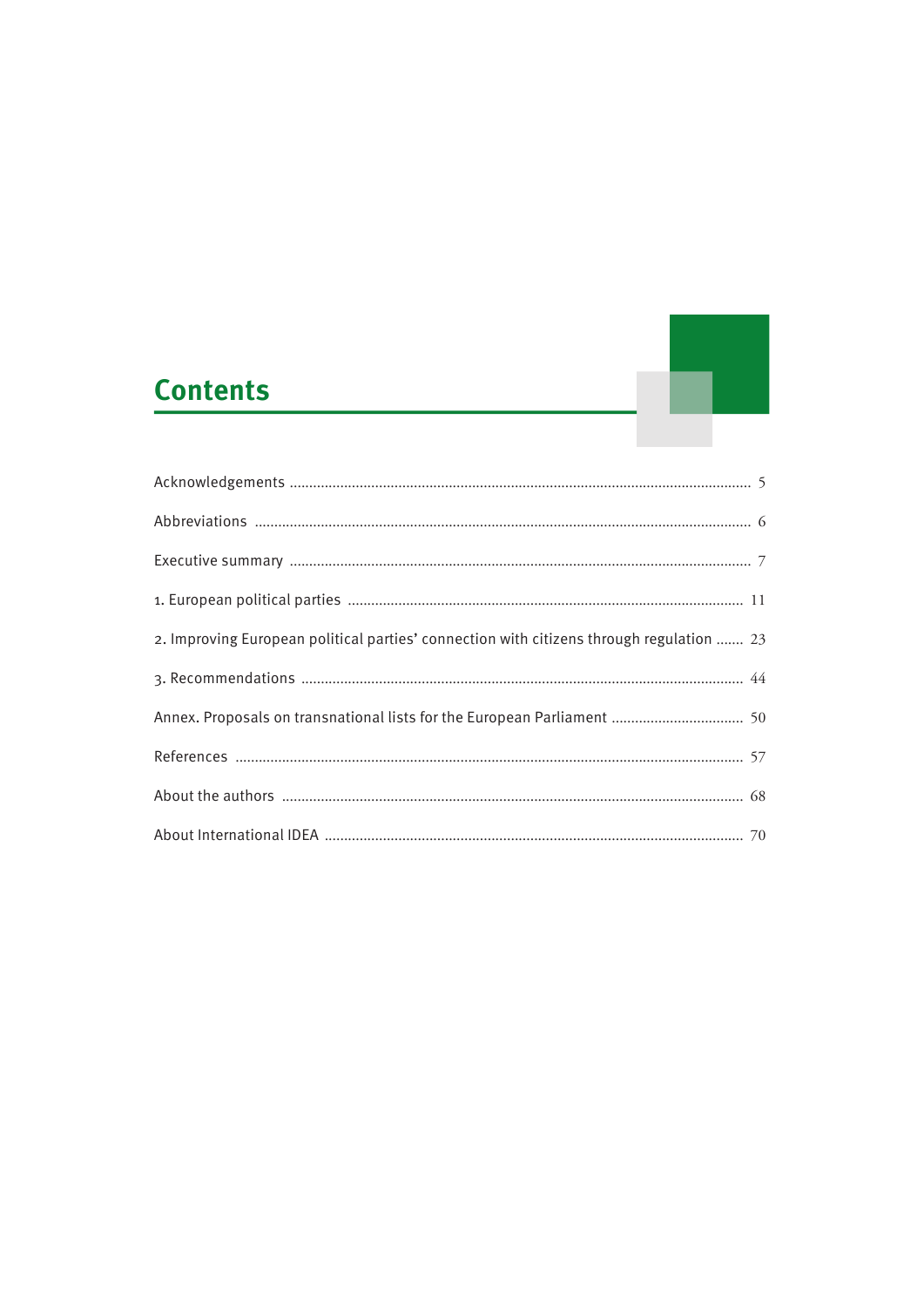### <span id="page-4-0"></span>**Acknowledgements**

This paper was commissioned by the Office of International IDEA to the European Union. It was compiled by Steven van Hecke and a team of contributors, including senior and junior academics from various universities, who shared their expertise and insights on different aspects of the role European political parties play within the European Union polity, based on the state of play in December 2017. The sections to which they contributed inform the recommendations at the end of the paper.

Special thanks to the representatives of European political parties and other participants in the expert round table and public panel debate, organized by the Office of International IDEA to the European Union, which took place in Brussels on 13 July and 23 November 2017, respectively. Additional information about the round table is available on International IDEA's website (Neven 2017).

Finally, thanks to Andrew Bradley, Director, and Marilyn Neven, Programme Manager, of the Office of International IDEA to the European Union, for their contributions to the text.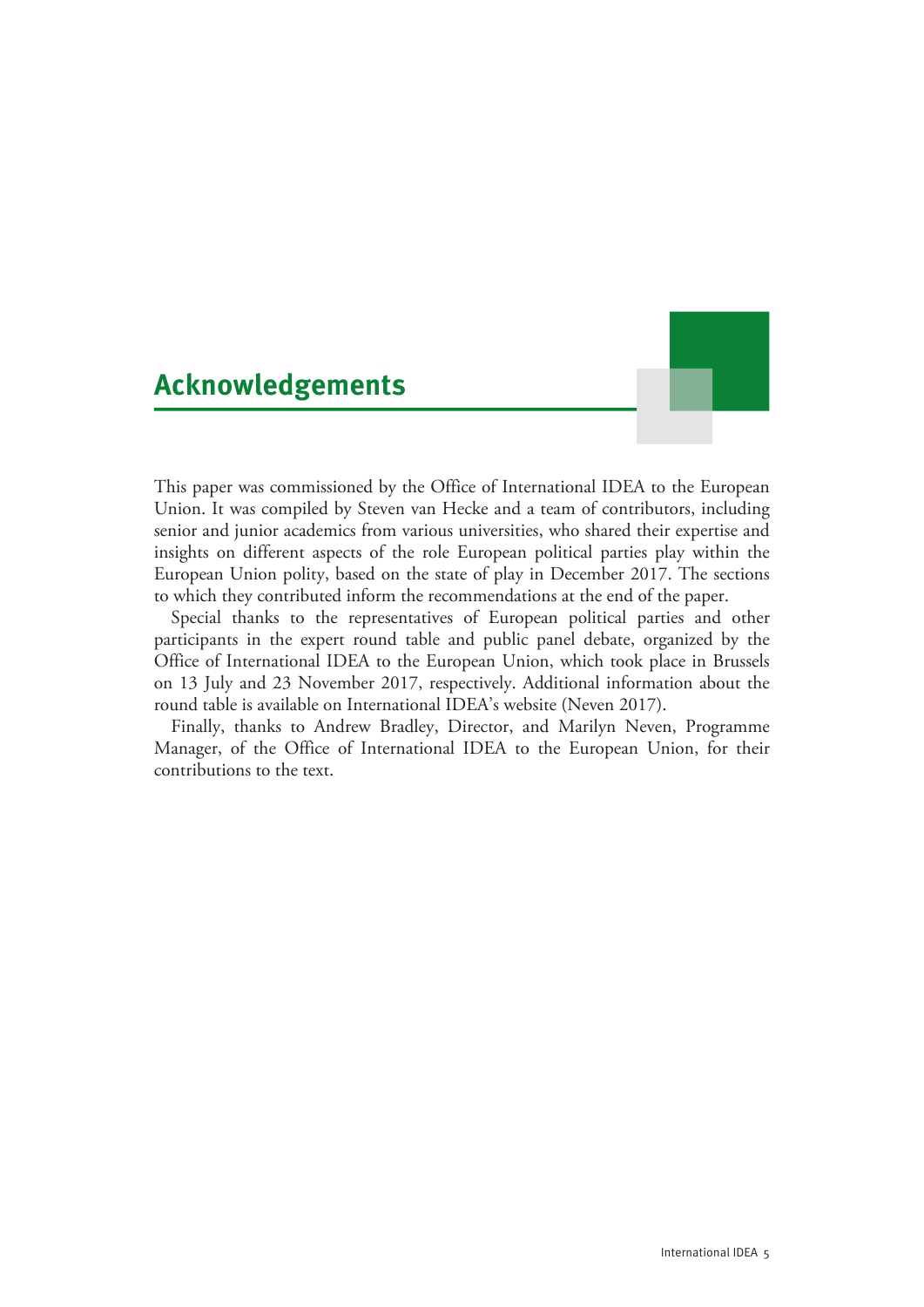## <span id="page-5-0"></span>**Abbreviations**

| <b>ALDE</b>    | Alliance of Liberals and Democrats for Europe                |
|----------------|--------------------------------------------------------------|
| <b>CSPEC</b>   | Confederation of Socialist Parties of the European Community |
| <b>EFA</b>     | European Free Alliance                                       |
| EGP            | European Green Party                                         |
| EP             | European Parliament                                          |
| EPP            | European People's Party                                      |
| GG             | Global Greens                                                |
| <b>GPI</b>     | Global Party International                                   |
| ICT            | Information and communications technology                    |
| <b>IDC-CDI</b> | Centrist Democratic International                            |
| IDU            | <b>International Democrat Union</b>                          |
| LI             | Liberal International                                        |
| <b>MEP</b>     | Member of European Parliament                                |
| PA             | Progressive Alliance                                         |
| <b>PES</b>     | Party of European Socialists                                 |
| SI             | Socialist International                                      |
| <b>TEU</b>     | Treaty on European Union                                     |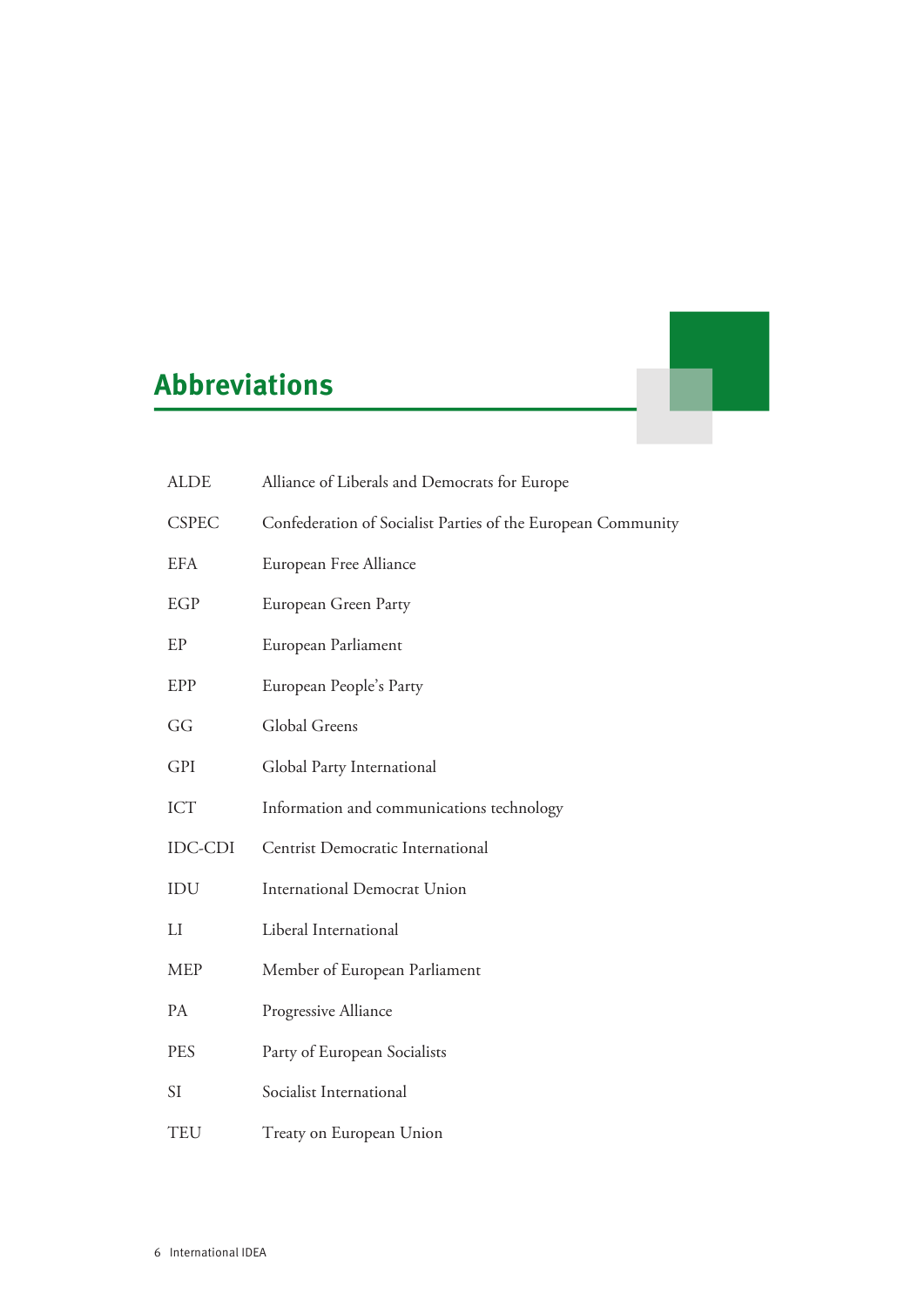### <span id="page-6-0"></span>**Executive summary**



Democracy involves *popular control* over decision-making, as well as *political equality* among those exercising that control (see e.g. International IDEA 2017). In a parliamentary system, day-to-day control is delegated to elected politicians, who organize themselves in political parties. Political parties have become an important interface between the government and the people in many democracies around the world.

In recent decades the European Union has refined its democratic functioning by, for example, extending the decision-making powers and control of the European Parliament (EP) and facilitating the creation of European political parties. Given the multiple challenges to democracy worldwide, the EU must strengthen its legitimacy and accountability, and connect with citizens.

European political parties have come a long way but only recently established themselves at the heart of European democracy, a process that has paralleled the increasing attention paid to enhancing democracy and transparency in EU decisionmaking. European political parties play an important role, but face challenges in bringing messages to EU citizens and making them more aware of EU politics. In addition, the European institutional and electoral frameworks do not provide the same structure and tools for European political parties as their national counterparts are used to working with, which enable national parties to attract the attention and interest of citizens or to be featured in the media.

This Discussion Paper takes a comprehensive approach to understanding the role(s) of European political parties within the polity of the EU. Its focuses on how European political parties can (re)connect with EU citizens. The paper emphasizes the regulatory framework in which European political parties operate, their internal organization and the outreach in relation to various political actors, but especially citizens. It also considers ways to broaden, deepen and diversify how European political parties are able to connect.

The paper is structured as follows. Chapter 1 provides an overview of the political context, including recent developments, and analyses what is known about European political parties and why they matter. Chapter 2 takes a closer look at the legal and institutional framework in which European political parties operate, the role of national political parties, the rise of Euroscepticism and the linkages with citizens, individual membership of European political parties, the problem of representation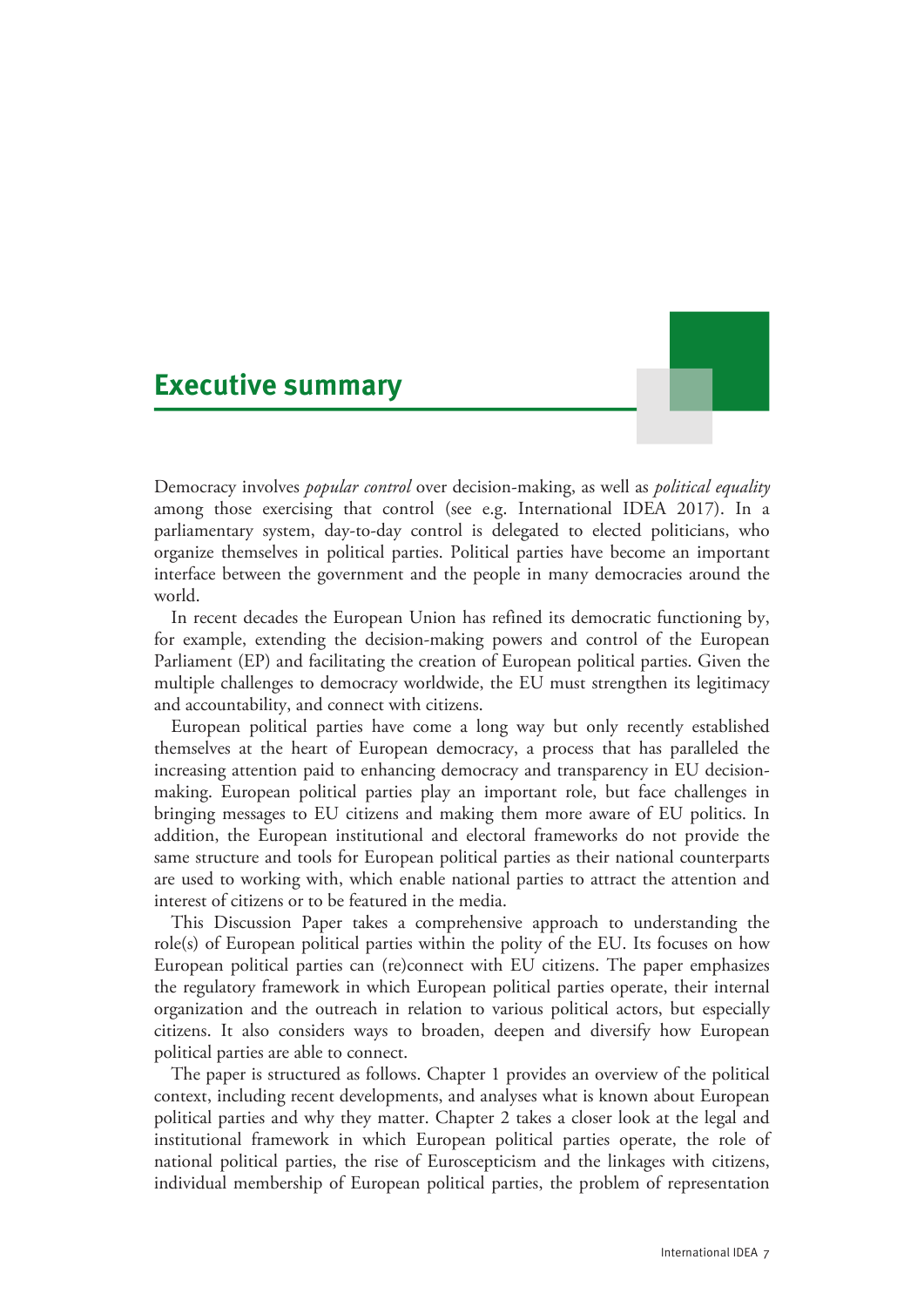and membership of the Global Party Internationals. Chapter 3 presents a set of recommendations to European political parties and stakeholders, including proposals to strengthen the role of European political parties and enable their engagement with EU citizens, and therefore enhance democracy within the EU. The Annex includes a proposal on transnational lists.

#### **Key recommendations**

The recommendations presented in this paper are primarily directed at European political parties, but also address EU institutions, national political parties, EU civil society, democracy supporters and citizens. Implementation can in some instances take place immediately (short term), while others require the adaptation of existing rules and/or the introduction of new ones (medium term), or treaty changes (long term). Overall, European political parties should play a larger role within (as well as outside) the 'Brussels bubble', especially during EP election campaigns and between elections.

#### For citizens of the European Union

• Improve EU education in school curricula throughout Europe, to promote citizen engagement in EP elections and their understanding of decisionmaking throughout the legislature.

#### For national political parties and national authorities

- Use Europarty logos next to national party logos on ballot papers, and ultimately only the Europarty logo, to improve the visibility of Europarties and of the EU dimension in EP elections.
- Endorse the election manifesto and political programme of the respective Europarty, and use these policy documents in election campaigns to increase understanding and visibility of Europarties, especially their endeavour to seek EU-wide compromise.
- Debate EU issues in national election campaigns and throughout the legislature to promote understanding of the impact of EU decision-making on national decision-making and citizens' daily lives.
- Separate EU and national elections to allow for distinct political debate at these policy levels.
- Transfer the power to select candidates (*Spitzenkandidaten*) to Europarties to reinforce their procedural role and visibility.

#### For European civil society

• Address policy memoranda directly to Europarties, and engage with them throughout the legislature.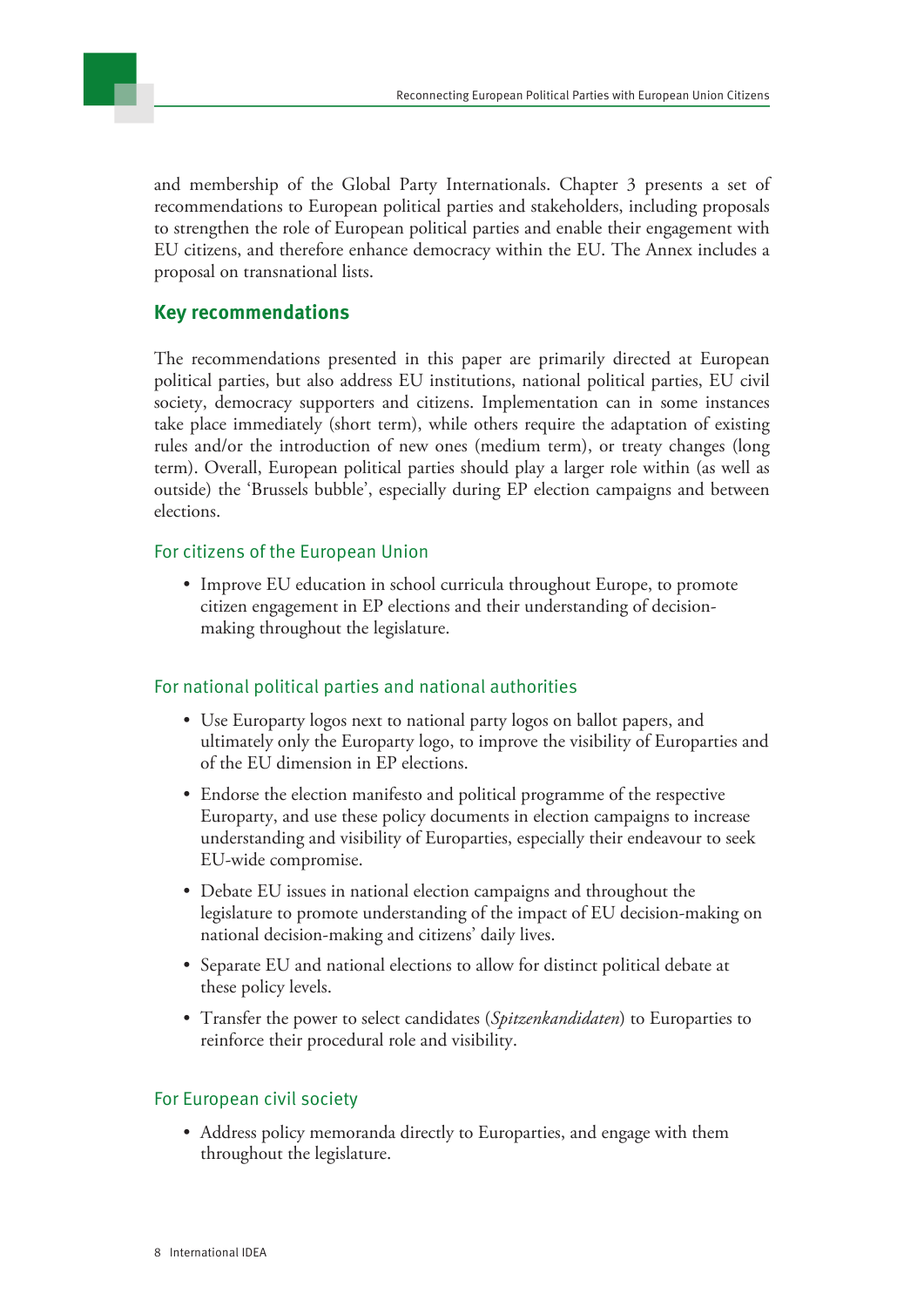- Promote citizens' understanding of EU policymaking.
- Create initiatives to hold European leaders and institutions (such as VoteWatch Europe) accountable to all citizens, and lift the paywalls.

#### For Europarties

- Facilitate Europarty membership for individual citizens and improve their participation in Europarty decision-making.
- Rethink internal decision-making structures, and consider a greater role for individual members, majority voting and representation of party associations to improve internal democracy.
- Improve ideological homogeneity and strengthen relations with a single political group in the EP.
- Engage with civil society to enhance grassroots-level input in EU decisionmaking and to improve connections with civil society in daily party life.
- Ensure that affiliated foundations reach out beyond the 'Brussels bubble' to improve outreach to citizens.
- Enhance social media presence by investing in the use of adequate information and communications technology (ICT) applications and by copying good practices worldwide in this field.
- Develop and maintain permanent forums for citizens to facilitate debates on EU issues.
- Organize primaries for the selection of *Spitzenkandidaten* to enhance democratic decision-making, visibility and transparency.
- Diversify ways to increase funding (e.g. membership fees) to allow for more visible outreach to citizens.
- Improve transparency of revenues and spending patterns to enhance understanding and legitimacy.
- Strengthen links with EP political groups to improve Europarty impact on daily decision-making.
- Strengthen European Council summitry coordination to enhance public understanding and visibility.

#### For European institutions

- Reconsider the reorganization of 'les lieux du politique' or working spaces (especially the EP) to balance better access to citizens with security concerns.
- Redistribute part of funding to Europarties in equal shares in order to redress imbalances between larger and smaller parties and to safeguard the democratic space at the EU level.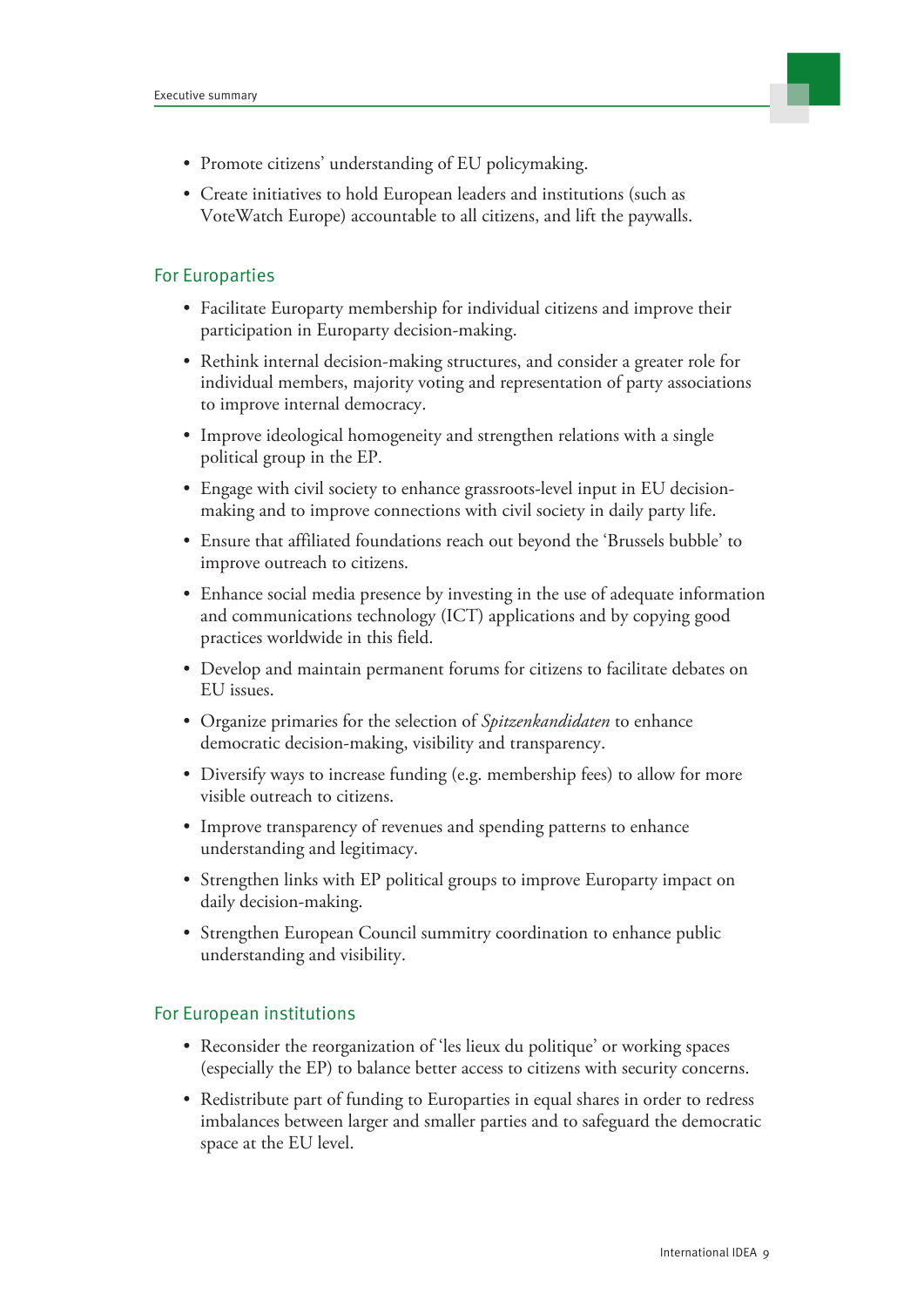

- Consider reserving the increase in public funding to 95 per cent of their total income for newly established parties, and for a limited time period, to encourage them to search for alternative funding.
- Provide clear rules on joint activities between Europarties and their national member parties to allow for more interaction during European election campaigns.
- Introduce separate European election campaign grants with strict spending requirements to increase visibility and safeguard operational budgets.
- Reconsider, reform, and improve the legal and political citizen-oriented toolbox to ensure the link with EU citizens (public consultations, petitions, European Citizen Initiative).
- Consider merging the role of President of the European Commission with the President of the European Council.
- Provide greater clarity on the organization, impact and outcome of 2018 'democratic conventions'.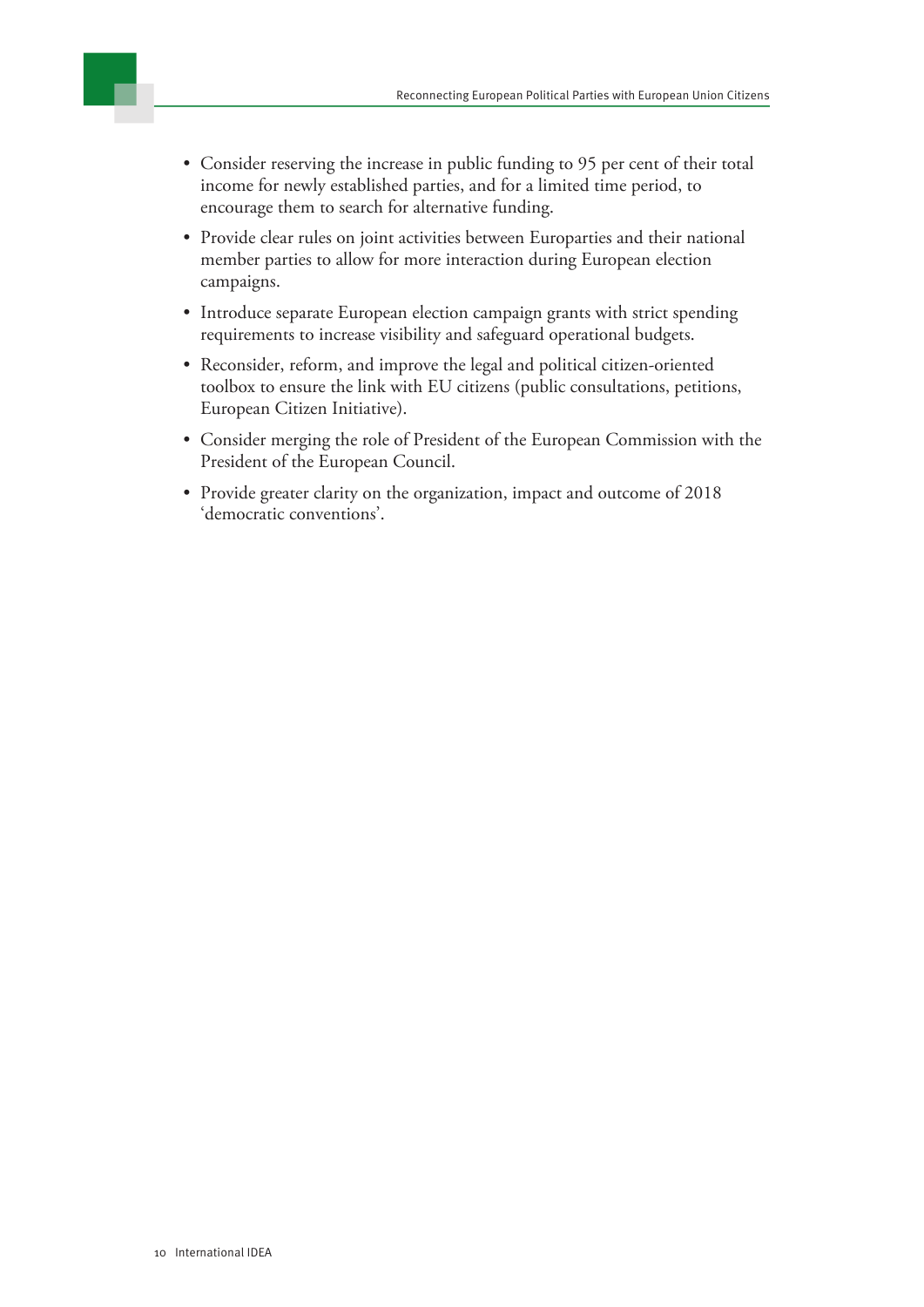### <span id="page-10-0"></span>**1. European political parties**

According to European Commission President Jean-Claude Juncker, 'Our Union needs to take a democratic leap forward' (European Commission 2017b). Never before has a Commission President dedicated so many words on, and referred so explicitly to, the role of European political parties, civil society and citizens in the framework of 'a more democratic Union'. Juncker referred to the role of European political parties in the 2019 EP elections, new rules on the financing of political parties and foundations, transnational lists, the Commission's Citizens' Dialogues and democratic conventions (European Commission 2017a).

It is unclear how many of these announcements will become formal proposals, yet the fact that they were mentioned signals a recent change in perceptions of how best to improve democracy at the EU level. While the Brexit referendum, rising populism, and challenges related to migration and terrorist threats produced a pessimistic atmosphere in EU circles and many EU capitals in 2016, confidence in European integration and its institutions, policies and future ambitions grew throughout 2017. Although leading politicians at the EU level have played a major role, the sudden change in mood (which some have dubbed a 'European Spring') is largely a product of the outcome of national elections in Austria (2016), the Netherlands (2017) and, particularly, France (2017) as well as improved economic performance and the stemming of migratory flows. Active support for the EU has been observed among individual citizens—protesting Brexit or campaigning for a pro-European candidate —as well as among new and non-traditional political movements such as Pulse of Europe and En Marche. Yet it would be unwise to overestimate this new wave of Euro-enthusiasm.

Apparently, European political parties have not (yet) played a significant role in this European Spring. Eurosceptics have of course criticized the renewed support for European integration, and parties at the national and European levels have tried to replicate or be part of Emmanuel Macron's success. In the run-up to the European Council of June 2017, the newly elected French president was conspicuously absent from the meetings organized by the major European political parties. However, his views on how to relaunch the integration project, including his democratic stance, have suddenly become a point of reference (European Commission 2017b).

Article 10(4) of the Treaty of Lisbon amending the Treaty on European Union and the Treaty establishing the European Community (Lisbon Treaty, 2007), the so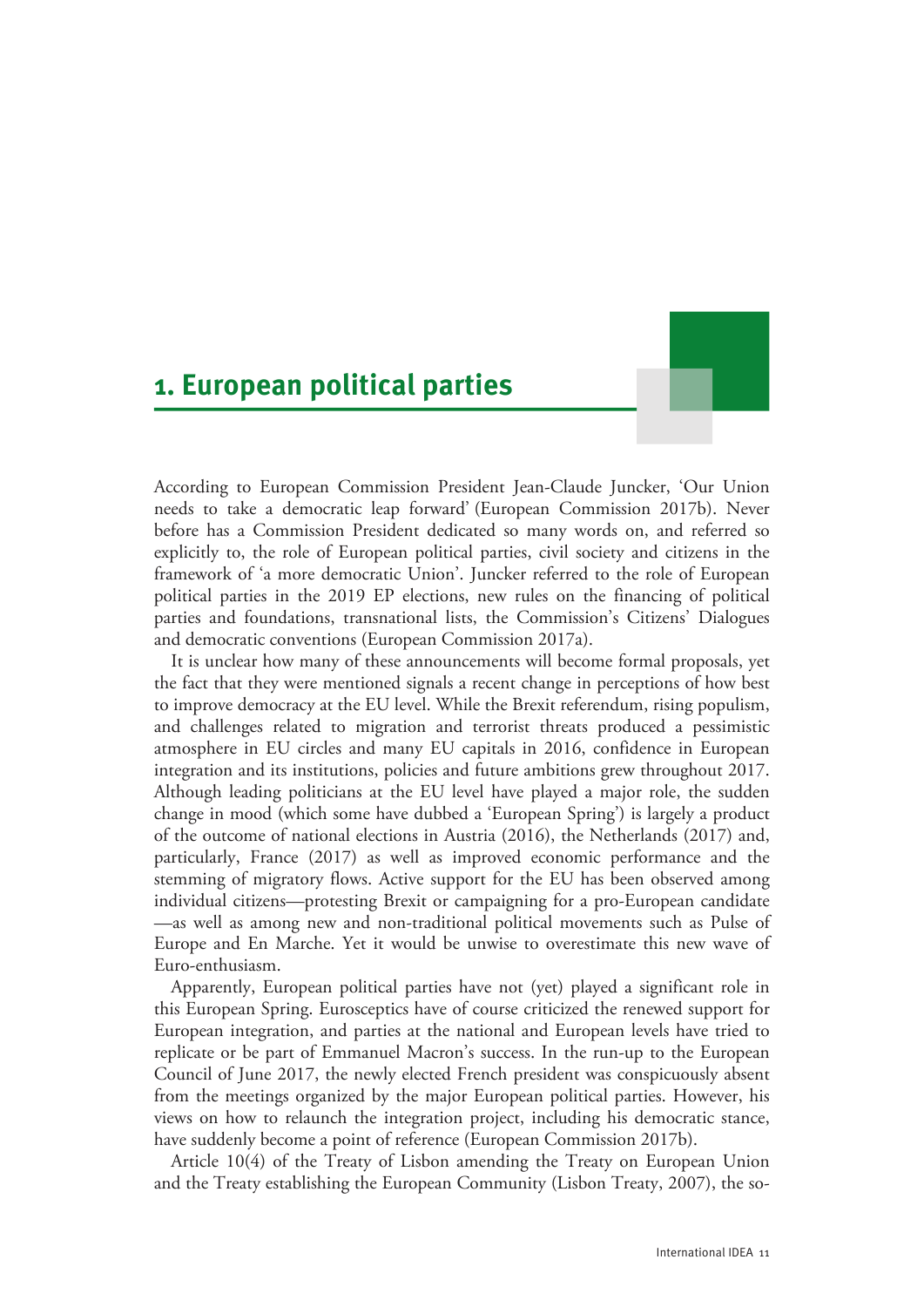called party article, states that it is the role of European political parties to 'contribute to forming European political awareness and to expressing the will of citizens of the Union'. Their development, especially in relation to the affiliated EP political groups and alongside European political foundations, has been impressive, both legally and politically. For instance, together with their groups in the EP, European parties have enjoyed remarkable success against some member states and national political parties in the framework of the *Spitzenkandidaten* (candidate selection) system, such as helping to strengthen the connection between EU citizens' voting behaviour during EP elections and the European Commission. Yet their role is still largely invisible, and they have not always participated in recent relevant initiatives. In the run-up to the 2019 EP elections, this paper examines European political parties' role in (re)connecting with EU citizens.

#### **1. What are European political parties and what do they do?**

#### **Steven van Hecke and Wouter Wolfs**

Scholarly attention to European political parties has taken place in four main waves. The first wave took place during the high expectations, not to say euphoria, in the run-up to the first direct EP elections in 1979. During this period, the first European political parties were founded, and many scholars expected a breakthrough on the EU political scene, to the detriment of national political parties. The second wave came after the introduction of the original party article (138a) in the Treaty on European Union (TEU, Maastricht Treaty, 1992), which for the first time officially recognized the role of European political parties within the EU, against a backdrop of growing discontent about the European integration process. European political parties were increasingly analysed from a comparative political perspective, instead of as just another feature of the ongoing integration process. The third wave of interest emerged in the context of the EU enlargements to Central and Eastern European countries, and the establishment of a regulatory framework for these party federations. Scholars analysed internal party changes following these developments, such as an increase in the number of member parties and ideological heterogeneity, and the role of new European foundations linked to European political parties.

Recent developments have triggered a fourth wave that takes the existence of European political parties for granted, both legally and politically. Not only has the number of European political parties increased significantly since the first regulations, they have also developed internally and differently in response to the changing legal and political context. European political parties can at times be seen as predominant, as in the *Spitzenkandidaten* process, while in other instances they appear to operate only 'in the shadow of hierarchy'. This paper focuses on this kind of approach and looks ahead to the 2019 European elections and beyond, reflecting on likely developments and feasible deliverables. The following section is partly drawn from and reproduces earlier research on the issue (van Hecke 2010: 395–411).

#### What are European political parties?

These organizations are labelled European political *parties,* even if they lack the main characteristic of national political parties: participation in elections. National parties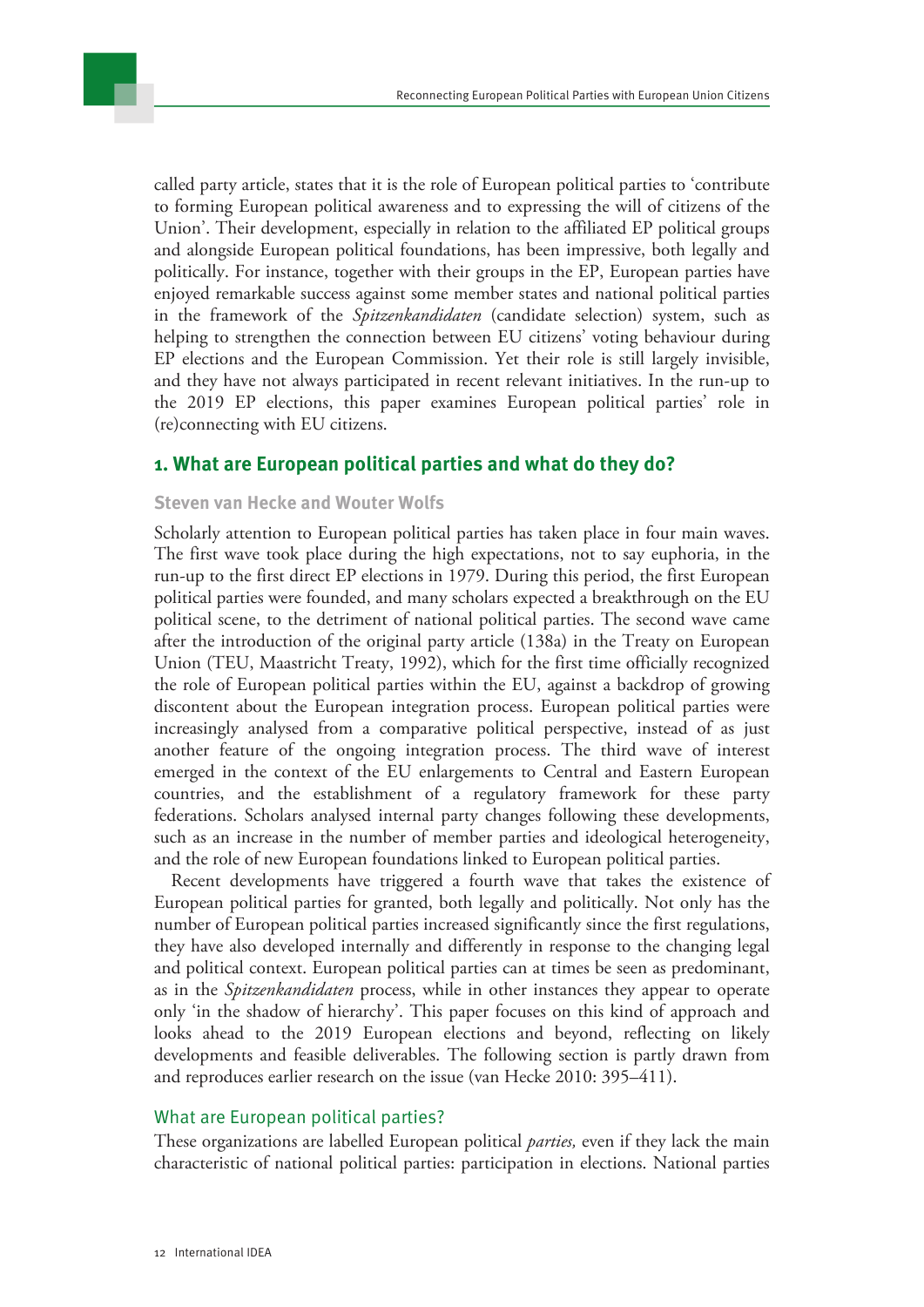

dominate the selection of candidates and the electoral competition of European elections, although further advancing the *Spitzenkandidaten* process and potentially establishing transnational electoral lists could expand the role of European political parties.

Since their inception in the second half of the 1970s, parties operating primarily at the European level have received a number of different labels, some with a specific (and sometimes normative) connotation. The term 'pan-European parties', for example, implies a supranational aspect suggesting that these party organizations are more than the sum of their parts. According to this perspective, European political parties should be developed into fully fledged party organizations and take up roles similar to their national counterparts. The term 'Europarties' has recently become popular, as has 'European political parties', which derives from 'political parties at European level', the official name in the Treaties (see TEU, article 10(4); 2016/C 202/01 TFEU; TEU Maastricht Treaty article 138a).

Academics commonly use the term 'transnational party federation' to refer to one of the three parts of the European party family, in addition to 'national political parties' and 'supranational party groups'. The term has two main implications. First, it emphasizes the fact that these parties are *federations* (i.e. they consist of various national political parties) and mainly operate as 'parties of parties' (umbrella organizations for their national member parties). Second, their components, member parties, are not fully integrated into a single organization, a Europarty, as is the case with the delegations of national political parties in the party groups of the EP. From the moment they are formed, party groups operate independently of national political parties and their delegations. In party federations, however, the political centre of gravity lies with the national member parties. The fact that supranational party groups are more developed than transnational party federations does not imply a normative bias, however.

Calling European political parties 'transnational' is essential, as it refers to the level between the national and supranational levels, for which a distinct and separate party organization has been established. In this paper, 'Transnational party politics' refers to the level at which the national (or intergovernmental) and the EU (or supranational) spheres overlap. In other words, they are 'multi-level' parties (Deschouwer 2006) that operate at both the national and European levels. At the same time, the transnational level reflects the dual character of the EU intergovernmental and supranational. Transnational party federations are involved with intergovernmental institutions (the Council of Ministers and the European Council), as well as supranational institutions (the EP and the European Commission) (see Table 1.1). Uniquely, they operate in both of the institutional circuits of the EU. They provide an important link between the national and EU levels, and between intergovernmental and supranational institutions.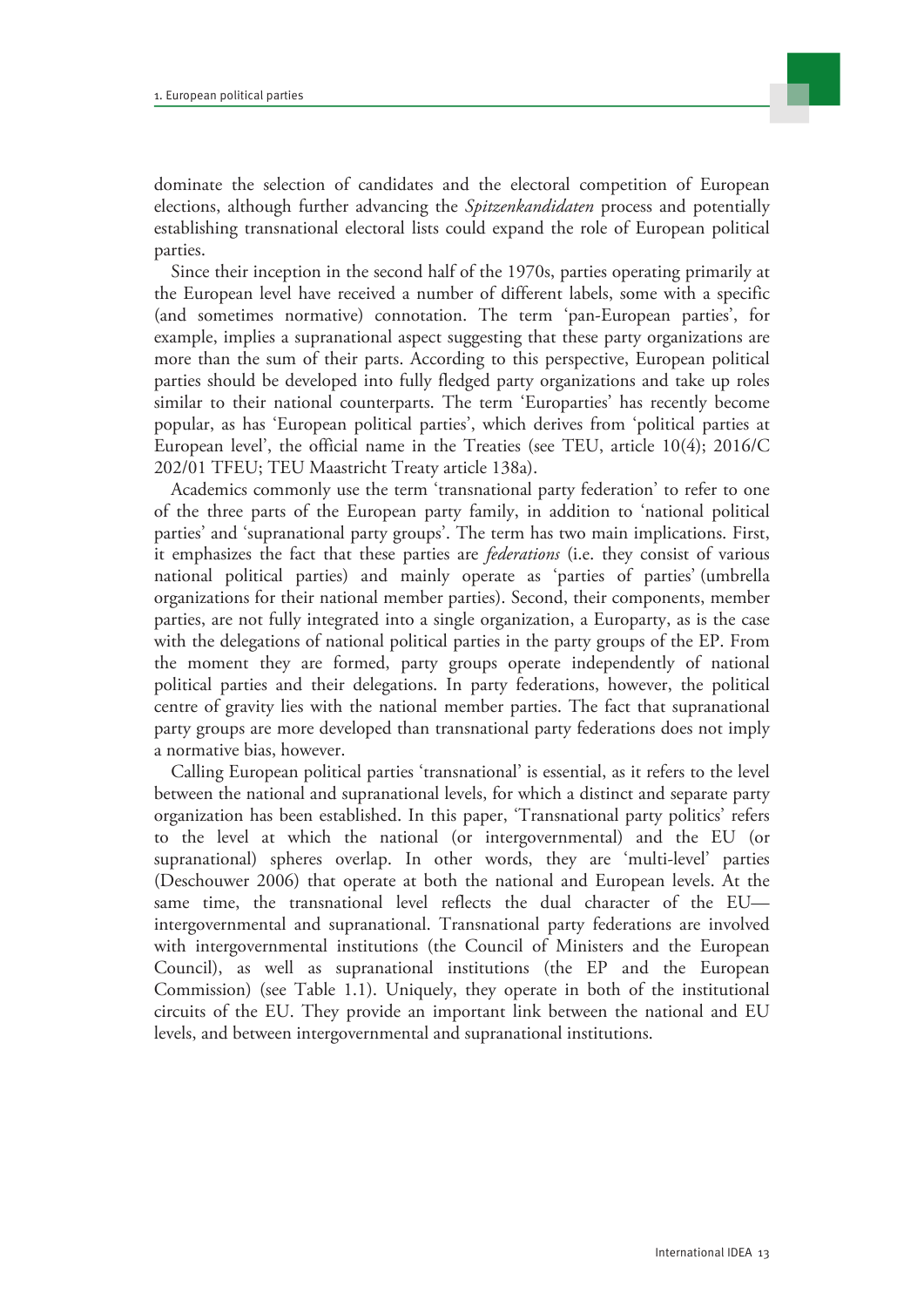| <b>Level</b>  | <b>Party organization</b>       | Political institution(s)                 |
|---------------|---------------------------------|------------------------------------------|
| National      | National political parties      | National governments and parliaments     |
| Transnational | Transnational party federations | Council of Ministers, European Council   |
| Supranational | Supranational party groups      | European Commission, European Parliament |

#### Table 1.1. Levels and their corresponding party organizations and political institutions

*Source*: Van Hecke, S., 'Do transnational party federations matter? (… and why should we care?)', *Journal of Contemporary European Research,* 6/3 (2010): 398.

Transnational party federations are also collective units, albeit in a different way than national political parties and supranational party groups. National political parties are sometimes considered non-unitary actors, especially when addressing intraparty organizations, factions, tendencies or similar topics. A Europarty also consists of several intraparty actors, each of which can have a different view on the role that the European party organization should fulfil (Day 2014). Whereas national party leaders consider European parties to be facilitating bodies for networking, Members of the European Parliament (MEPs) see them mainly as support organizations for EP group work, while staff from the Europarty secretariats aim to strengthen their supranational party characteristics.

Transnational party federations exhibit even more non-unitary characteristics than national parties, in the sense that they are generally composed of (national) political parties. Membership is mostly restricted to national political parties, even though the statutes of transnational party federations contain provisions that extend membership to individuals. Therefore, the number of members varies for different reasons for transnational and national parties. For example, membership variations within transnational parties are related to the size of their member parties, which does not apply to national political parties. All members of a national (or local/regional) party are equal, and size (quantity) is associated with weight (influence). In theory, all member parties, small or large, operate independently. In practice, however, larger member parties are often stronger or have greater influence over policymaking. Another major factor is policy distance (including intra-policy distance). A large member party can be weak if it is located far from the ideological centre of its transnational party federation, for instance. Intra-policy distances reflect the degree of cohesiveness within transnational parties. This is important in a number of cases, for example when a transnational party federation drafts a party document or electoral manifesto that is intended to be binding for its member parties.

Transnational party federations are much more elite driven than national political parties. The leadership runs the party, and there is limited participation from partisans in the party's day-to-day work; transnational parties do not have an electorate, membership or rank-and-file actors, and (unlike national political parties) they have almost no direct links with society. The only exception is the slowly growing number of actors that comprise European civil society. Transnational parties are, therefore, not as embedded in society as national political parties. Like national political parties, however, transnational party federations have organized themselves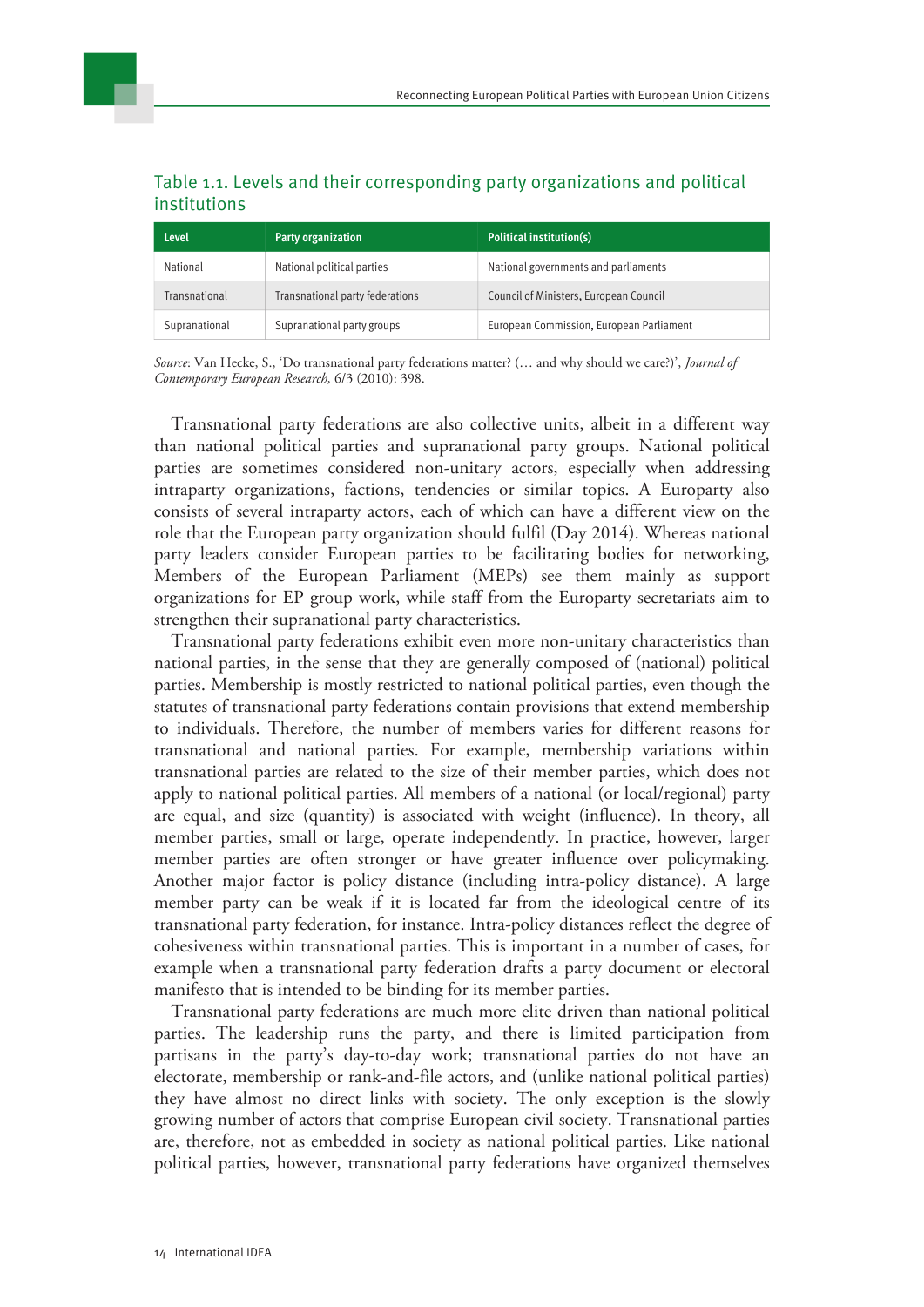

around party families or *familles spirituelles* (von Beyme 1985), although not all of these families have been present from the early days of transnational party federations.

Since 2004, transnational party federations have had a legal status and have benefited from direct financing from the EP budget (European Parliament and Council 2003, 2014). In the period 2004–17, no less than 20 organizations were recognized as 'political parties at European level' and consequently received EU funding (European Parliament 2017); there are currently 16 (see Table 1.2).

The link with the supranational branch of the party family—comparable to political groups in the EP—represents a process of growing emancipation. European political parties become more independent from EP political groups by forming families. Before the introduction of direct European subsidies in 2004, most European political parties depended on their corresponding political group in the EP for staff, accommodation and resources. These subsidies have given the Europarties more independence, but this—together with the establishment of a large number of new Europarties—has complicated the relationship between the Europarties and the political groups (see Table 1.2). The clear one-to-one relationship between a Europarty and a political group that characterized the pre-funding situation is now rather uncommon. Some groups bring together MEPs from various Europarties, whereas the members of other parties are dispersed over several groups. Furthermore, every European election generates some disruptive effects: once the new EP is composed, the centre of activity—and, accordingly, media and public attention shifts from the European political parties to the elected assembly and its groups (Bardi 2006). The composition of political groups, and especially the total number of members, affects their political weight within the EP.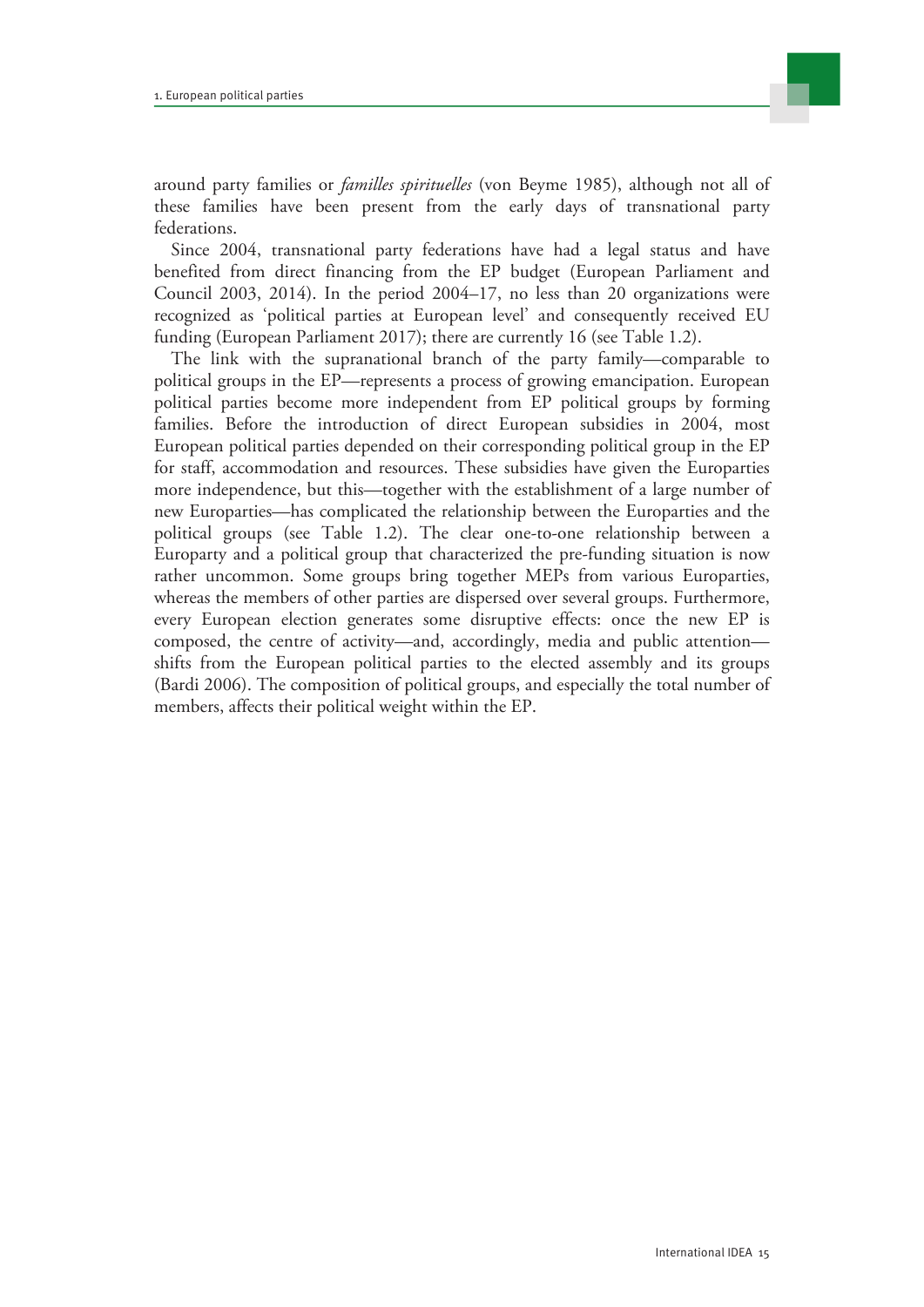#### Table 1.2. Political parties at the European level and their political families, 2017

| Political party at European level                                                                                                                                                       | Political group(s) in the European Parliament                                                                                                                      | <b>Political family</b>                     |
|-----------------------------------------------------------------------------------------------------------------------------------------------------------------------------------------|--------------------------------------------------------------------------------------------------------------------------------------------------------------------|---------------------------------------------|
| European People's Party (EPP)                                                                                                                                                           | Group of the European People's Party (Christian<br>Democrats)                                                                                                      | Christian Democrats/<br>Conservatives       |
| Party of European Socialists (PES)                                                                                                                                                      | Group of the Progressive Alliance of Socialists and<br>Democrats in the European Parliament                                                                        | Socialists/Social<br><b>Democrats</b>       |
| Alliance of Conservatives and<br>Reformists in Europe (ACRE)                                                                                                                            | European Conservatives and Reformists Group                                                                                                                        | Conservatives/<br>Eurosceptics              |
| European Christian Political<br>Movement (ECPM)                                                                                                                                         |                                                                                                                                                                    | Christian-Social                            |
| Alliance of Liberals and Democrats<br>for Europe (ALDE) Party                                                                                                                           | Group of Alliance of Liberals and Democrats for Europe                                                                                                             | Liberals                                    |
| European Democratic Party (EDP)                                                                                                                                                         |                                                                                                                                                                    | Centrists                                   |
| Europeans United for Democracy<br>(EUD)                                                                                                                                                 | Confederal Group of the European Left-Nordic Green<br>Left<br>Group of Alliance of Liberals and Democrats for Europe<br>Group of the Greens/European Free Alliance | Eurosceptics                                |
| Party of the European Left (EL)                                                                                                                                                         | Confederal Group of the European Left-Nordic Green<br>Left                                                                                                         | Non-Socialist Left                          |
| European Green Party (EGP)                                                                                                                                                              | Group of the Greens/European Free Alliance                                                                                                                         |                                             |
| Group of the Greens/European Free Alliance<br>European Free Alliance (EFA)<br>European Conservatives and Reformists Group<br>Confederal Group of the European Left-Nordic Green<br>Left |                                                                                                                                                                    | Regionalists                                |
| Alliance for Direct Democracy in<br>Europe (ADDE)                                                                                                                                       | Europe of Freedom and Direct Democracy Group                                                                                                                       | Anti-establishment hard<br>Eurosceptics     |
| European Alliance for Freedom (EAF)<br>Europe of Freedom and Direct Democracy Group and<br>Non-Attached                                                                                 |                                                                                                                                                                    | <b>Nationalist Eurosceptics</b>             |
| Movement for a Europe of Nations<br>and Freedom (MENF)                                                                                                                                  | Europe of Nations and Freedom                                                                                                                                      | Nationalist/right-wing<br>Eurosceptics      |
| Alliance for Peace and Freedom (APF)                                                                                                                                                    | No corresponding group (Non-Attached)                                                                                                                              |                                             |
| Alliance of European National<br>Movements (AENM)                                                                                                                                       | No corresponding group (Non-Attached)                                                                                                                              | Ultranationalist far-right<br>Eurosceptics  |
| Coalition for Life and Family (CLF)                                                                                                                                                     | No EP representation                                                                                                                                               | <b>Reactionary Catholic</b><br>Eurosceptics |

*Source*: European Parliament, Directorate for Political Structures Financing and Resources, 'Grants from the European Parliament to political parties at European level per party and per year', October 2017, <http:// www.europarl.europa.eu/pdf/grants/Grant\_amounts\_parties\_10\_2017.pdf>, accessed 28 November 2018. *Note*: Parties listed from largest to smallest. Groupings based on the affiliations of individual MEPs to European political parties in the context of the distribution of Europarty funding by the EP, as included in the annex of the note of 5 December 2016 of the Secretary General of the European Parliament on the grant award decision for the financial year 2017.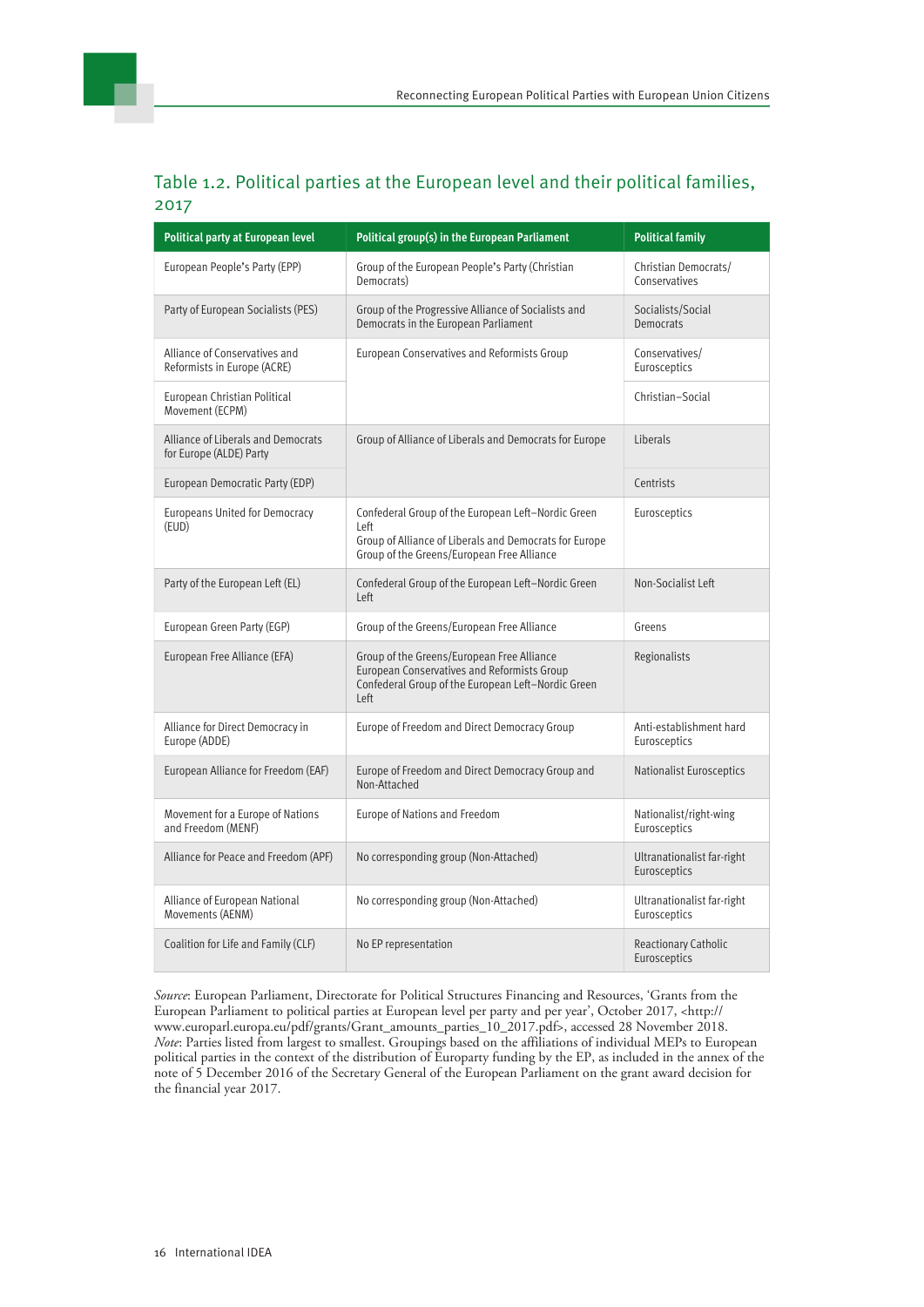

#### What do European political parties do?

Using Duverger's (1951) terms, European political parties were internally (rather than externally) created in the run-up to the first EP elections in 1979. The party groups that had existed since the 1950s took the lead in creating party organizations (see e.g. van Hecke 2006). Since then, European political parties have developed in terms of both organization and membership. There is longstanding consensus among scholars about the number and main features of the various phases of development, as well as the decisive role of the environment in explaining party change (Hix and Lord 1997; Kreppel 2001; Hix, Noury and Roland 2007; Bardi 2006; Ladrech 2006). Integration (institutional incentives) and enlargement (broadly understood as an increase in the number of parties) have been of paramount importance (Hix, Noury and Roland 2007) in each of these developmental stages. Niedermayer (1983) used a three-stage model to analyse the development of European political parties. He differentiated between a *contact stage* in which infrequent contacts between national parties do not require a permanent transnational structure, a *cooperation stage* with permanent interactions and an *integration stage* in which national parties transfer sovereignty over decision-making to the European party organization. Day (2014) also applied a three-stage model of Europarty development, although he acknowledged that the eventual *point of arrival* depends on normative assumptions about the role that the Europarty should fulfil.

Panebianco (1988) distinguishes between two empirically linked dimensions in the development of European political parties. First, institutionalization depends on an organization's degree of autonomy relative to its environment. European political parties are rather weak along this dimension, because they must respond and adapt to an environment that they are not able to control. Second, institutionalization relates to the degree of 'systemness'—the interdependence among subgroups that is made possible by the centre's control of resources. Given the primary importance of national political parties among its constituent elements, European political parties are not institutionalized in this way either. As the two dimensions are empirically linked this is not surprising. Indeed, an organization with a low degree of systemness will find it hard to become autonomous from its environment.

The normative benchmark that is often used for European political parties is the functions that national parties perform in the member states. However, when compared to the traditional functions of political parties, Europarties have a more limited role and political weight (see Table 1.3; Wolfs and Smulders 2018).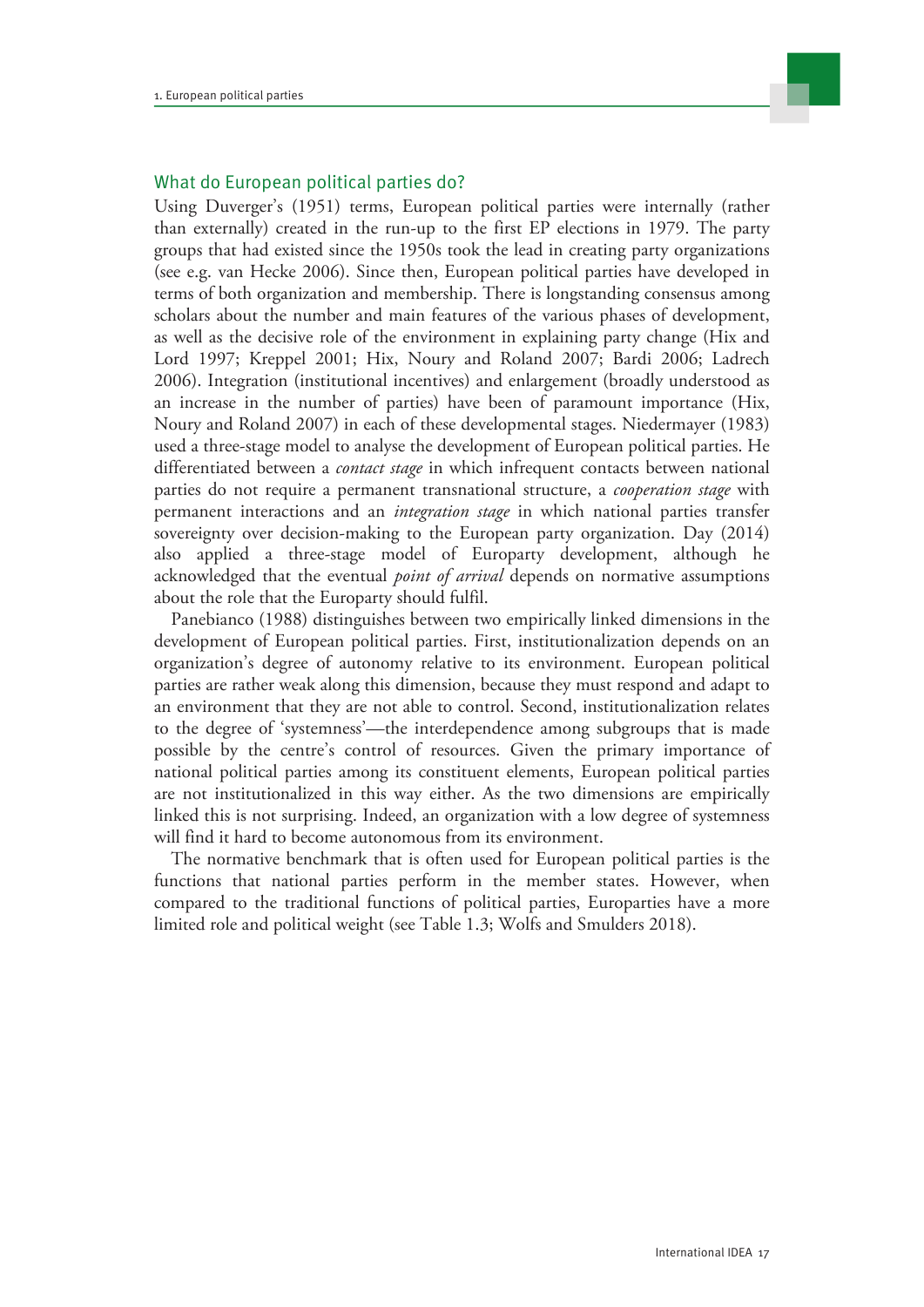| <b>Function</b>                                       | <b>European political parties</b>                                                                                                                                                                                                                                                                                                                                                                                           |  |  |
|-------------------------------------------------------|-----------------------------------------------------------------------------------------------------------------------------------------------------------------------------------------------------------------------------------------------------------------------------------------------------------------------------------------------------------------------------------------------------------------------------|--|--|
| 1. Structure the vote                                 | Limited, since European elections are 'second-order national elections', but can be improved through<br>Spitzenkandidaten process, EU transnational lists or Europarty labels for national member parties.                                                                                                                                                                                                                  |  |  |
| 2. Mobilization and<br>socialization of the<br>public | Limited due to low recognizability of Europarties, but can be improved through Spitzenkandidaten<br>process, EU transnational lists, Europarty labels for national member parties and a more developed<br>individual Europarty membership.                                                                                                                                                                                  |  |  |
| 3. Recruitment of<br>political personnel              | Only through the <i>Spitzenkandidaten</i> process, and can be improved through the introduction of<br>transnational lists.                                                                                                                                                                                                                                                                                                  |  |  |
| 4. Aggregation of<br>diverse interests                | Limited, since few Europarties have built a network of civil society organizations.                                                                                                                                                                                                                                                                                                                                         |  |  |
| 5. Integration and<br>shaping of public<br>policy     | Limited, since most Europarty manifestos represent the lowest common denominator of their member<br>parties, and the link with a political group in the EP can be ambiguous. This is especially true for larger<br>Europarties, as they often need to reconcile more diverse political opinions. For an improved policy<br>impact, more detailed party manifestos and a stronger link with a political group are desirable. |  |  |
| 6. Organization of<br>government                      | Limited, since few Europarties have meetings to bring together their representatives in different EU<br>institutions. Summits should become an important activity of all Europarties.                                                                                                                                                                                                                                       |  |  |
| 7. Legitimation of the<br>political system            | Limited, since Europarties cannot provide a strong link with the EU political system.                                                                                                                                                                                                                                                                                                                                       |  |  |

#### Table 1.3. Functions of European political parties

*Source*: Wolfs, W. and Smulders, J., 'Party financing at the supra-national level: the example of Europe', in J. Mendilow and E. Phéllipeau (eds), *Handbook of Political Party Funding* (London: Edward Elgar, 2018).

The first function of general political parties is to *structure the vote* in elections through party labels. However, Europarties have only a limited electoral connection, since European elections are fought in national electoral districts, among national political parties. Indeed, the first European elections were 'national': candidate selection, issues, campaigns and other aspects took place at the national level. Reif and Schmitt (1980) define EP elections as 'second-order national elections' in the sense that they had little or no direct effect on the parties that were in government at the national level (as is the case with local elections). Reif (1984) later refined the concept of 'second-order national elections', particularly with regard to the electoral cycle and the timing of European elections. Elections that take place in the middle of a legislative term generate a *vote sanction* for government parties prior to first-order national elections. Because EP elections were for a long time considered second-order national elections, European political parties (and even EP groups) were seen as *a posteriori* party organizations. As national parties wield power in a number of ways, including by controlling the selection of candidates and the party group MEPs join once they are elected, they were always late. The *Spitzenkandidaten* system, however, has changed the aforementioned process, and provides European political parties with an *a priori* attribute (van Hecke, Wolfs and de Groof 2018).

The second function of political parties is the *mobilization*—or representation and *socialization* of the population: parties connect citizens to the political system, and foster their social attachment to that system. Such a function requires high party recognizability, but European political parties are not well known by the general electorate (Mair and Thomassen 2010; van Hecke 2010). A more developed *Spitzenkandidaten* process and transnational EU lists could significantly improve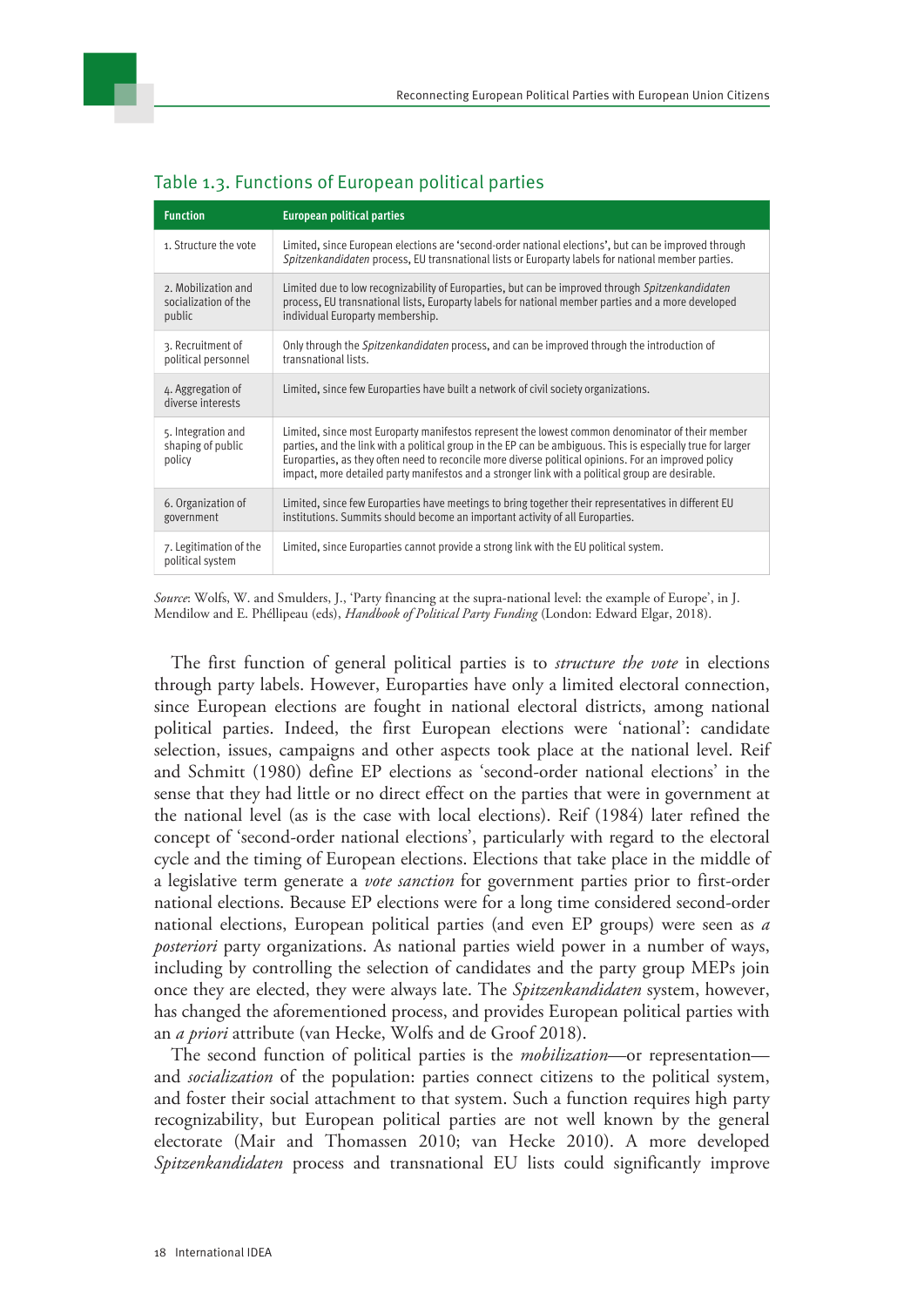

Europarties' visibility. National parties should also be more active in displaying their connection to a European political party in their communication, political programmes and campaign material. Political parties can also represent and socialize citizens by mobilizing them as party members or activists, which increases their affinity to particular parties and the political system in general. However, individual membership of European political parties is underdeveloped: only a few Europarties have introduced individual membership, or make ample use of political activists during campaigns (see also section 2.4 of this paper).

A third party function is *candidate selection*: political parties recruit political personnel and select political leaders. In the EU framework, two institutions are directly elected or appointed: the EP and the European Commission. However, European political parties have (almost) no role in the candidate selection process. The selection of political personnel is therefore not a key function of Europarties (Raunio 2006; Bardi et al. 2010). National political parties create the electoral lists for EP elections, and national governments propose candidates for the various posts of European Commissioner. This slightly changed during the 2014 European elections, when five of the largest Europarties put forward their candidate for president for the European Commission—or *Spitzenkandidat*—using different internal selection procedures (Put et al. 2016). Transnational electoral lists, composed by the European political parties themselves, would give European parties more influence over recruiting political personnel to EU institutions.

The *aggregation of interests* of various groups in society is a fourth function of political parties. Some European parties have a large network of affiliated civil society organizations, but this is more the exception than the rule. Therefore, most European political parties only weakly perform this function (Mair 2007).

This is also related to the fifth party function—the *integration and formation of public policy*. Parties try to influence policymaking on the basis of their ideology. Although European political parties are organized according to political ideology, they are internally more heterogeneous than most national parties. Consequently, their political programs and manifestos are usually rather short and undetailed. Moreover, the corresponding political groups in the EP do not always act in line with the positions of their Europarty. Some parties, for example, are represented by various groups in the EP, which raises questions about its ideological coherence. Stronger links with one particular EP group and the development of more extensive party platforms that are followed by its group and its member parties could significantly improve Europarties' ability to perform this function.

The sixth function of political parties is the *organization of government*: parties structure the relations between the legislative and executive branches. Three of the four largest European political parties have developed a tradition of organizing party summits that bring together representatives of their political family from different institutions. However, these meetings are mostly limited to an exchange of views, and do not facilitate a thorough coordination of positions. Moreover, only 3 out of 20 Europarties organize this type of summit.

The seventh function—*legitimization of the political system*—flows from the previous six: parties connect citizens to the political system. Since Europarties fulfil the different functions only to a limited extent, they cannot provide a strong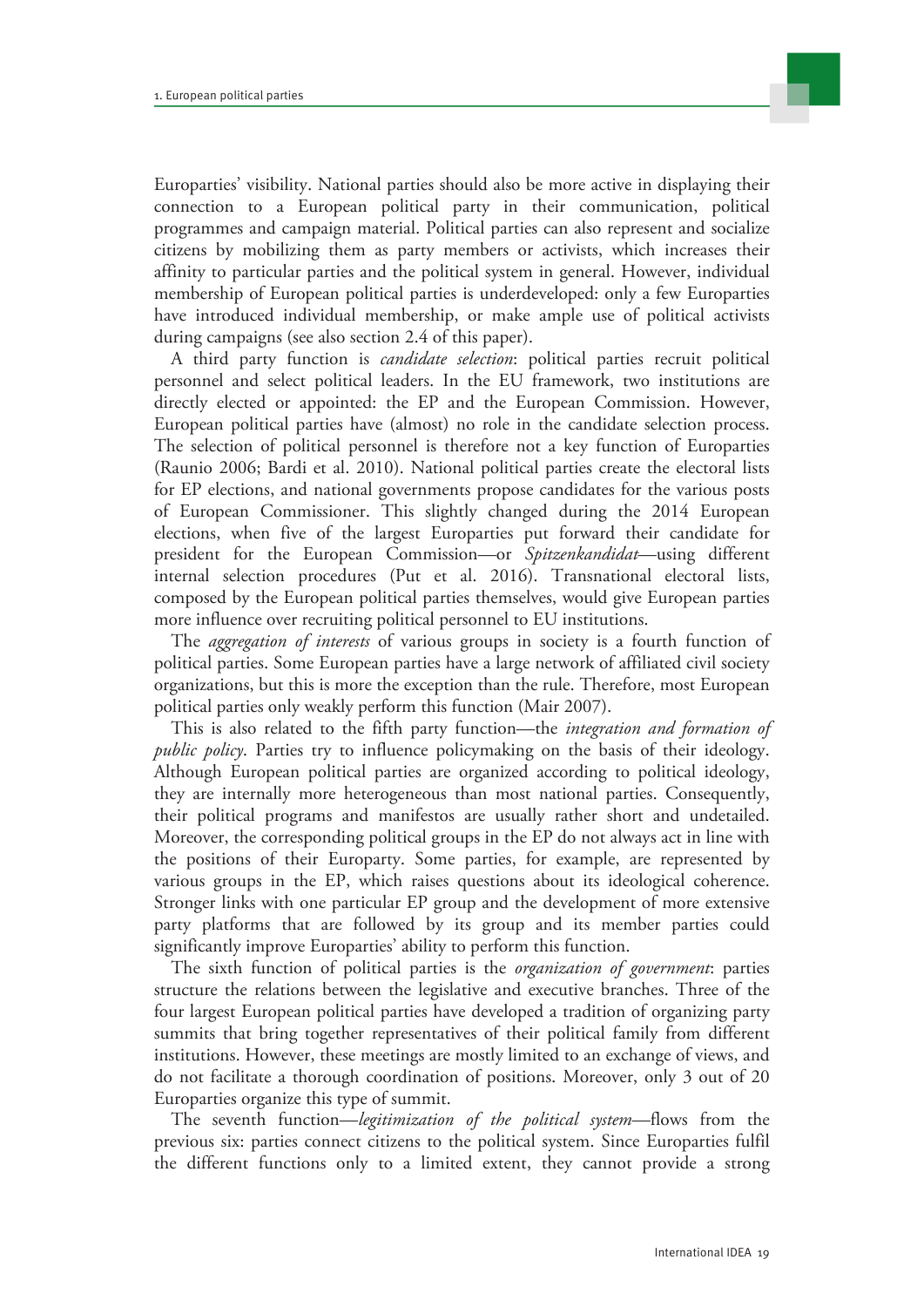

European political parties have demonstrated a remarkable adaptability to alter their organization and, even more significantly, to incorporate a large and diverse number of new members, from both new and old member states, despite their being caught for a long time in second-order elections, and the above-mentioned reservations regarding the functions they perform. As a result, their size, strength and policy distance have become more complex. This has even become the rule, as European political parties require representation in a number of EU member states in order to be recognized. Similarly, changes in EP rules have made it impossible for single-party groups to be recognized as official groups. As 'rational, purposive organizations', similar to national political parties, 'they obviously have considerable incentives to mould the institutional opportunity structure in their favour' (Luther and Müller-Rommel 2002: 340).

The study of European political parties has been part of a tradition within comparative politics that views the EU as a developing political system (Bardi 2002: 294). This comparison with political parties at the national level has both advantages and disadvantages. One disadvantage is that by making national political parties the dominant unit of comparison, this analogy is 'caught' within the state-centric paradigm. Therefore, in areas such as organization, policy formulation, interest representation, media access and staff, European political parties were considered weak. However, the analogy is also advantageous as it allows the study of European political parties to benefit from numerous insights and findings about national political parties, such as party financing and MEP voting behaviour, which have developed within the field of comparative politics.

#### **1.2. Do Europarties matter?**

#### **Karl Magnus Johansson**

In addition to providing a nuanced definition and detailed account of their functions, the material impact of Europarties should also be considered. This section explores the conditions under which Europarties can be expected to 'make a difference' or matter. What factors can be hypothesized to condition Europarty influence? This section is partly drawn from, and reproduces, earlier research on the issue (Johansson 2016, 2017; see also van Hecke 2010).

Europarties' influence and effectiveness largely depend on their capacity to mobilize 'their' heads of government for the party cause. Pre-summit meetings involving government/party leaders are a central aspect of this mobilization process. However, their significance appears to vary over time and across party families (Tallberg and Johansson 2008, 2010). And while Europarties may be able to secure the participation of their heads of government at pre-summit meetings, their lack of organizational capacities to facilitate and coordinate positions may decrease their influence. Nor can they effectively impose their views on or influence decisions taken at European Council summits—at which the EU's main policy orientations and decisions are agreed. Europarties have a limited capacity to influence national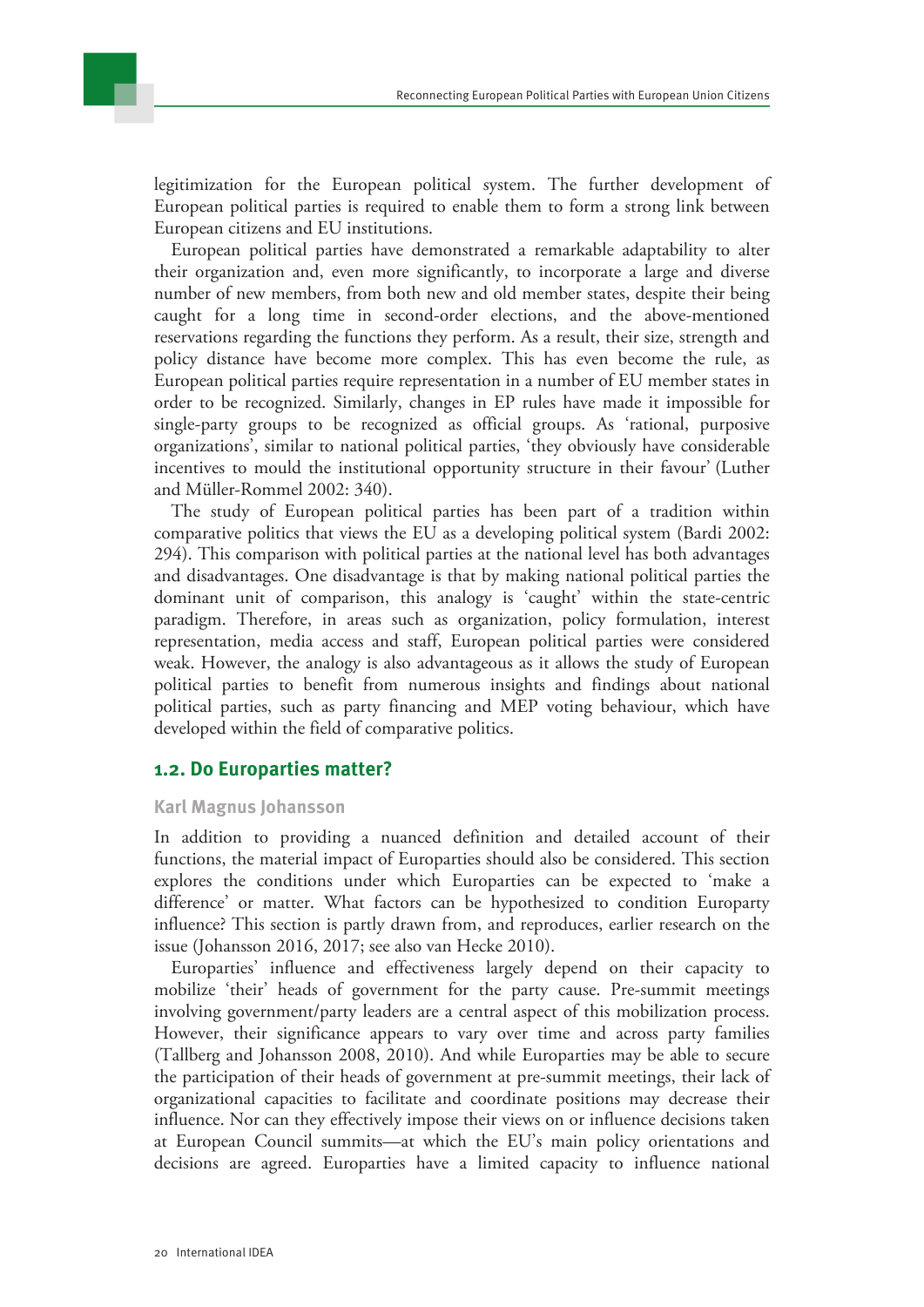government leaders in these negotiations and have no formal powers to take binding decisions themselves (Johansson 2016).

Europarties are better able to influence European Council decisions when leaders from one party family outnumber those from other party families (Johansson 1999, 2002a, 2002b; Lightfoot 2005; Tallberg and Johansson 2008). However, numerical strength or superiority alone is insufficient to influence political outcomes in the European Council along party political lines. A Europarty's heads of government must also be mobilized for the joint cause. Holding more Europarty summits 'may be a necessary condition for influencing EU decision-making, but it is not sufficient by itself' (Hix and Lord 1997: 186). Hix (2005: 187) notes that for parties to exercise general influence in the EU, 'translation from party strengths to policy outputs requires party actors in the same party family to cooperate, and winning coalitions to be constructed between different party families'.

So, arguably, the greater the dominance of a particular Europarty—that is, the relative strength of the party families, as well as their greater cohesion and capacity to mobilize—the more likely it is to influence the process and outcomes of European Council negotiations (Tallberg and Johansson 2008). Exploring party politics in the European Council theoretically and empirically, Tallberg and Johansson (2008: 1238) note that the theoretical hypotheses advanced 'may be refined to incorporate other factors, such as the domestic political context of heads of government (majority/minority government, coalition/one party government)'.

Domestic political factors shape Europarties' cohesion, mobilization and degree of influence. Hanley notes in the context of the European People's Party (EPP) that even though the group of national party and government leaders happens to agree about very fundamental aspects of policy and consult regularly, 'these leaders remain first and foremost national politicians, responsible to national electorates' (Hanley 1994: 197; see also Hanley 2008). Arguably, this concern about domestic politics, constituencies and elections is the central factor restraining Europarty influence. Essentially nation-bound institutions that are rooted in national societies, social cleavages and issue dimensions, political parties are likely to prioritize domestic over European concerns. It is difficult to create a unitary command and control structure within Europarties, as they are federative 'parties of parties', consisting of *national* member parties.

Accordingly, it is essential to take domestic politics into account when exploring how governments *and* parties act in the EU. However powerful heads of government may be, they do not have full control over the domestic context in which they operate. This highlights the impact of the interplay (and inherent conflict) between government and opposition, and the party–political battles and intra-government divisions that break out as a consequence.

Therefore, in order for Europarties to exercise influence, they must exhibit a certain degree of cohesion in the internal arena, effectively mobilize, and work within domestic constraints on national parties and leaders. One way to assess whether Europarties matter or 'make a difference' is to gauge the extent to which they attempt to mobilize and influence. In other words, to explore how Europarties, through their party networks, make efforts to shape political processes and policy outcomes.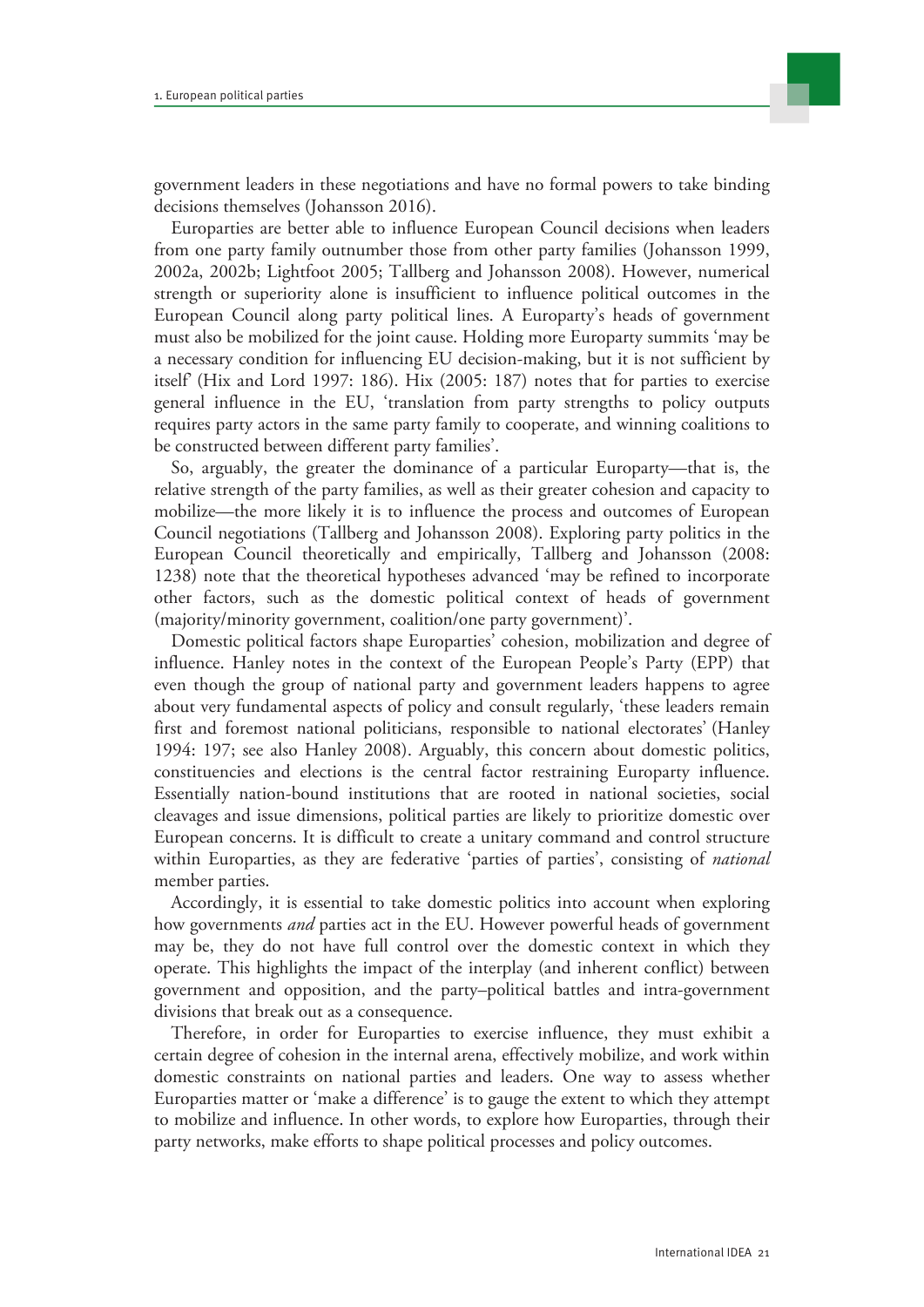In conclusion, Europarties matter when they are in numerical ascendance, relatively cohesive and able to mobilize their networks of political parties and leaders. The following chapter explores the context in which they operate, including the regulatory framework, their complex relationship with national parties and the challenge of reconnecting to (and representing) EU citizens, with the rise of Euroscepticism and the 'untapped potential' of their membership in Global Party Internationals (GPIs).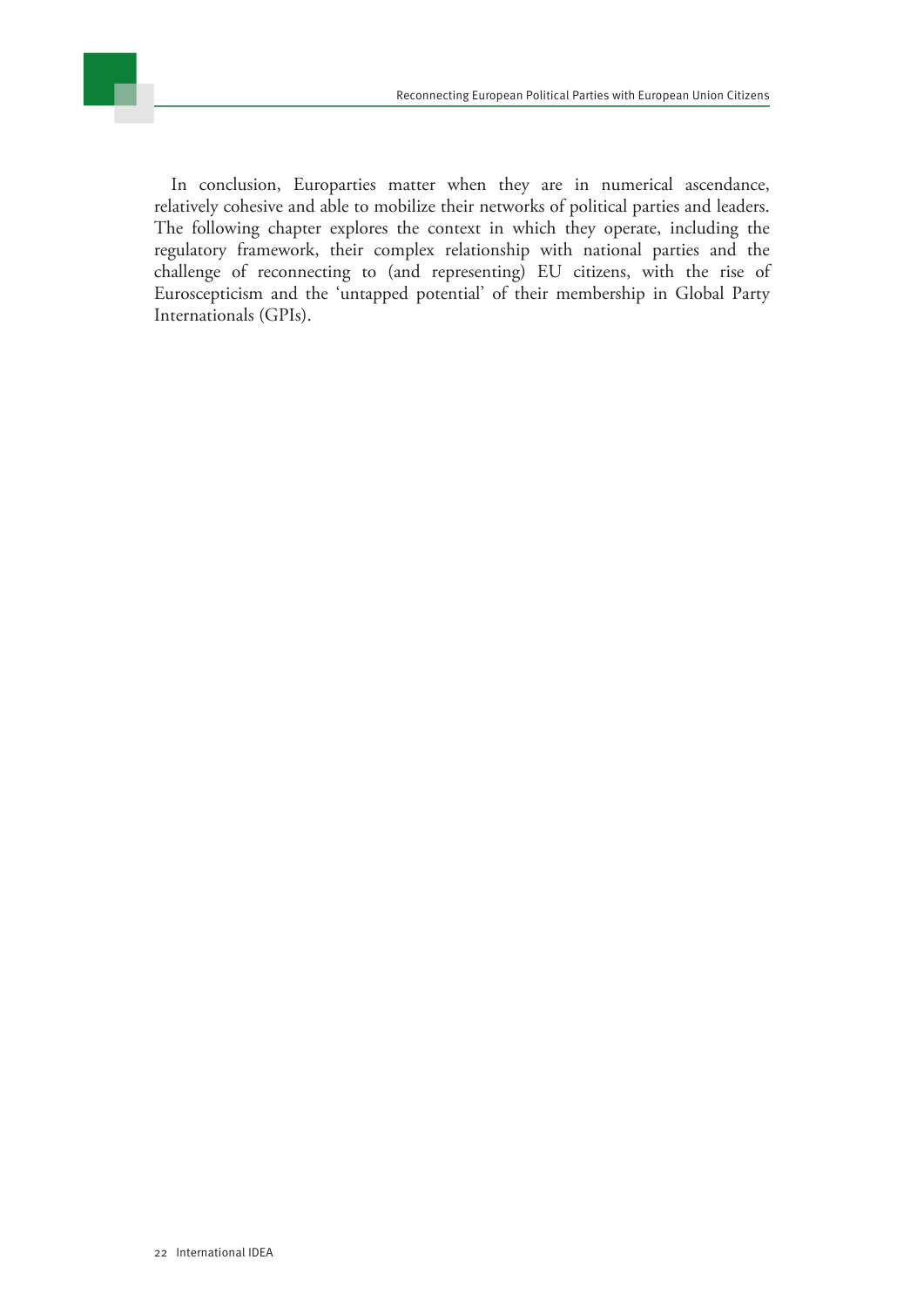### <span id="page-22-0"></span>**2. Improving European political parties' connection with citizens through regulation**



#### **2.1. Carrots and sticks, rules and loopholes: how to regulate European political parties**

**Wouter Wolfs**

Although the first European party federations were established in the run-up to the first direct EP elections in 1979, the EU regulatory framework was not developed until 2003. The legal groundwork was laid down in the Maastricht Treaty, which added a strong political dimension to the European integration project that until then was predominantly economic in nature. Following strong political pressure from the presidents of the three main party federations—Wilfried Martens (EPP), Guy Spitaels (Confederation of Socialist Parties of the European Community, CSPEC) and Willy De Clercq (European Liberal Democrat and Reform Party, ELDR)—a specific article on Europarties was included in the treaty text (Roa Bastos 2012). Article 10(4) states that 'political parties at European level are important as a factor for integration within the Union. They contribute to forming a European awareness and to expressing the political will of the citizens of the Union'. This reference provided a 'constitutional recognition' to the Europarties, but was mainly declaratory in nature; it did not constitute a sufficient legal basis to develop a comprehensive regulatory framework.

Nevertheless, political pressure allowed for the establishment of rules, including important provisions for EU funding for Europarties. The EP issued a resolution in 1996—the so-called Tsatsos report—calling for amendments to the party article in the EU treaties, so that rules on the legal status and financing of European political parties could be introduced (European Parliament 1996). Furthermore, the Greek, Austrian and Italian governments called for a revision of the treaty article in the 1996–1997 Intergovernmental Conference that led to the Treaty of Amsterdam (1997–99). Although these attempts did not achieve their goal of changing the article, they created a narrative and pathway towards Europarty funding and rules (Day and Shaw 2003; Johansson and Raunio 2005).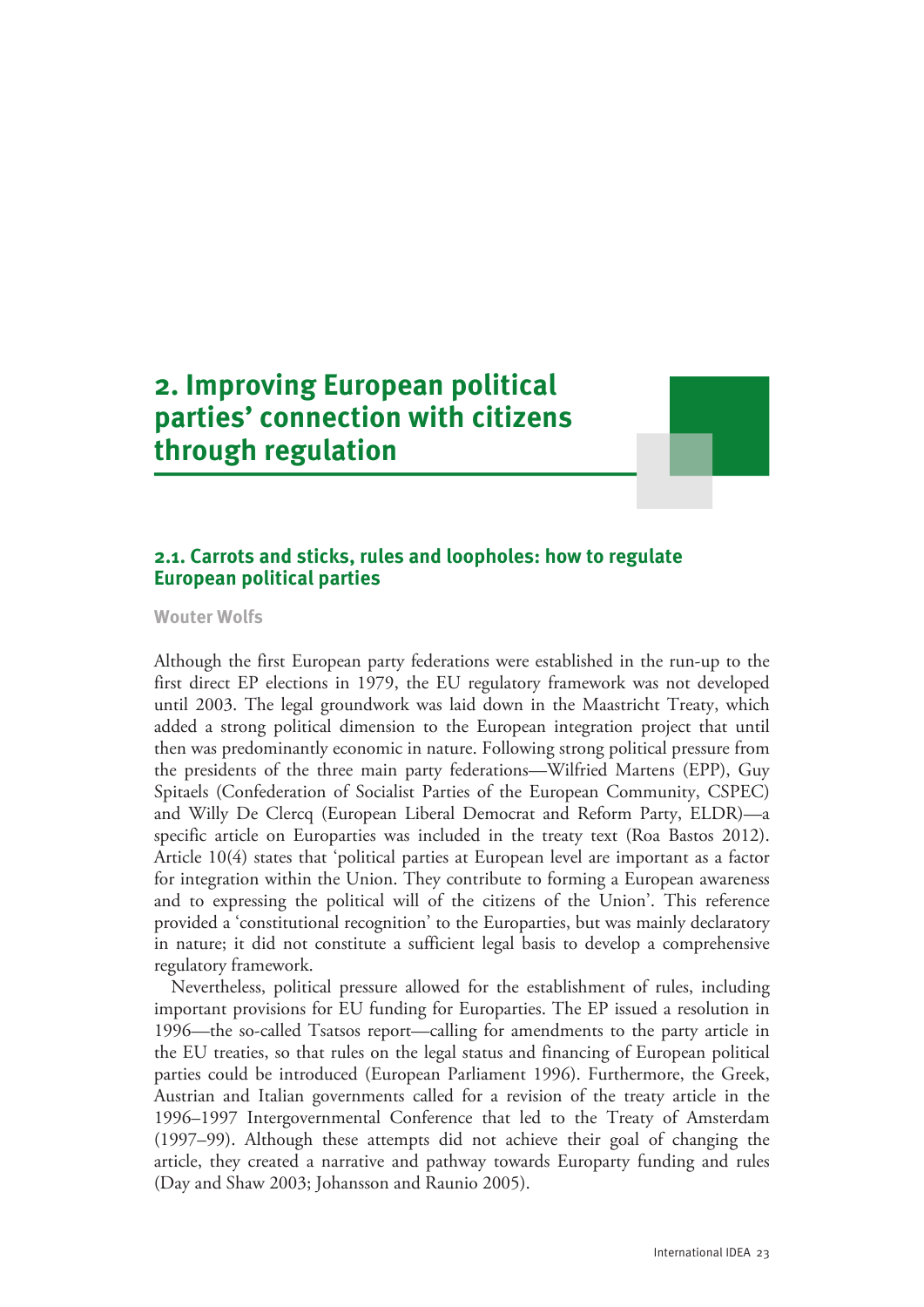

The issue became more urgent when the Court of Auditors published a critical report on the finances of the political groups in the EP later that year. The court denounced the practice of political groups providing Europarties with accommodation, staff and resources. At that time, most parties were located in the EP with their corresponding political groups, and most of the party personnel were group staff members. The court emphasized that financial support for Europarties could not be taken from budgets intended to fund political groups. However, withholding such support would seriously jeopardize the organization and activities of the Europarties, which made separate EU funding for these organizations even more pressing (Wolfs and Smulders 2018).

In February 2001, the European Commission launched its legislative proposal on the statute and financing of European political parties. However, no agreement was reached in the Council of Ministers, and the negotiations collapsed at the end of the year (Johansson and Raunio 2005: 527). The Treaty of Nice (2001–03) provided a new opportunity for legislative action: the party article was amended to include a specific provision on party funding. The treaty provided a stronger legal basis for an EU regulation on the rules and funding of European political parties. Only three weeks after the treaty's entry into force, the European Commission launched a new legislative proposal. The EP and the Council built on earlier efforts to reach an agreement: the regulation was published in November 2003 and entered into force after the 2004 EP elections.

The regulation was amended in 2007 to permit separate funding for European foundations that are linked to Europarties. Since 2008, these political think tanks have also received grants from the EP. The regulation was more substantially revised in 2014. The main changes related to the control of European political parties and possible sanctions for misconduct. The 2014 revision also included the establishment of an independent authority to handle party registration and monitor compliance with the rules. In September 2017, the European Commission once again published a proposal to make minor changes to the definition of party membership and how EU subsidies are distributed among the parties (European Commission 2017c). In May 2018, the EP and the Council of Ministers agreed on the text, so it can be fully implemented by the 2019 European elections.

This regulatory framework for European parties follows the same rationale as party finance laws at the national level: it combines public funding (carrot) and rules to regulate party organization and activities (stick) (Scarrow 2011). Yet the motivation behind these EU rules and subsidies significantly differs from the rationale behind similar legislation ruling political parties in EU member states. Whereas at the national level it was historically seen as an instrument to combat corruption and to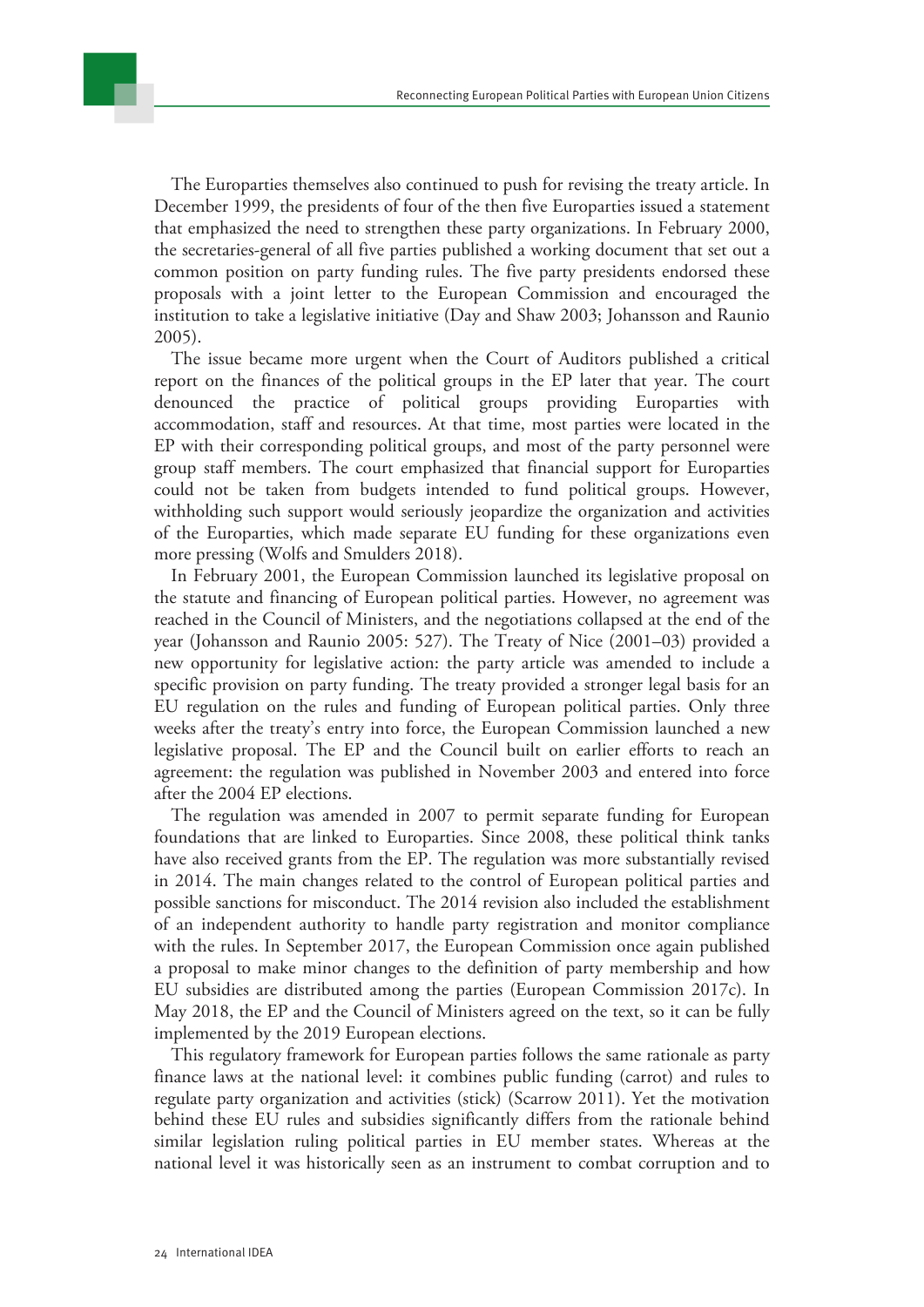

make party competition fairer, the reasoning at the European level was much more normative. The regulatory framework was considered to be a measure to build up the Europarties and create strong party organization at the EU level, which could help to overcome the EU's democratic deficit. The rules were not designed to make party competition more equal, but—more fundamentally—to *establish* political party competition (Wolfs and Smulders 2018).

Overall, regulation of internal party organization is relatively limited; parties have considerable flexibility (for a more extensive discussion, see Wolfs 2017). First, the rules rather loosely define the concept of a party, both ideologically and organizationally. The regulatory framework does not include specific ideological requirements: European political parties do not necessarily need to support European integration, and Eurosceptic parties are also eligible for EU funding. Second, parties are not required to be ideologically homogenous. By contrast, technical groups in the EP are no longer allowed, and MEPs must form political groups 'according to their political affinities'. European political parties are required to have a political manifesto that observes the EU's fundamental values, but no further conditions are imposed in this respect.

The rules include few organizational requirements. A Europarty cannot pursue any profits, and must have its seat in an EU member state. Participation in European elections is a third requirement, although the role of European political parties in these elections remains rather limited in practice. The national member parties draft the electoral lists, and the European elections largely represent the sum of 28 national elections. The Europarties themselves do not compete directly. Europarties can indeed campaign with a *Spitzenkandidat*—their candidate to become European Commission president—but in the last European elections in 2014, only 5 of the 13 Europarties nominated a top candidate. It therefore remains unclear how this particular condition is assessed.

The most challenging requirement for European political parties is to have sufficient EU-wide representation. In order to be eligible for EU funding, the Europarty must be represented in at least a quarter of the member states, either by members of European, national or regional parliaments, or by a national member party that has secured at least 3 per cent of the votes in the most recent EP elections. This requirement is interpreted rather broadly: members of an assembly that is not directly elected, such as the House of Lords, are also taken into account.

The regulatory framework contains no requirements regarding other organizational aspects. There are no specific provisions on the modalities of membership of European political parties; a European party can be composed of (a combination of) national political parties, individual politicians, citizens or civil society organizations. However, in order to reach the above-mentioned representational threshold of seven member states, only members of parliament and national parties are considered. Nor does the regulation encourage a strong link between a European political party and a political group in the EP. MEPs from one political group can be affiliated with different Europarties, and a European party can count MEPs from various political groups.

The main consequence of these rather loose provisions is that party life at the European level can become rather complicated and unstable. A one-to-one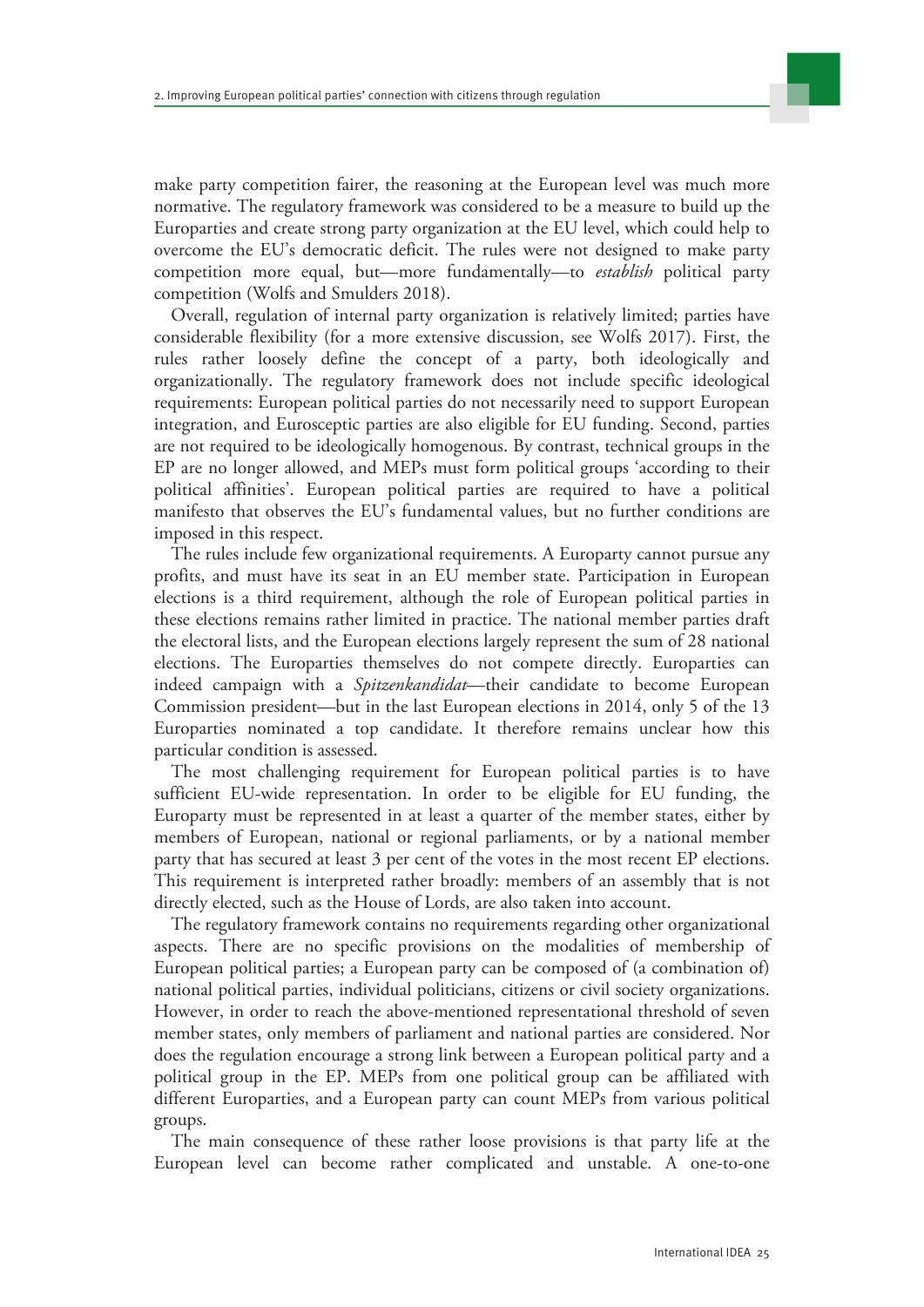relationship between a Europarty and political group is the exception rather than the rule: only the two largest parties—the EPP and the Party of European Socialists have a clear connection to their corresponding group in the EP. The party system is also characterized by significant cross-membership and membership volatility of M(E)Ps: members of the same EP group (or even the same national political party) are affiliated with different European political parties. The MEPs from the French *Front National*, for example, support up to three different Europarties. Some MEPs have even attempted to be affiliated with two different Europarties at the same time (Wolfs 2017).

The recent European Commission legislative proposal tries to make these party affiliations more straightforward and transparent. The representational threshold of seven member states will no longer be considered at the level of individual members of parliament, but at the level of national parties, which precludes cross-membership. The Commission also proposes requiring national parties to publish the symbol and political platform of their Europarty on their website. This will make the link between the national and European party level much clearer to citizens, which is particularly important in the context of European elections. However, the proposed revision provides no incentives to strengthen the connection between European parties and political groups in the EP. It will, for example, still be possible for a national party to be a member of a particular EP political group *and* be affiliated with a European party that does not correspond to that group.

The distribution of subsidies to European political parties follows a two-step procedure. First, the EP's annual budget stipulates the total sum for party funding. Second, this sum is divided among the parties according to the following formula: 15 per cent is distributed in equal shares, and 85 per cent is allocated in proportion to the number of MEPs that are affiliated with the Europarty.

Hence, the funding principle is different from the system that is commonly used at the national level. In most countries, the level of subsidies for each party does not alter significantly between elections. At the European level, however, the public funding for each party can fluctuate much more. If the total amount of Europarty funding considerably increases or decreases from one year to the next, or if the number of parties changes, this affects the level of funding each party receives. Since the introduction of direct EU subsidies in 2004, both the total sum and the number of parties have steadily risen (Figure 2.1). However, the funding procedure has slightly altered in financial year 2018. European political parties must register with the Authority for European Political Parties and European Political Foundations to be eligible to for EU funding. At the time of writing, only 10 Europarties were registered (see EP's Europa portal n.d.).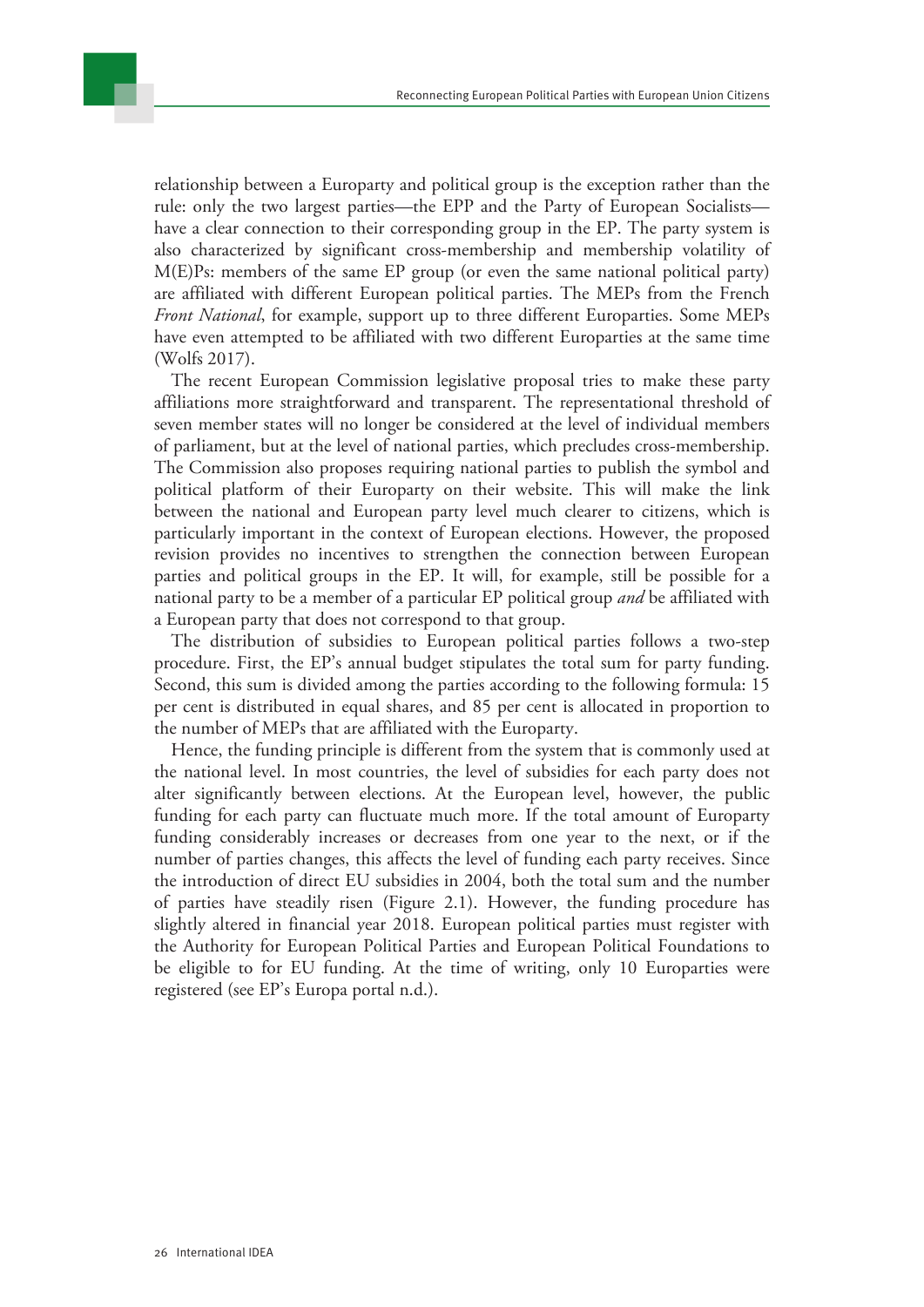

Figure 2.1. Total amount of party funding (2017 prices) and number of Europarties receiving funding

These European subsidies are clearly the most important source of income for European political parties, but the rules include a threshold on the amount of public funding a party can receive: a maximum of 85 per cent of the total party income. Therefore the parties must raise 15 per cent of their own resources (e.g. from individual members or member party donations) to 'match' the EU grant. Most parties manage to obtain their entire grant, but several smaller parties struggle to collect sufficient resources to match the public funding, which lowers their subsidies.

In its proposal to revise the regulatory framework, the European Commission has suggested changing the maximum level of public funding as well as the distribution key—to 5 per cent of the total sum distributed in equal shares and 95 per cent allocated proportionally. However, linking the distribution of funding to the number of affiliated MEPs risks making it more difficult for new and smaller parties to enter the system and to get their voices heard. The argument for a strict proportional distribution is stronger for political groups in the EP: it is important that they receive resources, speaking time, etc. in line with the share of the electorate they represent. Extra-parliamentary parties, however, fulfil a different role: they have to stimulate ideological debate at the European level, particularly in the context of the European elections. Therefore, it is important that smaller parties also have sufficient funds to bring their message to EU citizens. However, the lower the percentage of the total sum that is distributed equally, the more difficult it will be for smaller parties to get their voices heard.

Similarly, the European Commission is aiming to raise the ceiling for public subsidies from 85 to 95 per cent of total party income. This would make it easier for smaller parties in particular to receive their entire grant. However, increasing the

*Source*: Compiled by the authors based on European Parliament budget figures, 2004–16.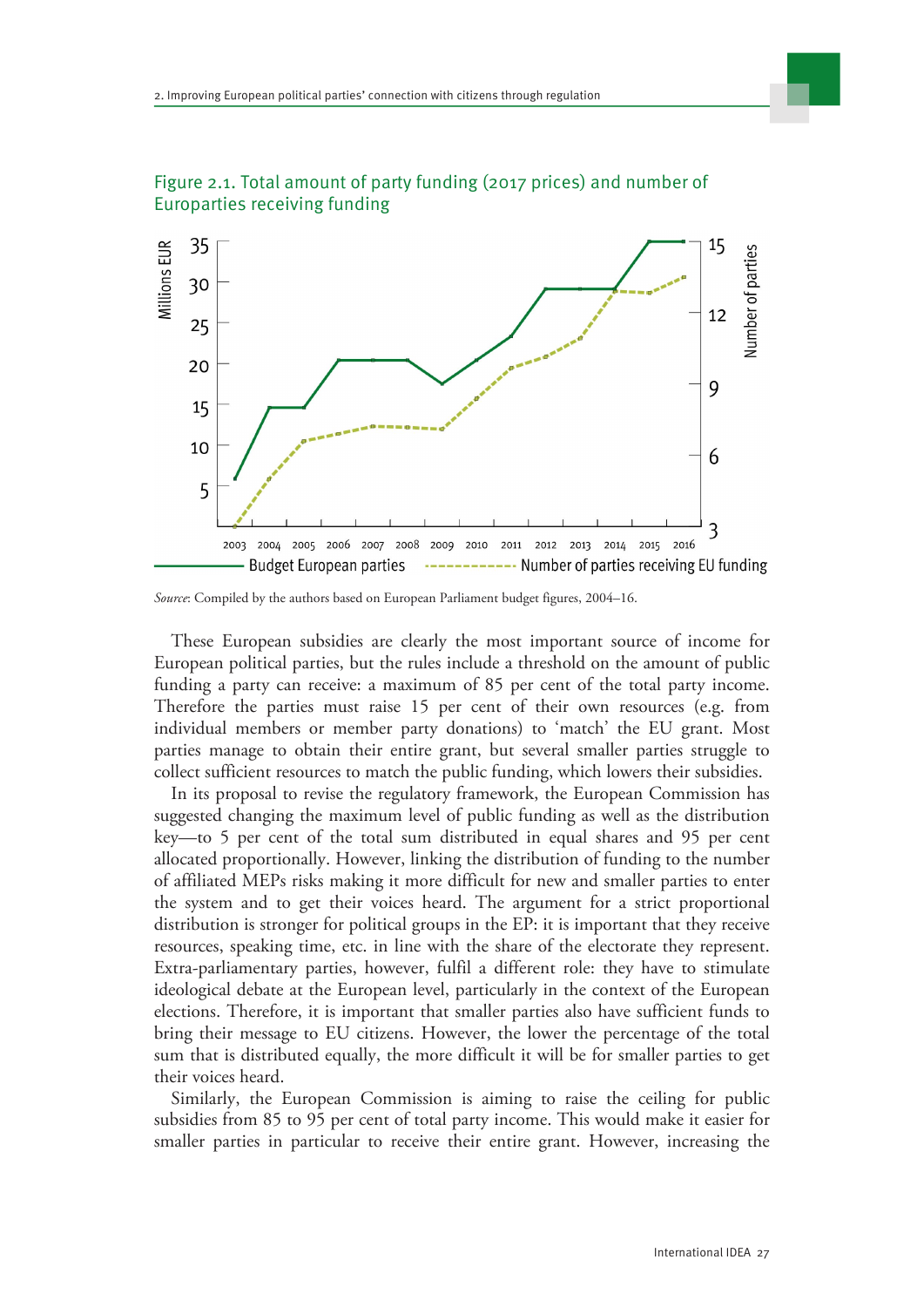

The regulatory framework also includes provisions on how the European political parties can spend their public funding. Europarties cannot use their European subsidies to finance—either directly or indirectly—national political parties or candidates. Nor can they spend the funding on referendum or national electoral campaigns. In other words, there is a strict separation—in principle—between party funding at EU and national levels. However, European parties can co-organize events and activities with their national member parties. This is desirable if they want to raise awareness of the EU and connect to European citizens. But such co-organized activities blur the separation between the European and national levels and have involved the misuse of EU party funding; it is often difficult to determine when there has been indirect financial support.

This is particularly important with regard to the 2019 European elections. The rules allow European political parties to conduct their own European electoral campaigns, but in practice this often involves coordination and cooperation with their national member parties, as was the case in 2014. The stronger the link between the national and European party organizations—as is encouraged in the Commission proposal through publishing Europarties' symbols and programmes on national party websites—the more difficult it will be to differentiate between the campaign activities of the two organizations, which increases the risk of indirect financial support to national parties. However, the Commission proposal does not contain more provisions on joint activities and events, or clarifications on how the EU subsidies can and cannot be used. Therefore, clearer guidelines on party expenditure are needed for the upcoming electoral campaigns, particularly regarding joint campaign activities and events. The intended regulatory reform has its merits, but could go further in facilitating electoral campaigns that are more visible to citizens. EU decision-makers should also be aware that controlling the democratic debate on the future of the EU by discriminating against Europarties that go against the mainstream could jeopardize the legitimacy of EU institutions and EU democracy. Of course, the relationship with national political parties is not confined to these regulatory matters: there are interrelated institutional and political dynamics between the national, transnational and EU levels that directly affect Europarties' capacity to perform their functions.

#### **2.2. Punching above their weight? National parties and their Europarties**

#### **Gilles Pittoors**

Many current Europarties have a very similar organizational structure. Delwit, Külahci and Van de Walle (2004: 10) note that 'a kind of mimicry . . . has had an effect in the structuring of European [party] federations'. Generally, Europarties are organized around a congress of representatives of their member parties, which forms the foundation of the party federation. Additionally, they have a central office that manages the federation's day-to-day activities. Finally, most of them also hold party leaders' meetings, pre-summits or summits, which bring together the leaders of both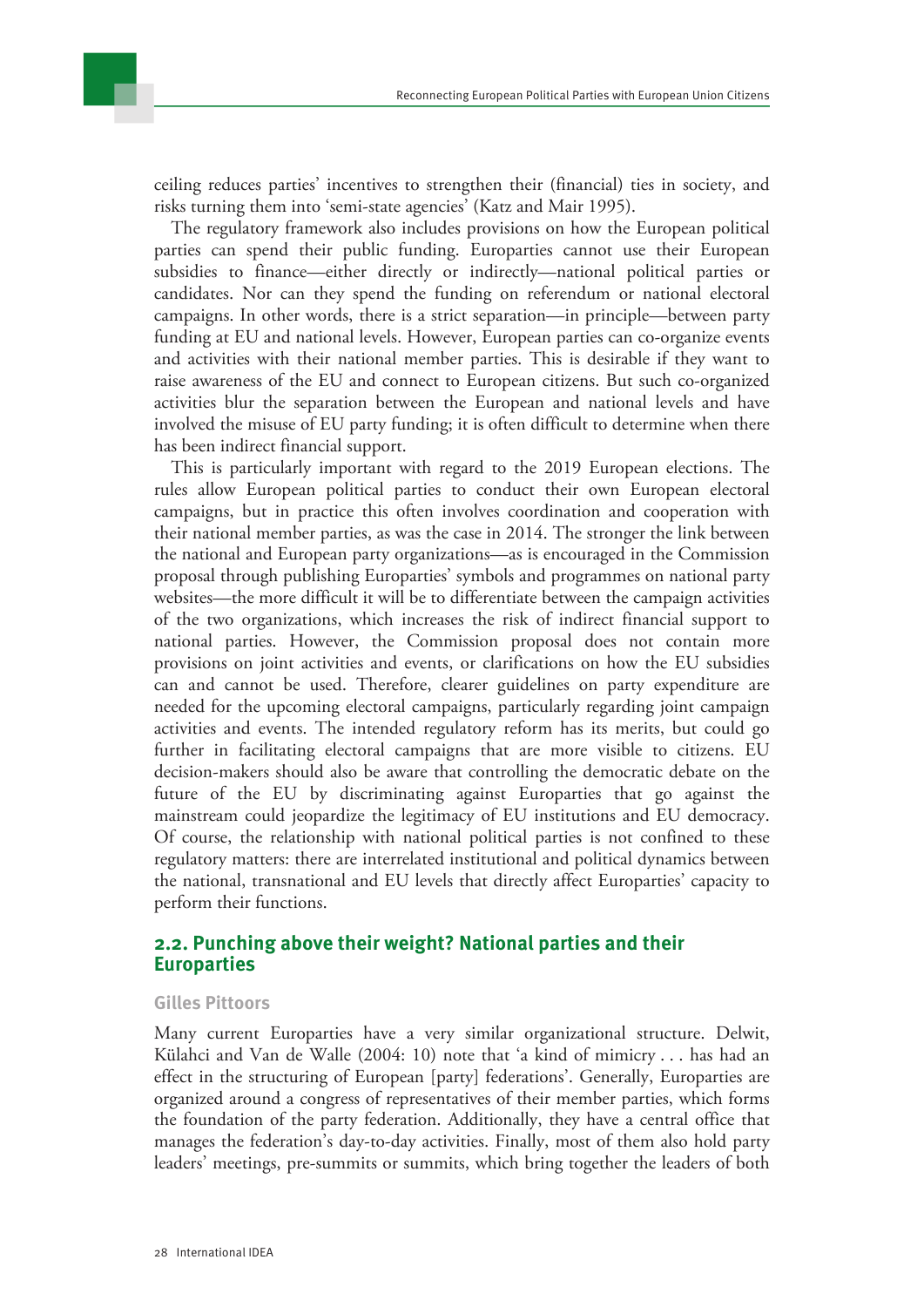government and opposition parties across the EU. As such, the Europarty acts as the main coordinating institution connecting the national and European political arenas (Hix and Lord 1997). However, national parties must make a considerable investment in order to participate in this coordinative network, and they will only do so if they can ensure a proper return on this investment—that is, if they can maximize their influence on the policymaking process. Yet, national parties generally do not participate in the day-to-day management of the Europarty or even party politics in the European arena (Ladrech 2007). They instead focus their efforts on venues in which they can have a direct say on the policy positions of the Europarty congresses and summits. These two institutions are discussed in more detail below.

First, all Europarties regularly convene a party congress. Although their competences, voting procedures, membership and frequency vary to a certain degree, the congress is the principal institution of all Europarties' party federations. The Party of European Socialists (PES) statutes, for example, call the congress its 'supreme organ', while the EFA statutes refer to it as the *organe souverain*. Indeed, the congresses decide on some fundamental party issues: they elect the president (and other members of the central party office), nominate the *Spitzenkandidat*, approve the party's election manifesto and political programme, and often have the power to change the party statutes. Moreover, they bring together Europarty officials with national party delegates, MEPs, commissioners, heads of state and government, and sometimes even representatives of parliamentary assemblies of other international organizations such as the Council of Europe and NATO. As such, these congresses are the prime location for national parties, with their various backgrounds and ideas, to network with like-minded people and discuss the future of the Europarty. It is unclear, however, how national delegates engage in these discussions.

In particular, Klüver and Rodon (2012: 630) argue, it is important to 'evaluate how these ideologically diverse national member parties coordinate and arrive at a common position'. Their research has shown that Europarties do not simply adopt the median position of their member parties. Indeed, this only seems to be the case with the Alliance of Liberals and Democrats for Europe (ALDE) Party. The other Europarties in their study—the EPP, PES and European Green Party (EGP)—all diverge significantly from the median position. As with most joint decisions, therefore, coming to a common position in a Europarty would seem to be a matter of give and take. Put differently, national parties compete with each other in these congresses in order to ensure that the Europarty's position is as close as possible to their own ideal position. Applying Gamson's law to this process, Klüver and Rodon (2012: 633) argue that 'national parties' ability to succeed in this multilevel competition is determined by their legislative resource', which they define as 'the share of seats [national parties] control in the EP'. The logic is quite sound: the more a party can give in terms of legislative resources, the more it can take in terms of policy position. In short, larger parties weigh in much more than smaller parties. The results of their study support this claim: the outcomes of Europarty congresses are indeed 'skewed towards national parties with a larger seat share' (Klüver and Rodon 2012: 649).

These results are significant when considering the relationship between national political parties and their Europarty. Europarties exercise considerable influence over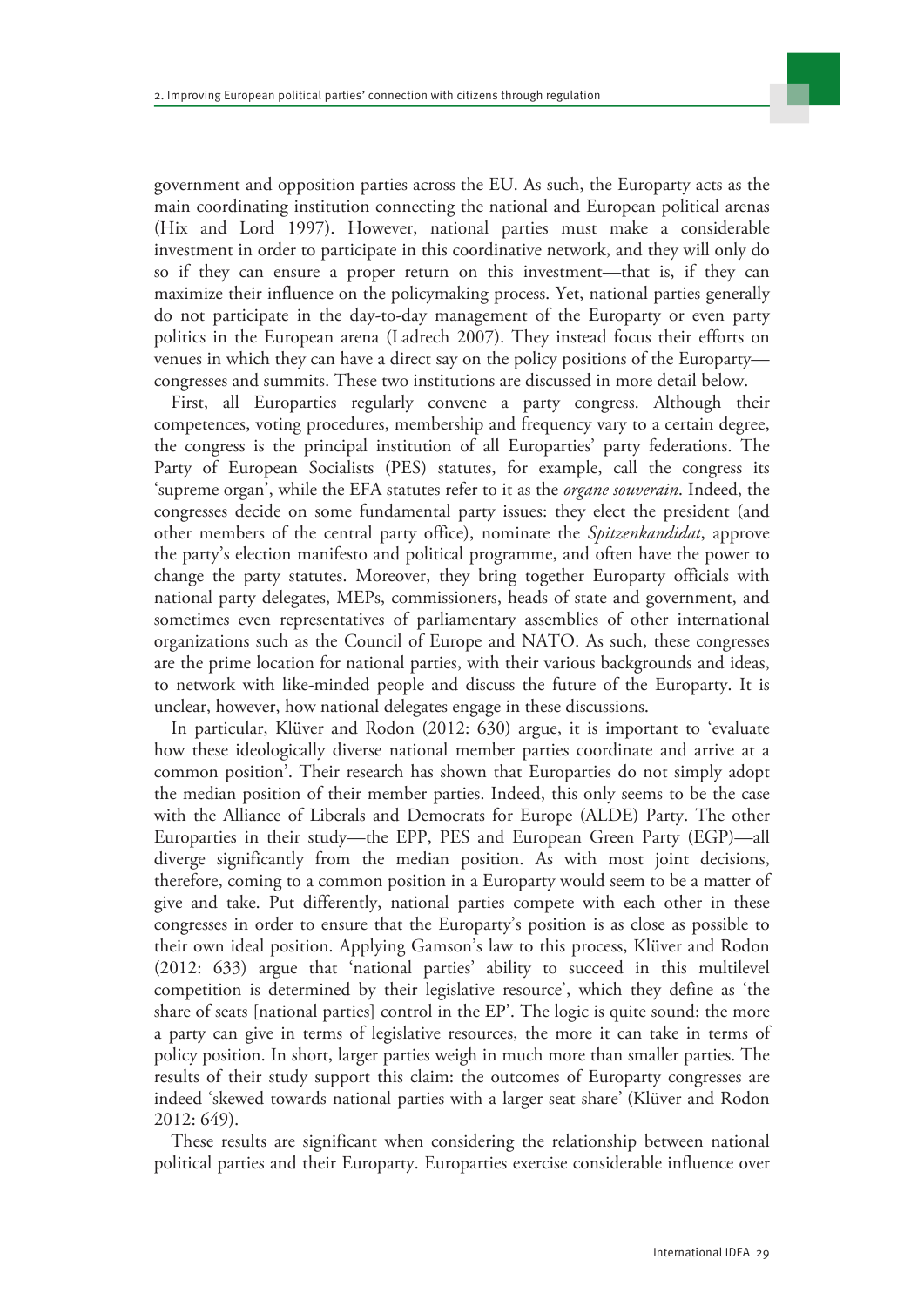structuring the EU policymaking process, and particularly the partisan dynamics in the EP. They significantly limit the capacity of national member parties to develop an independent policy at the EU level. As a result, the policy position of the Europarty is very relevant to national parties' EU policies. However, Klüver and Rodon's research shows that parties are not represented equally within their Europarty. This is true regardless even of electoral success, because the number of EP seats is determined based on population size: 'parties from small member states are systematically disadvantaged in the political arena at the European level' (2012: 649). For example, an electorally unsuccessful German Social Democratic party might have more EP seats than an electorally successful Flemish Socialist party, and hence also more legislative resources and influence over the policies of the Europarty. This situation severely limits Europarties' representative capacities, and can become a serious issue for the democratic legitimacy of the EU should Europarties become increasingly important actors.

National parties, however, also have a second venue in which to ensure their influence: the summits preceding European Council meetings. While they have been around since the 1970s, summits have significantly grown in importance alongside the rise of the European Council, as they now mainly serve to prepare common positions among party families. Most summits bring together national heads of state and government, opposition leaders, commissioners and other relevant 'political personalities', thereby becoming 'the only political arenas where all the officials fulfilling executive functions at the European level from the same party family meet to discuss the medium- and long-term agenda of the EU' (Hix and Lord 1997: 65). As such, the summits are the only party institutions with sufficient 'political authority to agree credible and/or binding commitments about party behaviour at the national and European level' (Hix and Lord 1997: 66). Similarly, Tallberg and Johansson (2008: 1229) argue that, 'for the heads of government, the transnational parties offer a layer of coalition building in the European Council', whereby summits are central to a joint mobilization process.

More so than with the congresses, however, there are significant differences between Europarties' respective summits. While the EPP, PES and ALDE parties explicitly mention the existence of such meetings in their statutes and internal regulations, there is no mention of it in the statutes of the EGP, the EFA or any of the extremist Europarties—although the EGP is known to organize such meetings nonetheless. Hix and Lord (1997) point out that the quantity and quality of summits have increased over the years. They argue, moreover, that these meetings have actively set the medium-term policy agenda in the EU and have contributed to shaping alliance structures in the European Council. More recent work from both Tallberg and Johansson (2008) and Mühlböck (2013) has shown, however, that partisan dynamics in the Council remain rather rare. Tallberg and Johansson (2008: 1222) conclude that 'heads of government are seldom mobilized along transnational party lines', while Mühlböck (2013: 571) shows that MEPs and ministers from the same party 'hardly ever vote united'.

National party leaders therefore do not always seem to be highly committed to the Europarty and its summits. Indeed, Hix and Lord (1997: 66) argue that the large number of participants in these summits make private discussion among party leaders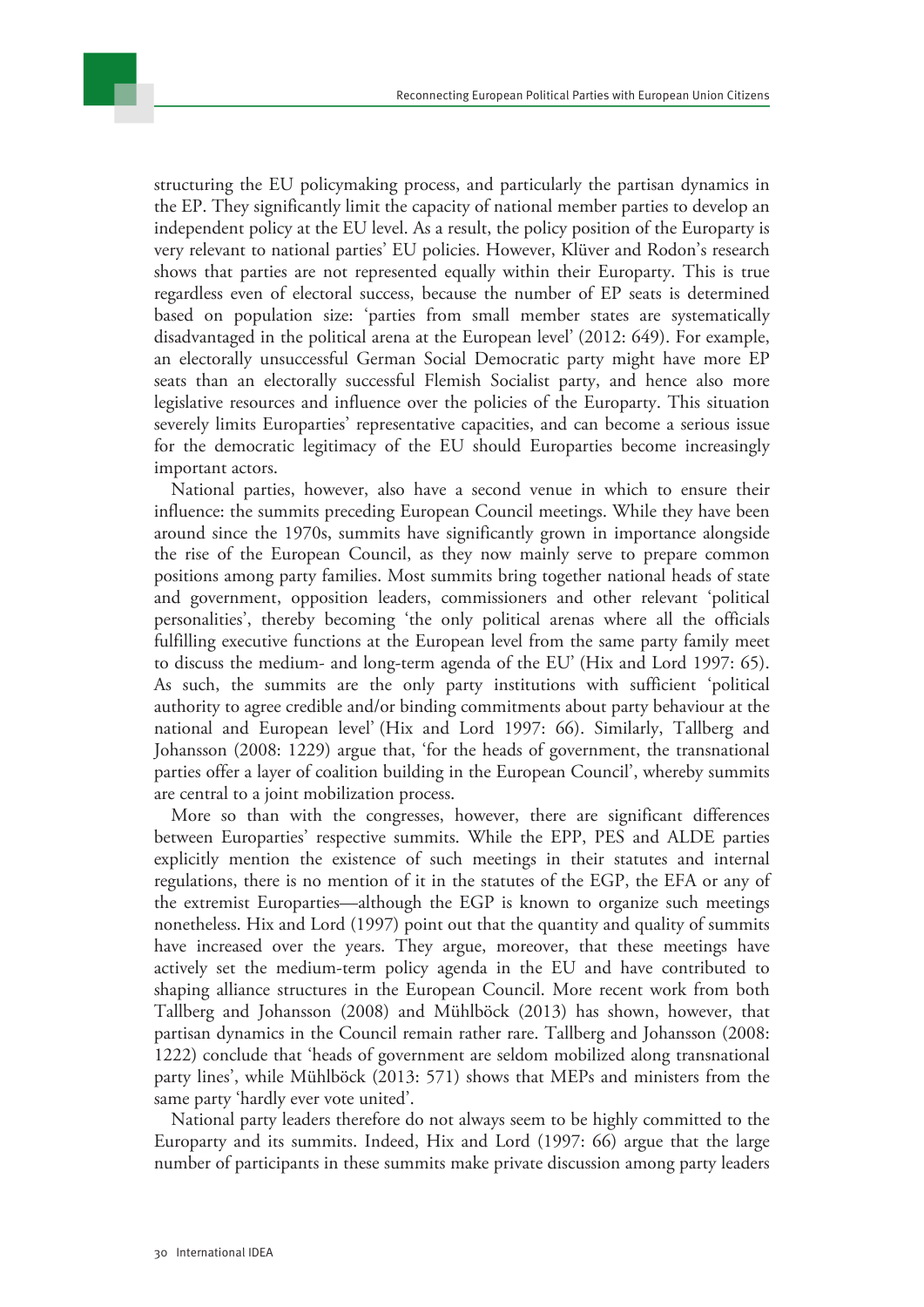difficult, thereby defeating 'the original objects of the meetings'. As a result, party leaders have either ceased participating, or sought out other venues for direct discussion with a smaller group of party leaders. For example, Tallberg and Johansson (2008) report that former UK Prime Minister Blair considered these summits to be a 'complete waste of time'. Also within the EPP, there have been smaller regular gatherings of party leaders, such as the so-called Rheinland Group of German, Dutch, Luxembourgish and Flemish Christian democratic parties. More importantly, however, several scholars have shown that large countries have more power in the intergovernmental setting of the European Council. Faced with the limited success of Europarties in generating common positions among their heads of state and government, parties from small countries are again overshadowed by their larger peers.

In a way, the power imbalances within Europarties create a self-reinforcing logic. As small parties seem to be unable to have a significant impact on the positions taken by their Europarty in either the congress or the summits, they have no strong incentive to invest in participating in the Europarty's coordinative network. This, in turn, further limits both the Europarty's capacity to coordinate and the influence of small parties on EU policies. This brief overview therefore shows that Europarties face important internal and external challenges to their democratic function. Internally, they face a democratic shortfall because smaller parties and/or parties from smaller member states are underrepresented and dominated by the heavyweights. Consequently, externally Europarties are not in an ideal position to connect their policies with citizens. Therefore, Europarties need to settle their internal democratic mechanisms in order to be able to act as a bridge between the EU and its population.

#### **2.3. Reconnecting the EU with its citizens in times of crisis**

#### **Nathalie Brack**

Reconnection to EU citizens remains inherently complex to achieve when the European political and public sphere is so often dominated by Eurosceptic narratives. The Juncker Commission proposed a democracy package as one of its 10 priorities, and adopted legislative proposals to reform some instruments aimed at increasing citizens' participation in EU politics. Although the attempt is welcomed, this democratic concern is far from new. There have been numerous plans and strategies to (re-)connect Europe with its citizens, most of which have not been particularly successful, as demonstrated by the current distrust among EU citizens of the EU. Their failure is not surprising, given the complexity of the EU's 'democratic deficit' and the current internal and external context. The EU is facing a series of crises—at the political, social and economic levels—in addition to doubts and criticism regarding its democratic nature. The EU seems to have become a crisis manager, which is unable to put forward an ambitious and new strategy to deal with citizens' everyday concerns, or to promote their participation in EU politics. Yet the democratic challenges are not restricted to the EU: research and surveys show that citizens are increasingly dissatisfied with the way democracy functions at both the national and supranational levels, and that they increasingly mistrust mainstream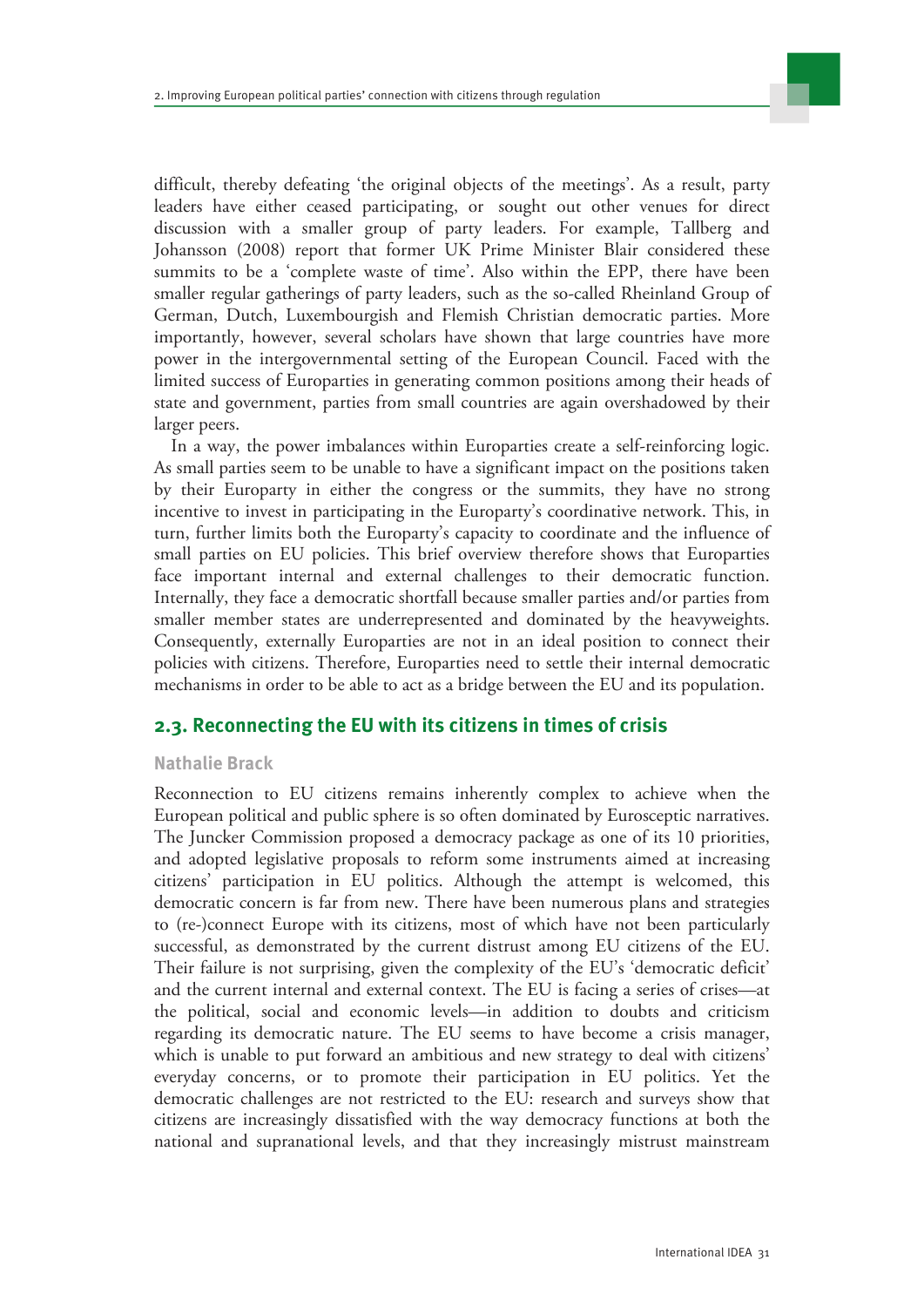

political parties and democratic institutions (Armingeon and Guthmann 2014; Mair 2007). It therefore seems that challenges to democracy extend beyond the EU.

While dealing with all the interconnected issues in a broad and multifaceted debate on democracy in the EU is beyond the scope of this section, two elements are stressed here: (a) the rise of Euroscepticism and the democratic nature of the EU and (b) the disconnect between the supranational and national parties, and the limited role of Europarties.

#### Engaging with Euroscepticism

The rise of anti-EU sentiments is one of the most important trends following the integration process that has taken place over the last two decades (Usherwood 2007). Faced with economic and other crises, European integration has entered a new and more difficult phase, characterized by mass Euroscepticism, the rise of radical and populist parties, and the mainstreaming of anti-EU rhetoric (Brack and Startin 2015; Vasilopoulou 2013). As a result, the expression of popular discontent during the 2014 EP elections through, among others, the election of a higher number of Eurosceptic MEPs, was unprecedented. The EU's scope of intervention, as well as its legitimacy, has been increasingly challenged, especially on economic governance. The context of democratic malaise and economic crisis had provided fertile ground for the mobilization of populist and Eurosceptic parties that could exploit the prevailing sense of disconnect and hostility at the 2014 EP elections. The share of pro-EU groups in the EP declined, while the number of dissenting voices grew significantly. Euroscepticism therefore seems a permanent fixture that cannot be reduced to 'the ignorance of the people' about EU issues (Usherwood and Startin 2013). If the EU intends to deepen its democratic character, it is time for its institutions and for mainstream political parties to hear the arguments of Eurosceptics, and to engage in a constructive deliberation with dissenting voices, rather than systematically discredit their positions. More concretely, the reform of Europarty funding, as included in the recent European Commission proposal on the regulation on European political parties and foundations, would restrict EU subsidies to parties that are committed to European integration. Such a change goes against a primary principle of democracy —the assurance of a healthy democratic debate. It would be detrimental to party competition and to a healthy democratic debate on one of the two main cleavages found at the EU level, the pro-/anti-EU divide (Hix, Noury and Roland 2007; Otjes and van der Veer 2016). EU institutions have proven to be resilient to crisis, and should therefore be mature enough to allow a diversity of points of view, including an anti-system minority. Using funding rules to hinder the development of Eurosceptic transnational parties is likely to backfire in terms of democratic development, and to fuel criticism of the EU's lack of democratic legitimacy.

In addition, research shows that the presence of Euroscepticism within EU institutions could help alleviate the democratic deficit of the EU, for example by increasing its representativeness and demonstrating that the EU is open to debate and dissent. But it would require EU institutions to engage with sceptics, and to use the EP as a true forum for contestation (Brack 2015, 2018; Usherwood and Startin 2013).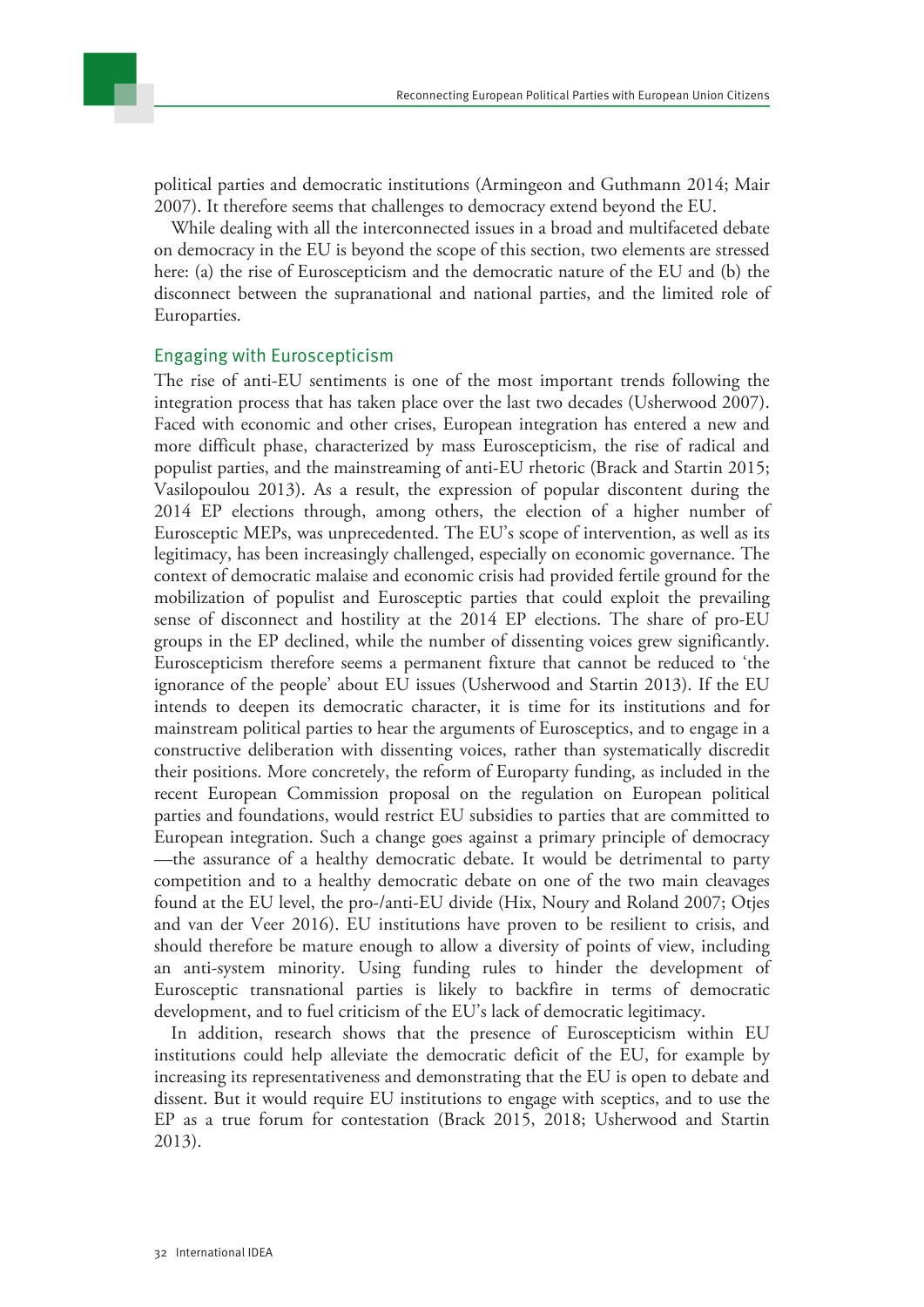

#### A better connection between European and national political parties

The 2014 EP elections represented an important milestone for the EU. For the first time, there was a direct link between the vote in EP elections and the nomination of the President of the European Commission (Schmitt, Hobolt and Popa 2014). Most political groups nominated a lead candidate under the slogan 'this time, it's different': this new opportunity was expected to rouse the public's interest, to bridge the gap between the EU and voters, and to reduce the second-order nature of these elections. However, these elections remained, in most member states, second-order national contests.

Thus far, EP elections have been nationally based, with national parties as key actors: they select their candidates and control the campaigns, usually focusing on national rather than EU issues. Moreover, the achievements and work of MEPs during the previous legislature are rarely taken into account when national parties compile their electoral lists. And although there is an increasing link between national and EU politics, national parties remain dominant. European parties should be strengthened as an essential link, and central interface, between EU institutions and citizens, through representative democracy. National parties could become more engaged by formally endorsing their Europarty manifesto during EP election campaigns, and rules on EU campaigning could be streamlined to give a more prominent role to Europarties. More importantly, Europarties need to be more visible on the national political scene.

#### **2.4. Europarties and their grassroots members: an opportunity to reach out and mobilize**

#### **Isabelle Hertner**

Europarties are still unknown to most European voters. Few will have heard their names, or would recognize their symbols. There are a number of explanations for their invisibility. First, all major Europarties have their headquarters in Brussels, where they often organize meetings and conferences for the representatives of their national member parties. Without specific knowledge of the dynamics and actors within the 'Eurobubble', citizens are unlikely to come across Europarties' politicians, offices or even campaign posters. Second, all the major Europarties remain 'parties of parties' (Johansson 2009). National member parties tend to have the last word on issues from electing party leaders to writing and ratifying Euromanifestos. National parties will not be inclined to relinquish the privilege of these powers. It is therefore not surprising that most national political parties fail to highlight their Europarty affiliation. Indeed, even some of Europe's biggest national parties do not use Europarty manifestos or other Europarty campaign materials such as posters during EP election campaigns (Hertner 2011).

Europarties are aware of their relative invisibility, and seek to address it. A recent attempt to directly reach voters has been to open Europarty membership to individual citizens. Under different terms and conditions, all the major Europarties including the EPP, the PES, the EGP, the Alliance of Liberals and Democrats for Europe, and the Party of the European Left—have introduced individual membership. This section highlights how individual membership can benefit the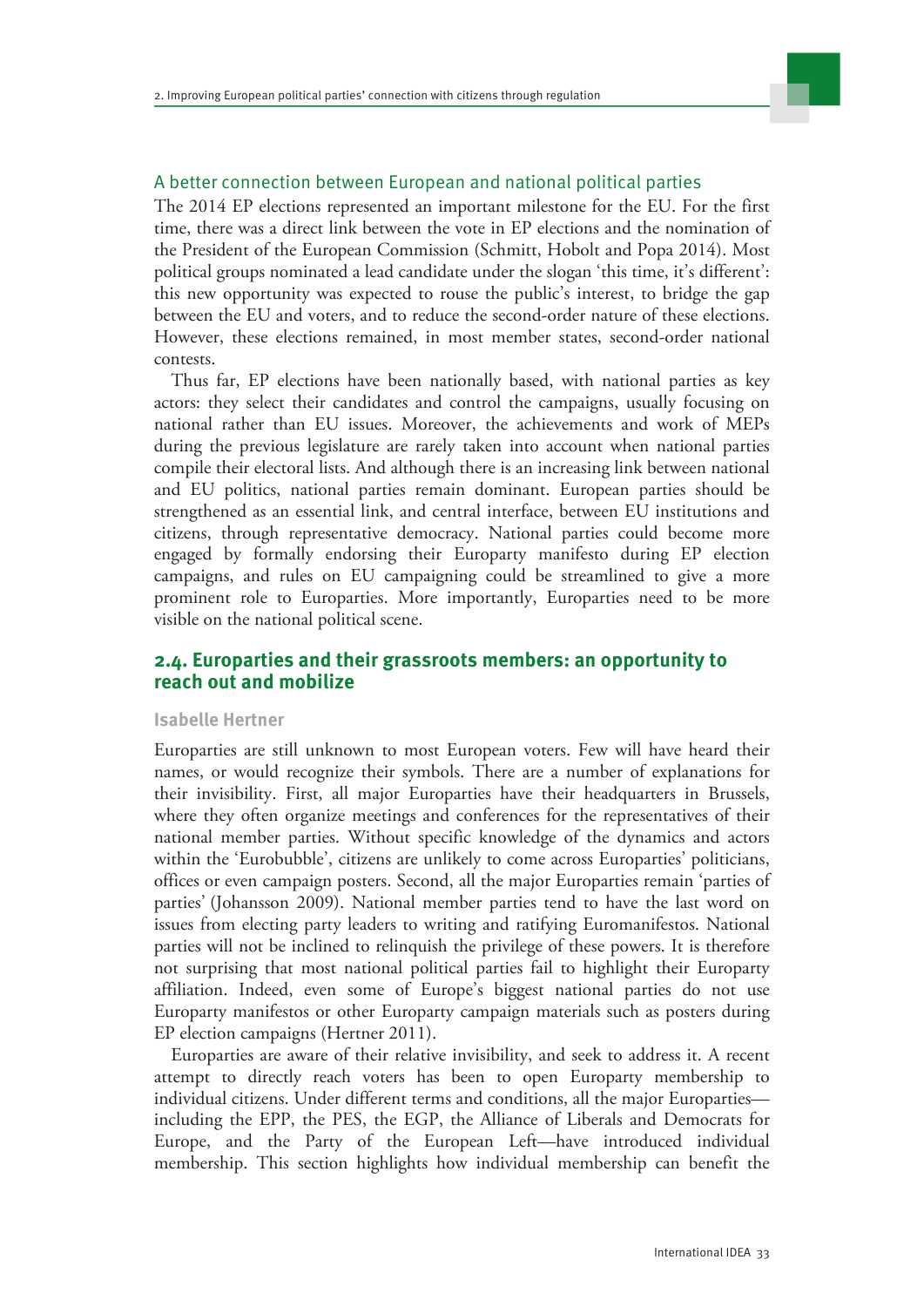Europarties, their national member parties, and the individual members themselves. Only when mutual benefits are tangible can individual membership be successful in the long term.

#### How Europarties can benefit from individual members

Research on national political parties has highlighted that party members are a valuable resource (Scarrow 2015). For instance, a large membership provides parties with democratic legitimacy. Members might also pay fees, which can help parties to finance their expenses. But crucially, members do most of the 'donkeywork' during and beyond election campaigns: they distribute leaflets, put up posters, man stalls on local high streets, knock on doors, make telephone calls, and promote the party on social media. Therefore, while having a network of online supporters and occasional volunteers is important for national parties, 'traditional' members still carry out most of these tasks (Webb, Poletti and Bale 2017; Scarrow 2015). For Europarties, individual members can be just as important. After all, EU-savvy campaigners who think and act across borders, understand the EU, and are happy to discuss it in an informed manner are in short supply at the grassroots level. Many national parties invest little in their grassroots' EU knowledge and awareness (Hertner forthcoming). ALDE's 'individual members', the 'PES activists' and the EGP's 'individual supporters' have broadly demonstrated their willingness and ability to campaign across Europe during European and national elections, and might well contribute to filling the wide EU gap at the grassroots level.

However, many national parties are reluctant to empower individual Europarty members because they worry about losing their pole position within Europarties. They also seek to remain in charge of membership selection and administration. However, with the steady decline in turnout for EP elections (Franklin and Hobolt 2011), and the decline in party membership across Europe (van Biezen, Mair and Poguntke 2012), national parties might have to open their minds and doors to those people who campaign for Europarties directly.

#### What's in it for the individual members?

Individuals obtain different benefits or rewards from joining political parties. There is no reason to assume that the benefits obtained by individual members of Europarties are significantly different from those of national party members. One can therefore assume that most individual members join a Europarty because they want to participate, and make a difference. They also want to meet like-minded people with whom they can socialize and discuss politics, especially when they have a special interest in EU matters. For some individuals, Europarties also offer an ideological home that is not available in their own country. For instance, ALDE and the EPP offer individual membership to citizens living in countries with no ALDE/EPP member party.

#### Europarties: Wake up!

Therefore, if Europarties are to be effective at attracting (and keeping) individual members, in order to build up a mass membership, they would need to grant them rights, such as the right to participate in policymaking and the selection of leaders.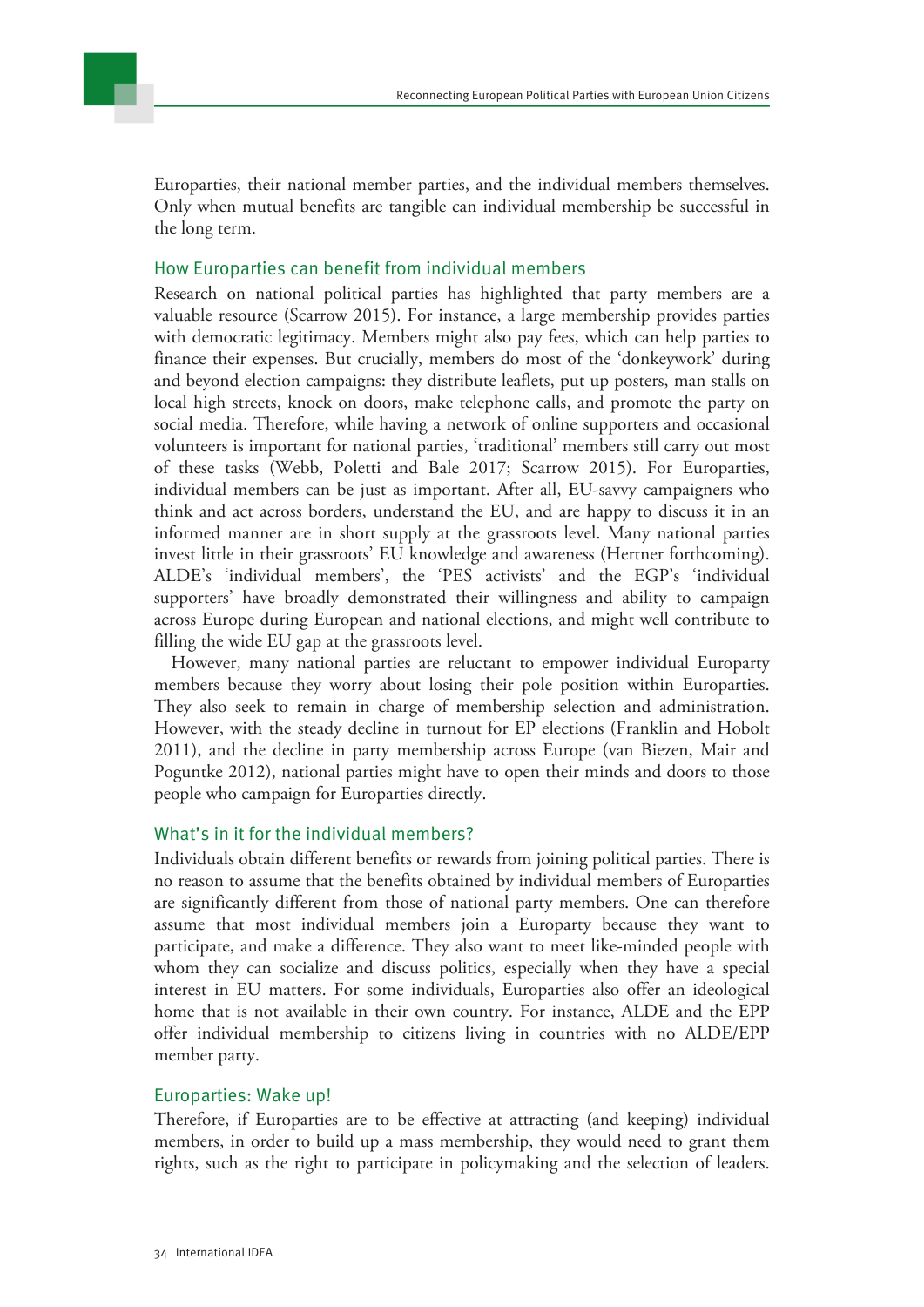

Many national parties across Europe have opened up their decision-making processes to members (Gauja 2013), and Europarties could do the same. So far, progress in this direction has been rather slow. Among all Europarties, ALDE has gone the furthest by granting a number of selected individual members the right to vote at the party congress, which is their highest organ and ratifies manifestos. ALDE also allows one elected individual member to attend meetings of the Council, which is its secondhighest organ and is responsible for approving membership applications, membership fees, the party's annual budget and accounts, and nominating the secretary general. The PES and EGP allow their individual members to participate in the party's debates, but do not give them voting rights at the congress. It is, however, worth highlighting that the EGP organized open primaries in the run-up to the 2014 European elections, which gave individual supporters the opportunity to vote for the two Green *Spitzenkandidaten*.

According to the so-called party article, it is the role of Europarties to 'contribute to forming European political awareness and to expressing the will of citizens of the Union'. This enormous task could be made easier if citizens were given the opportunity to be directly involved in Europarties. Such involvement could be achieved through a system of delegation and representation, whereby individual members elect among themselves a number of representatives to attend party congresses and other relevant party bodies, where they have the right to vote. At a time when memberships are ageing and shrinking, parties should more than ever have an interest in reaching out and mobilizing new supporters.

#### **2.5. Can the representative and procedural roles of the Europarties be fulfilled at the same time?**

#### **Wojciech Gagatek**

The title of this report—*Reconnecting European Political Parties with EU Citizens* constitutes a fundamental normative challenge: what is expected of European political parties? This section explores questions including What kinds of roles should they play? And if they are expected to reconnect with EU citizens, what about their procedural role? Can representative and procedural roles be reconciled?

The idea that Europarties should reconnect with EU citizens resonates with an idealist vision of mass party politics, which was popularized during a time when parties first and foremost represented citizens. They were treated as a part of civil society, a transmission belt between voters and the government, standing clearly on the voters' side (Duverger 1951). However, that era (if it ever really existed) has long since ended (for a review, see Dalton and Wattenberg 2000). The rise of cartel parties (Katz and Mair 1995) has significantly reduced their representative role, focusing instead on their procedural function and their place within the state structure, therefore becoming semi-state agencies or public utilities (van Biezen 2004). As such, citizens do not treat them as a part of civil society (Mair and Thomassen 2010). The contrast between these party models is quite telling. Therefore, if national parties no longer connect with citizens, and if citizens expect them to govern rather than represent them, why should Europarties be expected to engage in a representative role aimed at EU citizens?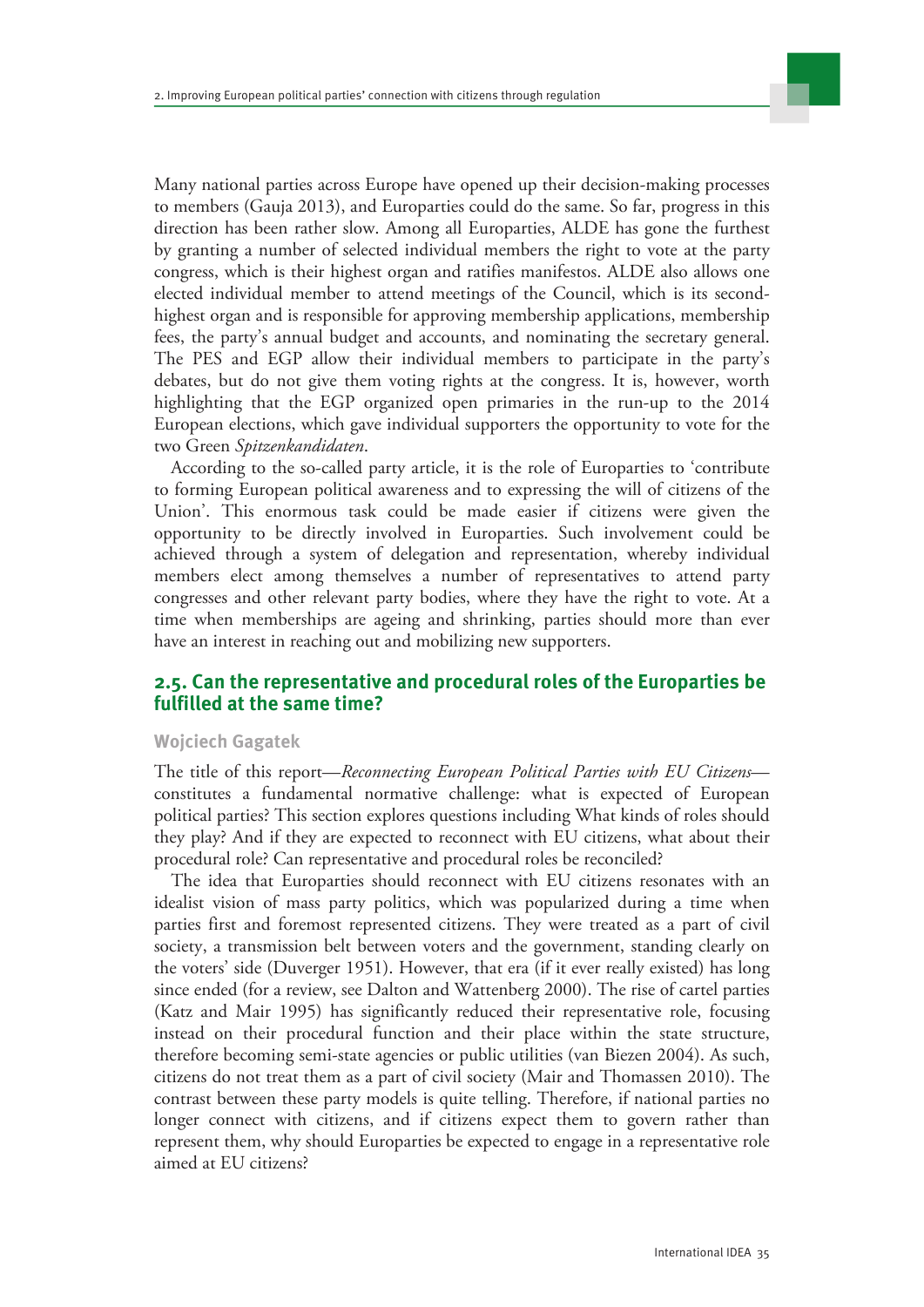

Since the mid-2000s, the focus has partially moved towards discussing the pros and cons of politicizing European integration (Hix and Bartolini 2008). In a nutshell, the idea was that citizens do not understand, or engage in, EU politics because it lacks the political controversy that marks national politics. Mainstream Europarties represent a unified pro-European political front, and all emphasize the benefits of European integration. EP elections do not matter that much; they also have no impact on the partisan composition of the European Commission. One way to change this state of affairs would be to politicize the European Commission, for example by making the election of its President dependent on the result of EP elections. Such a reform would create a role for Europarties, as they could create the conditions for, and execute, the process of nominating their lead candidates for the job of Commission President (Hix 2008).

The intentional role of Europarties has moved from being part of an EU civil society to manifesting different political views on the left–right spectrum and different views on the current state and future of the EU, in order to engage the interest of voters and bring the EU closer to them. This implies that they are not simply (re)connecting with citizens, but rather with voters or sympathizers: the individual members of their national political parties, or their own individual members, in the same way as their national counterparts do. This represents a return of the idea that political parties are not primarily a part of civil society, but a channel of the aggregation and representation of political ideas.

Can these two roles be achieved at the same time? In other words, can Europarties be expected to better connect with their 'voters', supporters or even the whole citizenry, while being more effective in their procedural roles (i.e. having a greater influence on EU politics)? The experience of recent decades in party politics at the national level has shown that when parties increase their engagement in fulfilling their procedural roles, their representative functions diminish to some extent. From this point of view, Mair and Thomassen (2010) have argued that the fact that there is no party government at the EU level, and that there is less room for engaging procedurally, create the conditions for Europarties to effectively fulfil their representative tasks. But how do Europarties and their national political parties look at this? Is it rather the result of expectations imposed on them, fitting the broader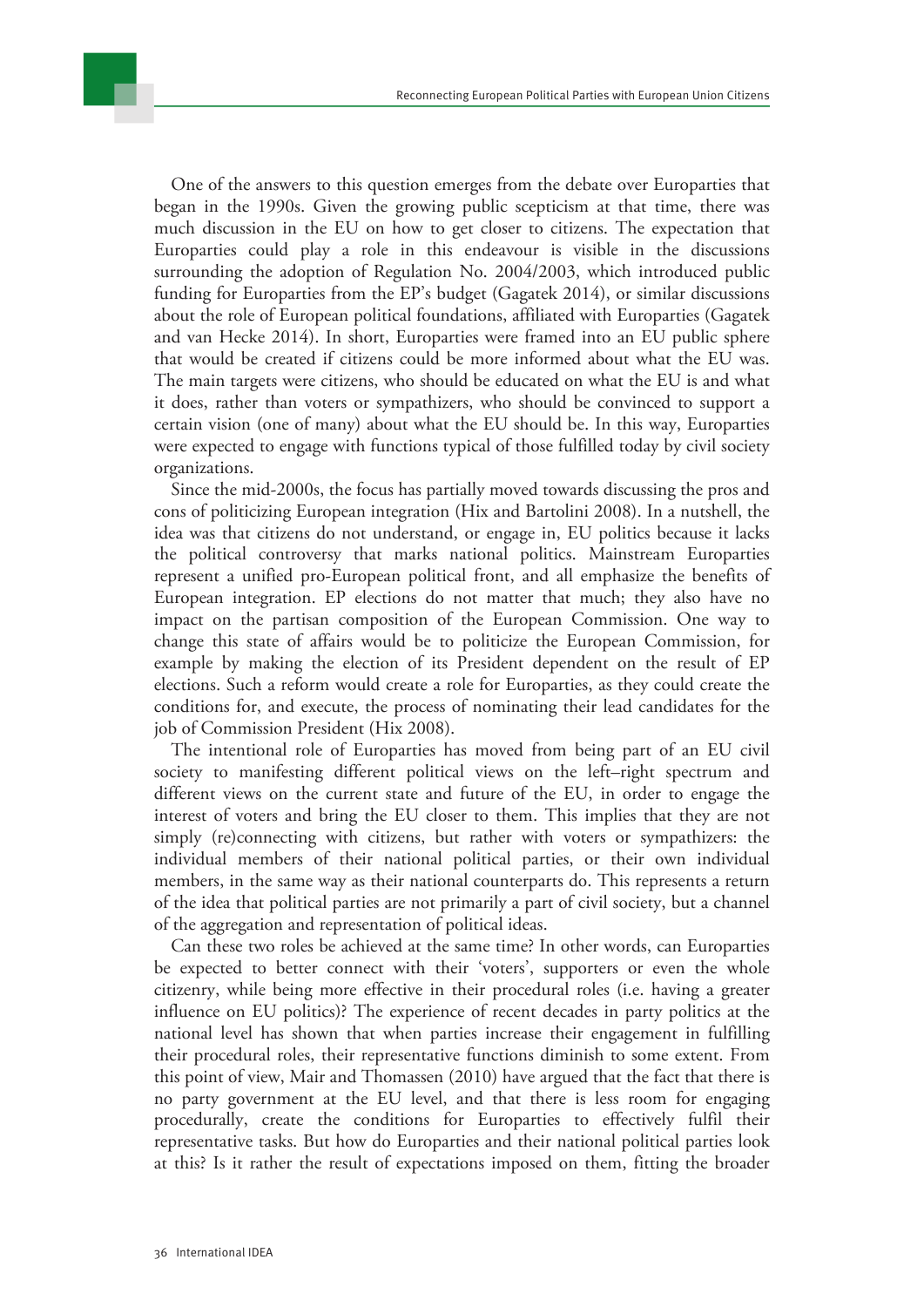objective of bringing the EU closer to its citizens and building a European civil society?

For this reason, one should be cautious about imposing functions on Europarties, as they are unlikely to fulfil these if such a demand does not exist internally, or within their national member parties. Europarties should remain free to choose the best strategy to achieve their most important goal: to become relevant to their own national member parties, and to show the added value of transnational party cooperation. This applies to both pro-European and Eurosceptic political parties at the European level. Some Europarties might recognize the benefits of stressing their representative roles, and they should be free to engage in such activities. But if others have another approach, they should not be forced to go in this direction.

This does not mean that, in principle, there are no ways to reconnect with citizens. By way of illustration, since the 2009 EP elections, the PES has been challenging the larger EPP not only on programmatic grounds, but also in relation to the question of which party is more internally democratic and inclusive, therefore claiming to allow greater input from individual citizens, rather than from member parties (Gagatek 2009). A few Europarties introduced ways for individual sympathizers to directly engage in their activities. In 2014, the EGP initiated a revolutionary process of an open, online primary to select its *Spitzenkandidaten* for President of the European Commission. However, other parties preferred traditional, delegate-based ways to select a candidate, in which only national member parties had a say (Put et al. 2016). Still, even if some Europarties are consulting individual citizens on who should be their leading candidate, this is because of developments in their procedural, rather than representative, role.

For this reason, Bardi et al. (2010) argued that Europarties could become a transmission belt, an intermediary between the national polities and supranational institutions. One key example would be to propose and collect signatures in favour of a European Citizens' Initiative (ECI; see European Commission n.d.). So far, these initiatives have primarily come from civil society organizations, but if Europarties are to reconnect with citizens (and indeed, if one recalls the expectations formulated against them regarding their place within civil society), there is no reason why they should not show their relevance as actors able to propose and coordinate the collection of signatures. If, however, one argues that this instrument should be reserved for other civil society organizations, then perhaps the Europarties, like their national counterparts, should focus on their (prospective) procedural roles and leave the representation of citizens to others.

#### **2.6. What can Europarties learn from national political parties?**

#### **Emilie van Haute**

Europarties do not always play the same role and perform the same functions as national parties. One tempting recommendation would be to make European party organizations look more like national party organizations, and perform increasingly the same functions. Research shows, however, that national parties are also facing more and more difficulties in performing their role in representative democracies. While national parties increasingly become public utilities (van Biezen 2004),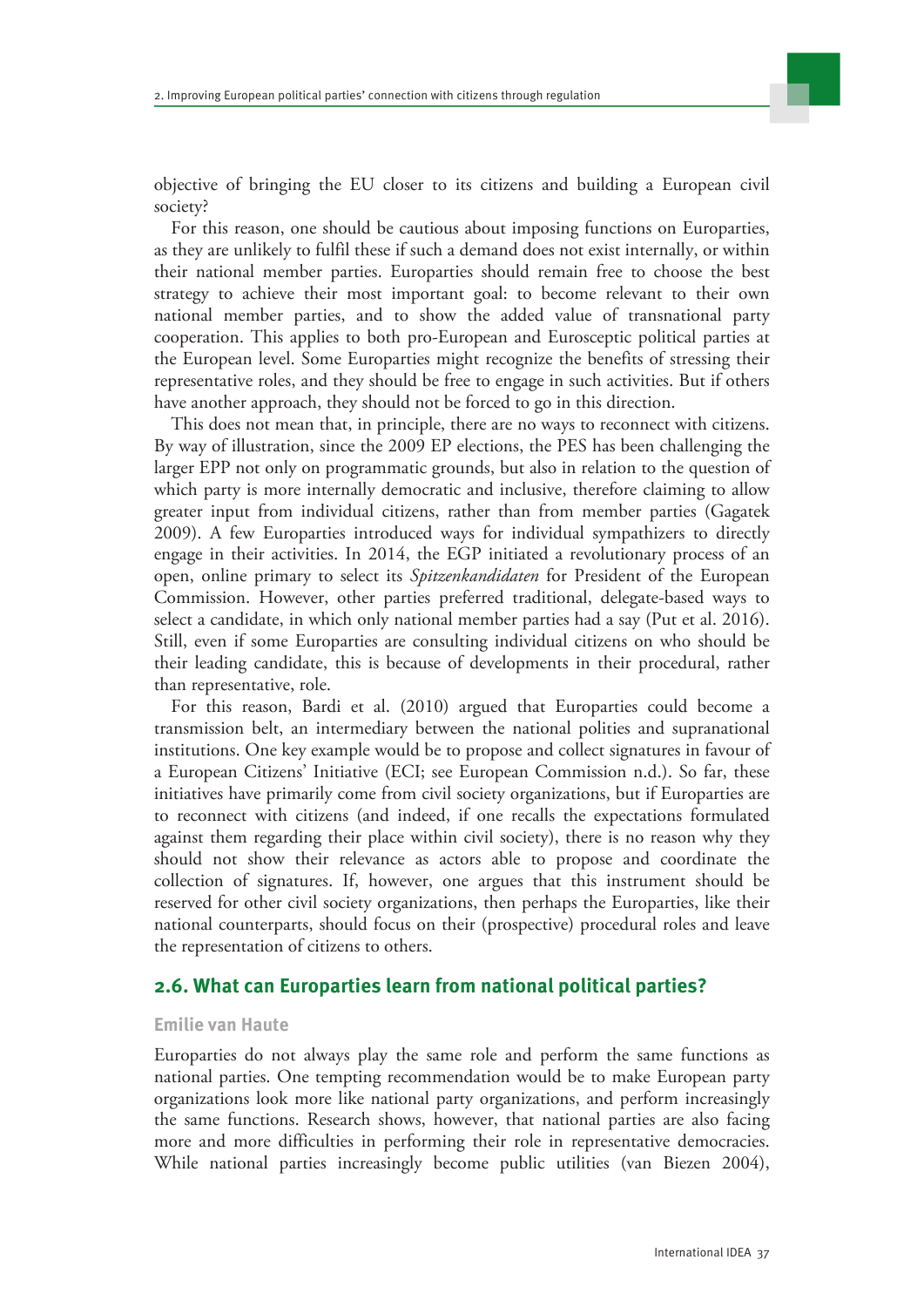

Rather than mimicking national party organizations, Europarties can learn from national parties that have engaged in internal reforms in an attempt to overcome these challenges (Scarrow 1999). These reforms have predominantly focused on two dimensions of party organizations. First, parties have opened up their decisionmaking processes by extending the selectorate (i.e. the body of individuals allowed to take part in major intraparty decisions such as leader or candidate selection) or manifesto adoption (Rahat and Hazan 2011; Cross and Katz 2013; Cross and Pilet 2016; Gauja 2017). Here, there is a general shift from a delegation model (in which party delegates are granted rights) to a one-member-one-vote model (where all party members are granted these rights). Some parties have extended these rights beyond the party boundaries (e.g. via voters' primaries). Second, parties have engaged in reforms that are blurring the contours of their organization. They have developed alternative affiliation options such as supporters, sympathizers or other forms of 'membership light' (Scarrow 2015).

Have these reforms managed to solve the linkage issue and to reconnect parties with civil society? Kosiara-Pedersen, Scarrow and van Haute (2017) show that parties that offer more rights to their members in their decision-making process, and that charge lower membership fees, tend to have more members. Conversely, when membership is relatively costly (higher fees), those who do join are more likely to use their membership by being active in the party (Kosiara-Pedersen, Scarrow and van Haute 2017). There can, therefore, be a trade-off for parties between qualitative and quantitative participation. Besides, parties that develop alternative affiliation options tend to have less traditional members. Offering more rights to members therefore only encourages more members to join if they do not have an alternative affiliation option. Achury et al. (2018) show that parties that grant more rights to their members tend to have a more representative membership base, both socially and politically.

These reforms produce effects that go beyond participation and representation (linkage). Comparing decision-making processes within parties, researchers show that granting rights to more inclusive selectorates (such as party members or voters), as opposed to party delegates, can decrease the representativeness of the output of the decision (leader/candidate/manifesto). It can also decrease the competitiveness of the selection processes, favour incumbent candidates, and present challenges to responsiveness and intraparty cohesion (Rahat and Hazan 2011; Cross and Pilet 2016; Gauja 2017). There can, therefore, be a trade-off between a more democratic input (more participation) and a more democratic output (the outcome of the decision-making process).

Finally, are these reforms a sign of the democratization of political parties? The dominant view correlates more open decision-making processes (in which rights are granted to rank-and-file members or voters) with more democratic processes and intraparty democracy. This illustrates a participatory model of democracy that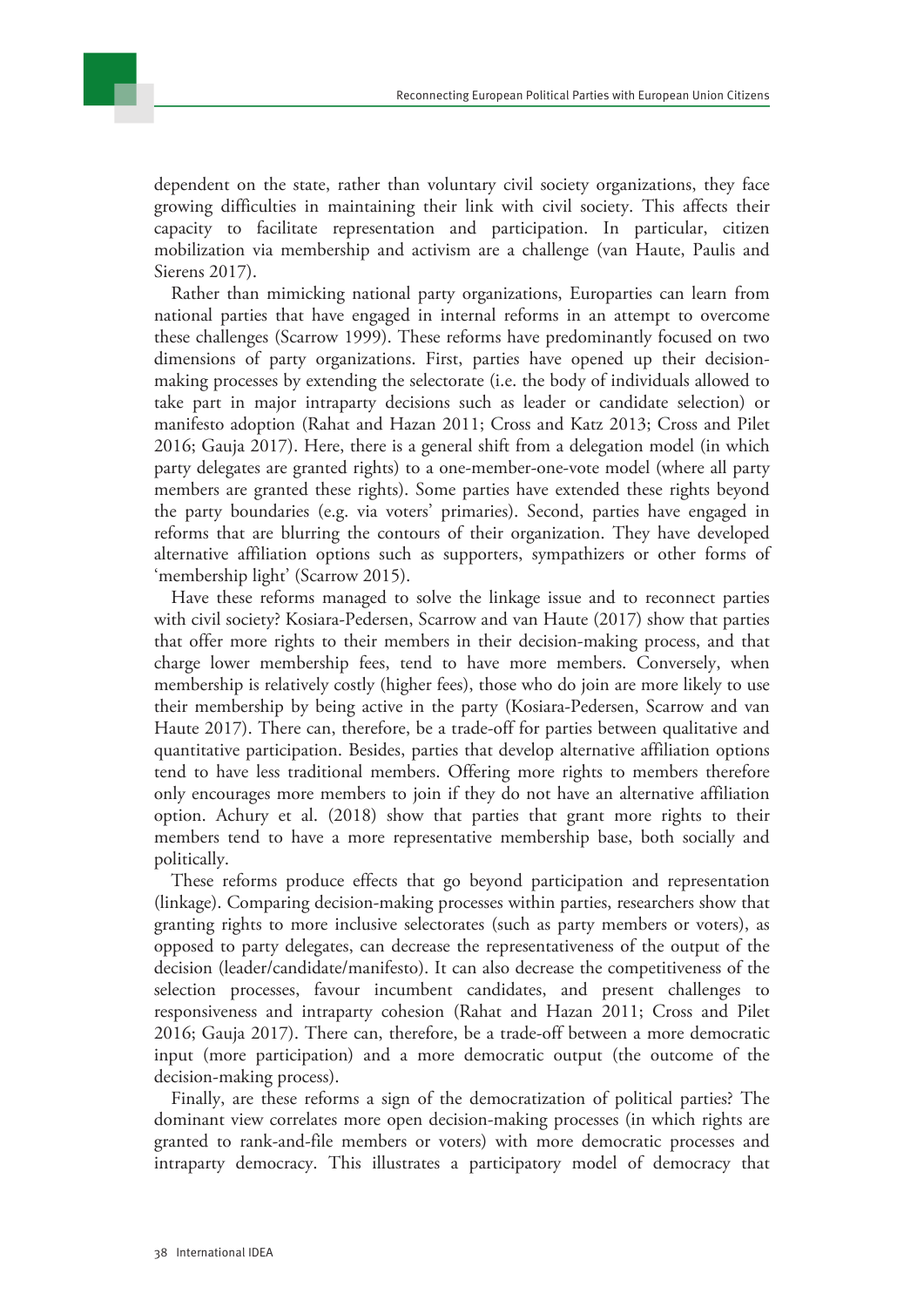

champions citizens' direct involvement in the decision-making process. At the system and party levels, reforms are undertaken to develop more participatory tools that empower citizens and grassroots members. Such reforms tend to discredit other models of democracy, such as representative democracy, which rests on the principle of a chain of delegation in the decision-making process. Parties are at the heart of the delegation process and representative democracy. Therefore, undertaking these reforms might indirectly widen the gap between citizens and parties.

#### **2.7. Global Party Internationals: 'tackling the dilemma of indifference'**

#### **Stephen Day**

The final dimension of strengthening Europarties' relevance, impact and effectiveness is to ensure that they are able to attain and engage with the global arena beyond the confines of the EU. This is most likely to be achieved by Global Party Internationals (GPIs), longstanding global structures of party–political cooperation that have waned in significance, but that may still constitute a useful tool for Europarties (see Table 2.1). As explored below, there is an (albeit limited) 'untapped potential' (Hällhag 2008) that could broaden and therefore enhance the representation functions performed by Europarties. GPIs could also enhance the EU's role as a global actor, a domain in which the EP and Europarties tend to be sidelined.

On hearing the term 'Global Party International' (GPI) what sort of image does it conjure-up and what sort of expectation does it evoke: Internationalism and solidarity? A sense of romanticism? Global-level agenda setting? A relic from a bygone age? An irrelevance? Exploring this story, it soon becomes apparent that a duality of 'capacity' (the empirical dimension) and 'expectation' (the normative dimension) are an essential part of the narrative surrounding the GPIs. This duality also underpins what is defined here as the 'dilemma of indifference'. This is a scenario where advocates for enhancing the transnational and supranational qualities of GPIs inadvertently stoke a sense of indifference because their aspirational desires find it difficult to fit with national realities; while those who hold a general dismissiveness towards the GPIs *start* from a premise of indifference. How might the GPIs face up to this conundrum, remembering that it may well have to be embraced rather than solved? It seems that the starting point has to be a recognition of 'what is' rather than 'what might be'. For example, unlike the Socialist International (SI), Liberal International (LI) and Centrist Democratic International (CDI), the Progressive Alliance (PA) (and, to some extent, the Global Greens, GG) seeks to herald itself more in terms of a network rather than in terms of a 'party'.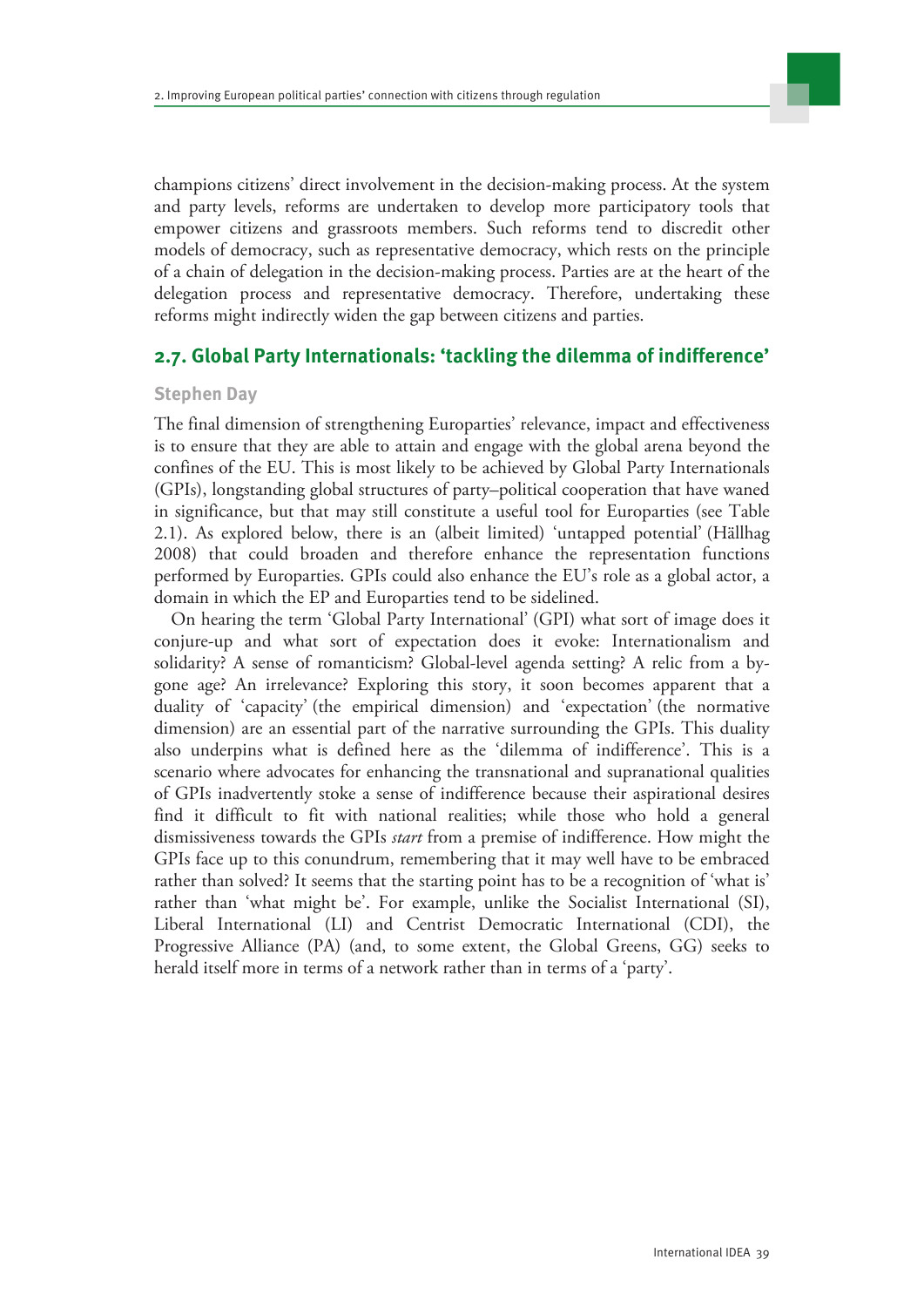| <b>Party international</b>                                                                     | <b>Founded</b>                                                                                                                                                                                             | <b>Key documents</b>                                                                             |  |
|------------------------------------------------------------------------------------------------|------------------------------------------------------------------------------------------------------------------------------------------------------------------------------------------------------------|--------------------------------------------------------------------------------------------------|--|
| <b>Socialist</b><br>International (SI)                                                         | 1951-Secretariat based in London. Talk of a 'House of Social-<br>democracy' with the Party of European Socialists (PES), in Brussels<br>in the late 2000s, came to nothing.                                | 'Aims and Tasks of<br>Democratic Socialism'.<br>Frankfurt, 1951<br>'Stockholm Declaration', 1989 |  |
| Liberal International<br>(LI)                                                                  | 1947-Secretariat based in London                                                                                                                                                                           | 'Liberal Manifesto', Oxford,<br>1947 and 1997<br>'Liberal Manifesto', Andorra,<br>2017           |  |
| Christian/Centrist<br><b>Democrat</b><br>International (CDI)                                   | 1961–Formerly the World Union of Christian Democrats; then the<br>Christian Democratic International. Present name since 2001.<br>Secretariat based in the HQ of the European People's Party,<br>Brussels. | 'CDI Basic Plan', Brussels,<br>1995                                                              |  |
| <b>International</b><br>Democrat Union (IDU)                                                   | 1983-Alternating Secretariat. Initially UK Conservative Central<br>Office. Relocated to Oslo (2005). Presently in the CSU HQ, Munich.                                                                      | 'Declaration of Principles',<br>London, 1983                                                     |  |
| Global Greens (GG)                                                                             | 2001-Started with a virtual presence. Secretariat now at the EGP<br>HQ, Brussels.                                                                                                                          | 'Global Green Charter', 2001                                                                     |  |
| <b>Progressive Alliance</b><br>2013–Coordinating office located in the SPD HQ, Berlin.<br>(PA) |                                                                                                                                                                                                            | 'Guiding Principles:<br>Progressive Alliance for<br>Freedom, Justice and<br>Solidarity' [n.d.]   |  |

#### Table 2.1. The Global Party Internationals

Therefore, once the GPIs are looked upon as entities in a state of becoming, where the prospect of an ever-permanent vestigial status is very real, it becomes possible to dampen expectations without dismissing them out of hand. From there, one can begin to think about the sorts of strengths, weaknesses, opportunities and threats that accompany the GPIs, alongside some future-oriented action points. The aim here is to determine whether it is possible to challenge those parts of the narrative that have been shaped by indifference.

#### Key characteristics

For decades, political parties all over the world have sought membership of their corresponding GPIs. Central to the identity of a GPI is their make-up as an 'association of national political parties' (that also includes the presence of regionalbased party federations such as the Europarties) and the belief that their ideology has a transnational reach. As Dr Alois Mock declared at the 1983 inauguration of the International Democrat Union (IDU): 'political ideas have no national frontiers' (IDU 1983: 2). In addition, underpinned by internationalism and solidarity, the GPIs seek to project themselves on the international stage. The LI, for example, stresses that its purpose is 'to win general acceptance of Liberal principles which are international in their nature'. The CDI, LI and SI all hold a consultative status at the UN Economic and Social Council, although it is difficult to find out what this entails, and what impact (if any) they might have had. To translate identity into action, the GPIs also seek to foment a sense of purpose with an intention to play a role. This has manifested itself in a lexicon of organizational self-ascription that includes: 'federation', 'network', 'association', 'partnerships', 'working cooperatively' and 'mutual support'.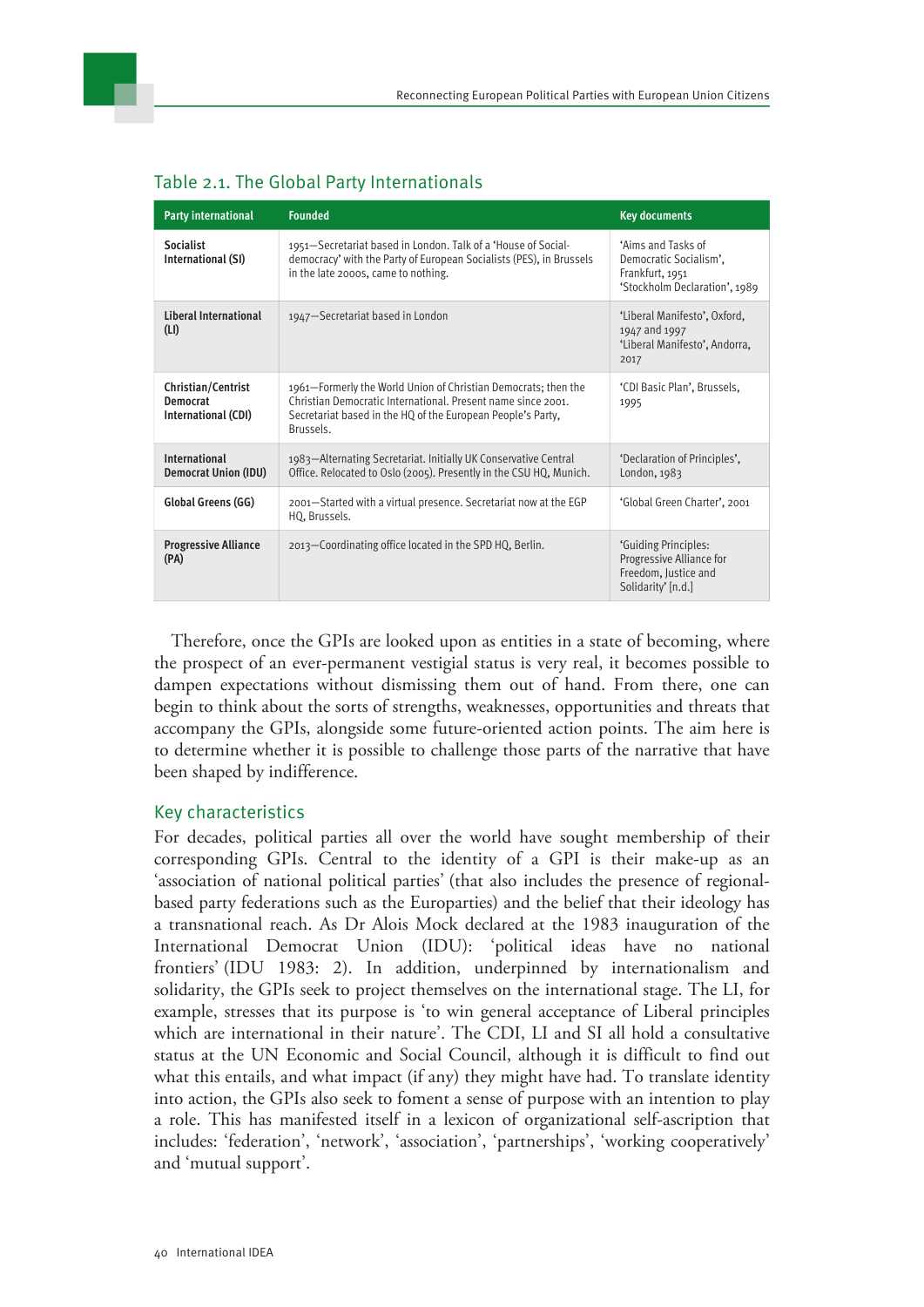

However, capacity-wise, the opportunity to live up to and actualize that selfascription remains dependent on national member parties believing that their GPI is worth investing in. Their capacity to follow through with initiatives often appears wanting. However, given that they operate on a shoestring budget, via an *extremely* small secretariat (where many of the handful of staff are volunteers), this is not surprising. More recently, in a bid to further cut costs, a number of GPIs relocated to the same address as their Europarty counterparts in Brussels where they are registered as international non-profit organizations. Others have set up offices in the headquarters of one of their national member parties. Does this constitute a realworld relevance or irrelevance?

During the 1970s and 1980s, as a result of the leadership of Willy Brandt (1976– 92), the SI could claim that it had the trappings of a global player. Similarly, in the immediate wake of regime change across Central and Eastern Europe post-1989 the CDI, LI and SI yielded significant ideological and programmatic influence on the newly emerging party systems. Their recent trajectory, however, especially in the European theatre where they have been displaced by the rise of the Europarties, has been less memorable. The comparison, of course, is not entirely appropriate, given the legal framework that has facilitated the latter's evolution (Day 2014; Day and Shaw 2006). But the changing fortunes of their relationship illustrate the GPIs' relative decline. Take the example of the CSPEC, the predecessor of the PES. Article 1 of the draft statute of the CSPEC read: '… [it] shall be based on the provisions of the Socialist International relating to regional cooperation among the affiliated parties', implying a degree of indebtedness to its senior partner (CSPEC 1980). From the late 1990s to the early 2000s, however, the statutory relationship had shifted to talking in terms of 'ensuring close collaboration with the SI'. By 2012 direct reference to the SI, in the objects and aims of the PES, had been removed. The situation became even more dramatic in 2012, when a number of PES member parties (and others) broke away from the SI. They went on to form the PA, arguing that the former was in dire need of reform. Statutory recognition of the GPIs by their Europarty counterparts continues to exist in plain sight, as highlighted in Table 2.2, but it is difficult to escape the question: do Europarties believe the GPIs are fit for purpose? It is clear that both formations are part of a wider political community, yet the precise nature of that relationship has become increasingly opaque as the role and significance of the Europarties has increased since the promulgation of the 2004 Party Regulation.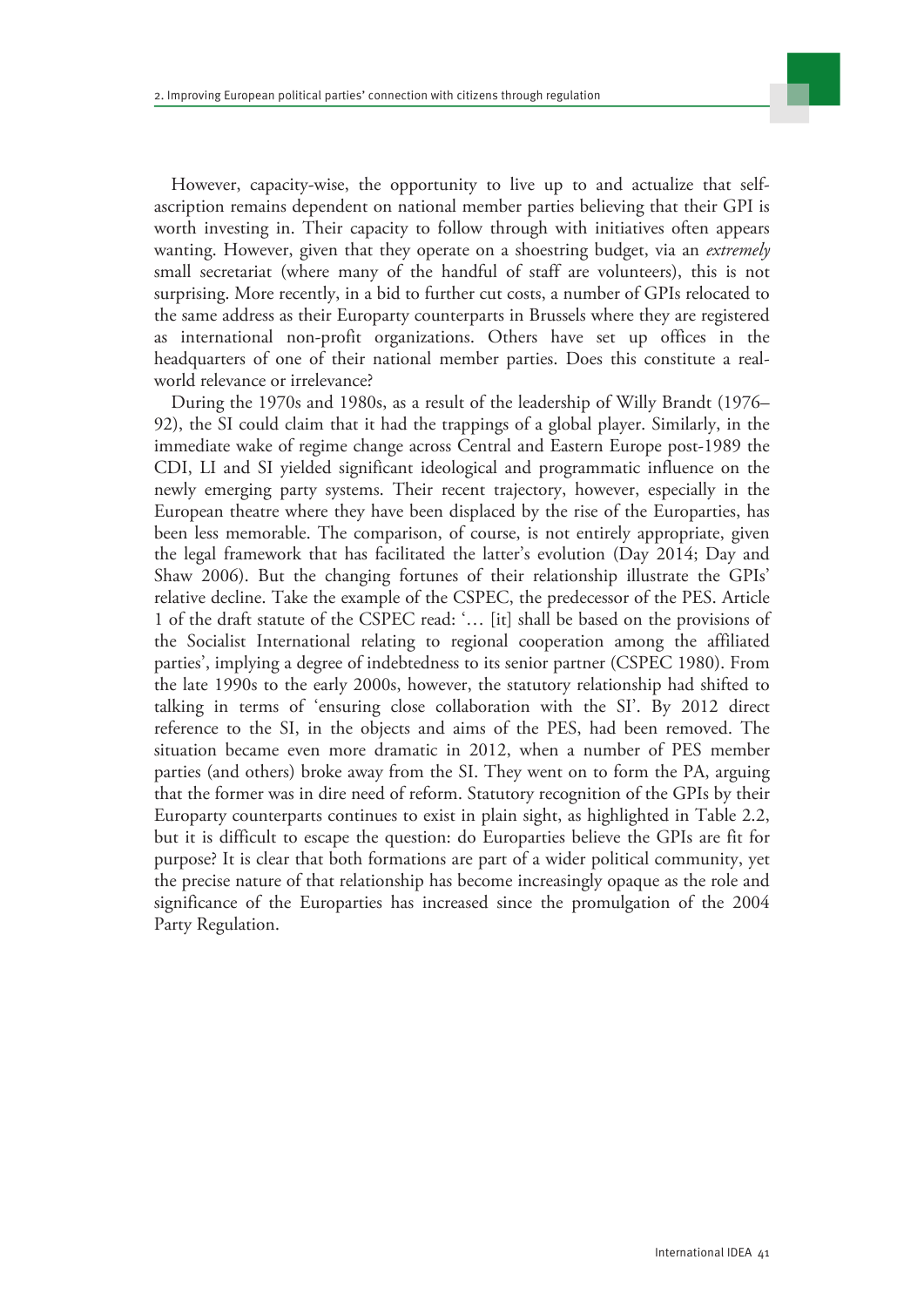| <b>Europarty</b> | Europarty statutory recognition of its corresponding GPI                                                                                                                                                                                                                                                                                                                    | <b>GPI</b>          |
|------------------|-----------------------------------------------------------------------------------------------------------------------------------------------------------------------------------------------------------------------------------------------------------------------------------------------------------------------------------------------------------------------------|---------------------|
| <b>EPP</b>       | 'Statutes of the European People's Party' (2017)                                                                                                                                                                                                                                                                                                                            | <b>CDI</b><br>IDU   |
|                  | Preamble: 'This association will be a member of the Christian/Centrist Democrat International (CDI), a<br>worldwide organization of Christian Democrats and like-minded political parties and the International<br>Democrat Union (IDU), a worldwide organization of Conservative, Christian Democrat and like-minded<br>political parties of the centre and centre right.' |                     |
|                  | Article 6: 'Membership of the Centrist Democrat International (IDC-CDI) and/or International Democrat<br>Union (IDU) is a positive criteria.'                                                                                                                                                                                                                               |                     |
| <b>PES</b>       | 'Statutes of the Socialist International' (2015)                                                                                                                                                                                                                                                                                                                            | <sub>SI</sub><br>PA |
|                  | Article 39: 'Composition of the Leaders' Conference includes the President of the Socialist International.'                                                                                                                                                                                                                                                                 |                     |
|                  | Article 37.1: 'The President, in co-operation with the Vice-Presidents and with the assistance of the<br>Secretariat, shall ensure: liaison between the PES and the parties, the group in the European Parliament<br>and the Socialist International and other international initiatives such as the Progressive Alliance and the<br>Global Progressive Forum.'             |                     |
| <b>ALDE</b>      | 'Statutes of the Alliance of Liberals and Democrats for Europe Party, European political party' (2016)                                                                                                                                                                                                                                                                      | $\mathsf{L}$        |
|                  | Article 3: [part of its purpose is to] 'develop close working relationships with and among its members, their<br>national parliamentary groups, the parliamentary Group of the ALDE Party of the European Parliament, in<br>other international fora and Liberal International'.                                                                                            |                     |
| <b>EGP</b>       | 'Statutes of the European Green Party, European Political Party (PPEU)' (2011)                                                                                                                                                                                                                                                                                              | GG                  |
|                  | Preamble: 'The European Green Party represents Green Parties from all over Europe, and we are part of the<br>Global Green family.'                                                                                                                                                                                                                                          |                     |
|                  | Article 3.6: '[The European Green Party] acts as the European partner within the structure of the Global<br>Greens movement and subscribes to the Global Greens Charter'.                                                                                                                                                                                                   |                     |

#### Table 2.2. Europarty statutory recognition of the Global Party Internationals

Despite this very real diminution, it is important not to become overly Eurocentric with regard to the prism through which an evaluation of the GPIs takes place; this remains a global story. While they may not be displaying global-level agenda-setting properties, there are still a series of tangible and intangible features/outputs that continue to underpin their sense of purpose. Chief among them is the visceral affinity that they appear to accrue. Such a way of thinking remains an essential part of the armoury of the GPIs. In addition, Congress speeches, resolutions, press releases, statutory provisions and statements of solidarity in the wake of disasters and atrocities are all aimed at galvanizing the GPI brand—though the reach and effectiveness of such words are difficult to quantify. Perhaps their most significant tangible contribution is the organization of workshops on 'party building' for member (and aspiring member) parties. The PA, for example, talks about the need to 'focus on building-up the capacity for campaigns and the organizational integrity of political parties' (Progressive Alliance n.d.). The GG take a similar approach, emphasizing capacity-building, assisting policy development, and research and campaigning (GG 2012). Such gatherings provide the opportunity to network, exchange best practice, share electioneering experiences, and hear expert commentary on new innovative communication strategies/techniques. For smaller/oppositional member parties in particular, these types of meetings often prove invaluable.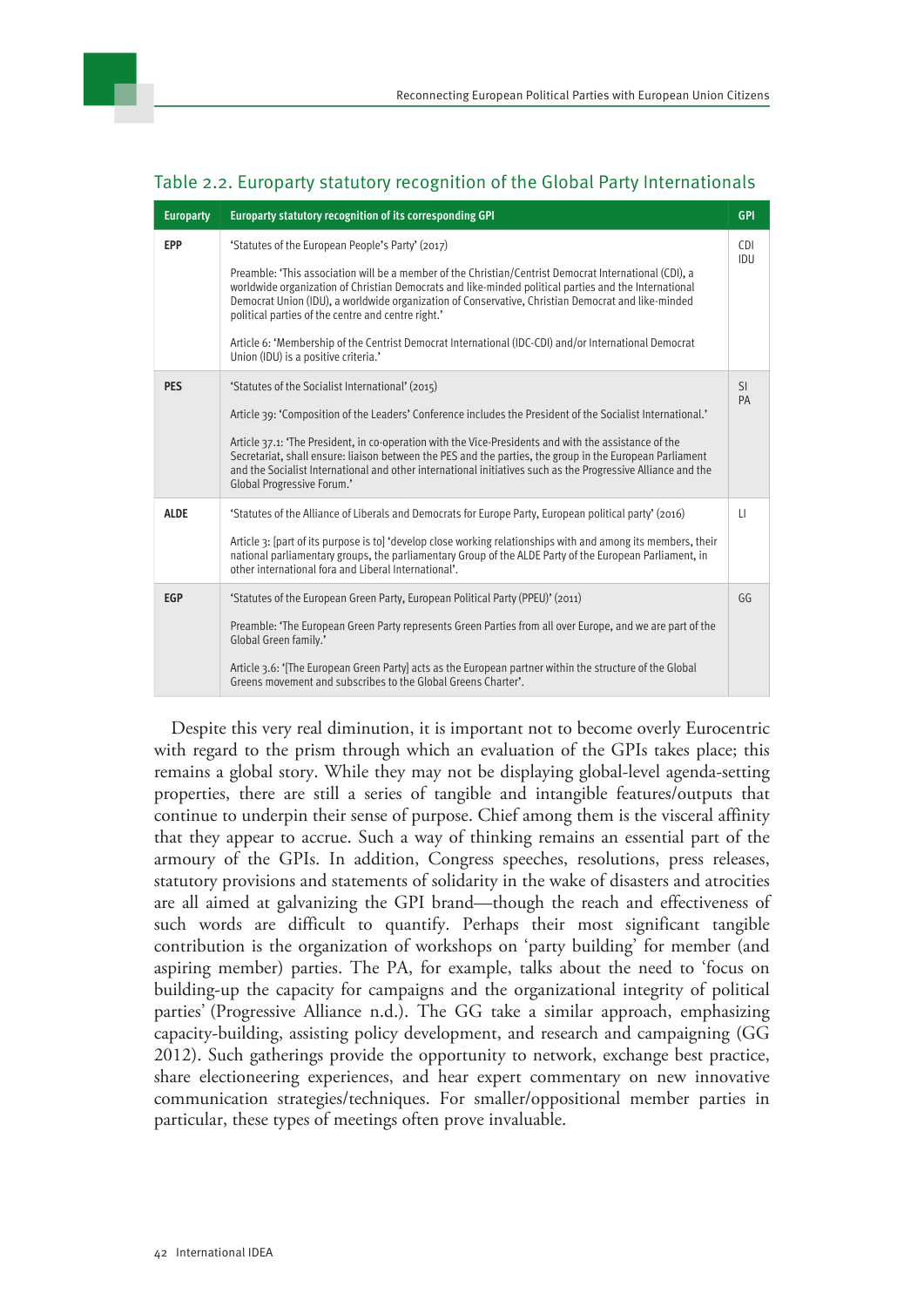

#### Thinking of the future

Facing up to the 'dilemma of indifference' is not heralded as a panacea. It is, however, posited as a necessary step if GPIs wish to enhance their role and significance, and demonstrate their value-added. Indifference has a corrosive effect, which reinforces a sense of dismissiveness towards the GPIs that leaves them languishing, *at best*, as a peripheral concern for their member parties. Changes, however, will require national member parties to initiate a series of reforms (not least increased levels of funding) that will necessitate a shift away from a *strict interpretation* of the GPI as being solely an association of national political parties. The challenge associated with any reform process is dealing with the resistance to change. With national political parties at the helm, the degree of resistance to the organizational reform of the GPIs is likely to be reduced. Member parties are only going to countenance such changes if: (a) they believe that the GPI is capable of effectively taking on an increasing set of responsibilities and (b) a GPI proves itself valuable to both member parties *and* civil society groups. Equally important is the need to reformulate the nature of the relationship between Europarties and GPIs. The goal is to ensure that the GPI has real-world relevance from the perspective of its corresponding Europarty. Clearly there is no blueprint in this regard: each coupling must create its own bespoke arrangement. Nevertheless, it is a pathway that represents one way to enhance their relevance within and beyond the EU. Democratic legitimacy in a globalized economy is also achieved through institutionalized and substantive dialogue with political counterparts the world over.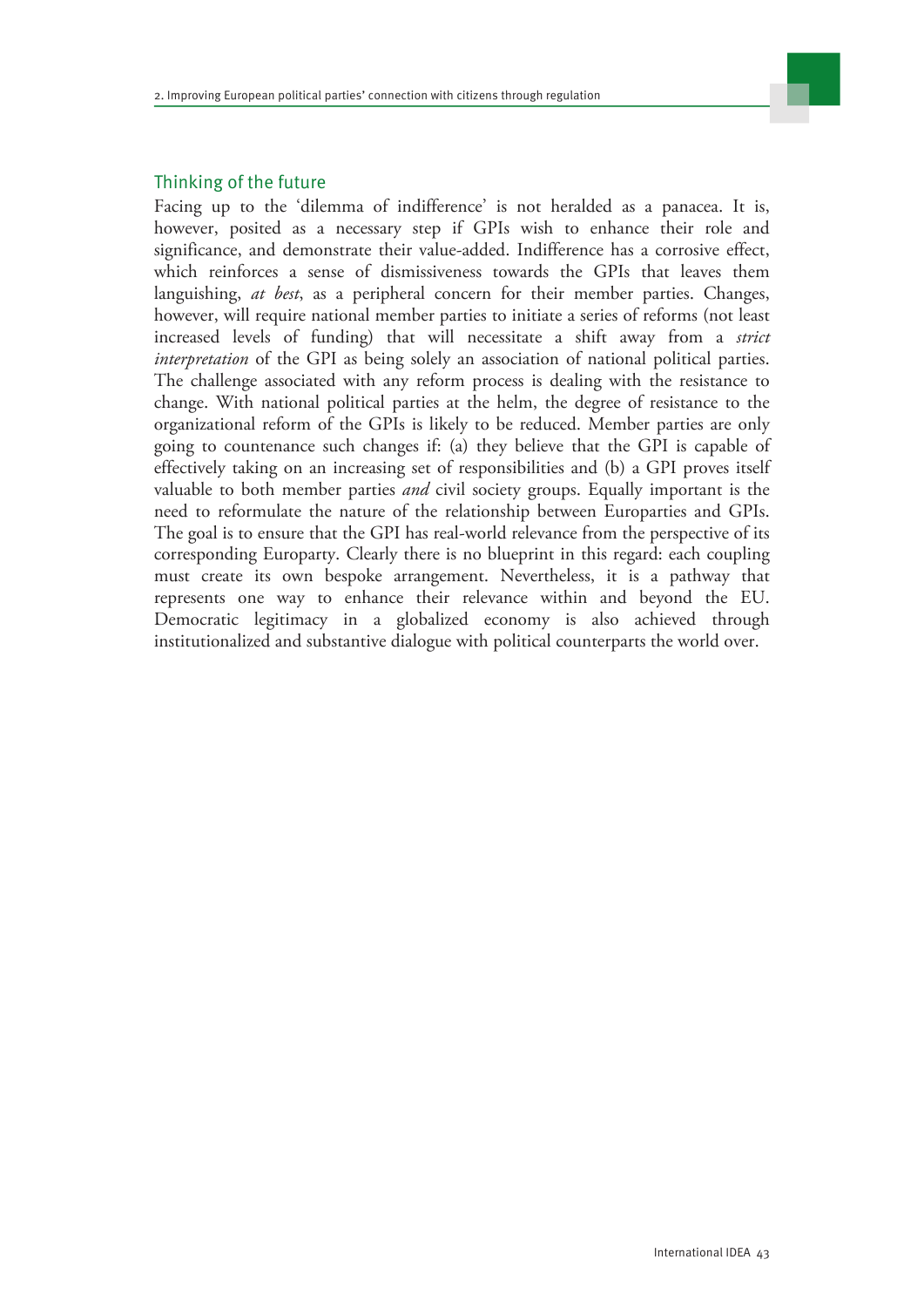### <span id="page-43-0"></span>**3. Recommendations**

#### **Steven van Hecke**

How to broaden, deepen and diversify the ways in which European political parties are able to (re)connect with citizens is a complex challenge that will require time (short, medium and long term) and the efforts of various actors. These aims are rather ambitious, although one should not expect Europarties to deliver on what national political parties are unable to. Existing tools such as the ECI share the same objective. The recommendations presented in this section primarily address (European) political parties, but also target other levels or types of actors. They are summarized in Table 3.1.

#### **3.1. For European institutions**

Measures to enhance EU democracy by, for instance, holding an informal summit on 23 February 2018 on 'Institutional issues: EP composition/transnational lists, appointments, including *Spitzenkandidaten*' are promising (European Council 2017a, 2017b). Proposals related to these issues are aimed at strengthening electoral and participative EU democracy. Yet recent developments demonstrate that the atmosphere can change rapidly and easily. Therefore, in order to be sustainable, some changes need to be legally anchored by amending existing legislation or, eventually, treaty change.

Given the reluctance of a number of heads of state and government to support the *Spitzenkandidaten* system in May 2014, it is reassuring that the *Spitzenkandidaten* system currently seems to be part of the *acquis communautaire* (the body of common rights and obligations that is binding on all the EU member states) within the European Council. The European Council could strengthen its democratic legitimacy and accountability at the EU level by merging the roles of the President of the European Commission and the President of the European Council, as proposed by Commission President Juncker in his 2017 State of the Union address and foreseen in the Lisbon Treaty. This would not require a treaty change and would strengthen the link with EU citizens: as through the *Spitzenkandidaten* system, voters in EP elections would also have a say in the appointment of the European Council President. Furthermore, this merger would enhance the visibility of the executive at the EU level.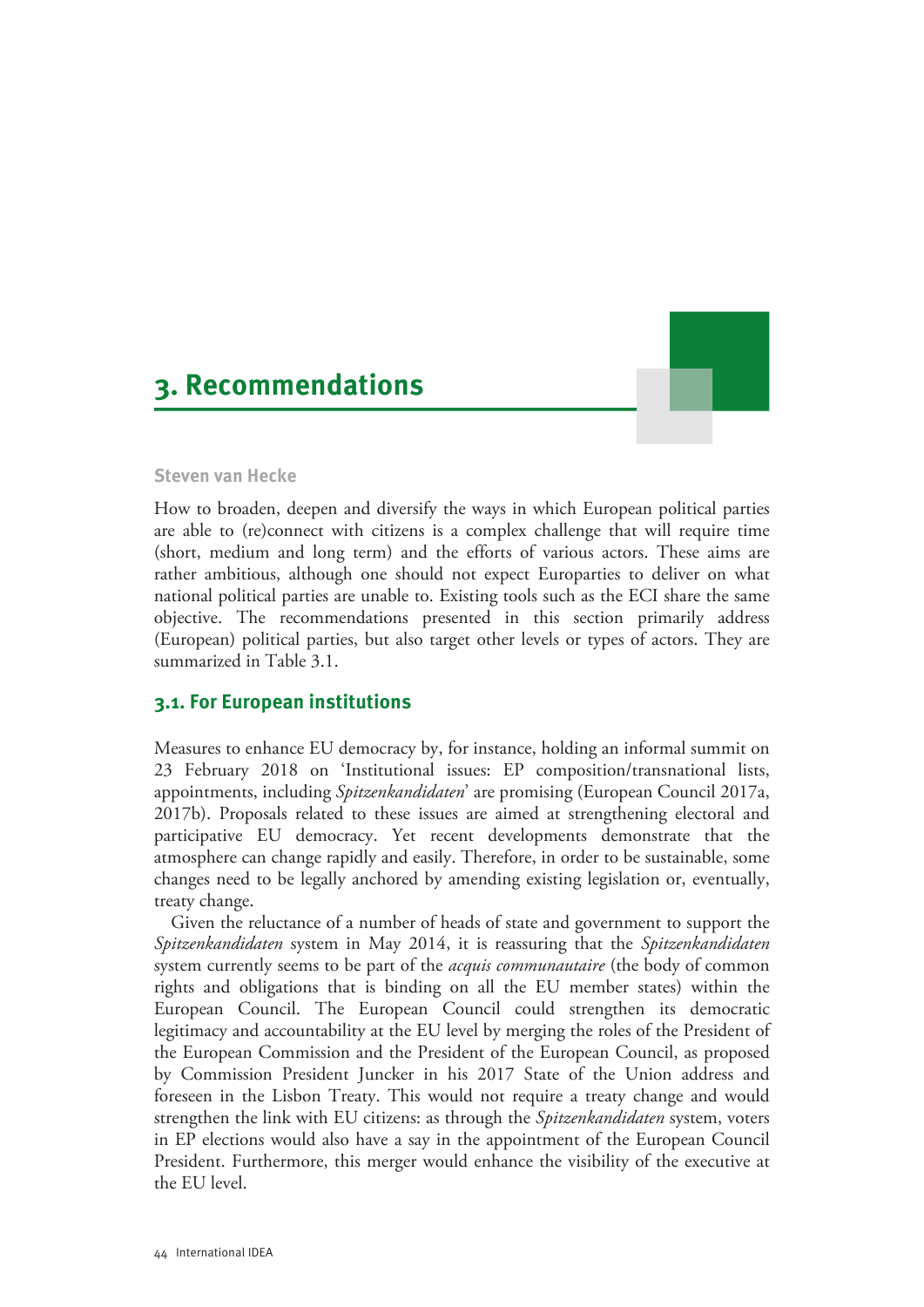

The European Commission should further amend the legal framework on European political parties and foundations (European Commission 2017a). European political parties could be encouraged to become more ideologically homogeneous and strengthen their relations with a single political group in the EP. The financing rules on joint activities between European political parties and their national member parties could be softened during European elections campaigns. Furthermore, a separate campaign grant from the EU for the 2019 European elections would allow them to safeguard their operational budgets and play a more visible role. These grants could be accompanied by strict spending requirements, as is the case in several member states. Europarties could also be required to increase their transparency regarding revenues and be more open with regard to spending. In order to safeguard the democratic space at the EU level, and to avoid imbalances between larger and smaller European parties, a significant part of the funding for Europarties should be distributed in equal shares. They could be further encouraged to 'match' the European public subsidies with their own financial resources (as is the case now), as it induces them to strengthen their ties with civil society and individual EU citizens. Increasing public funding for Europarties from 85 per cent to 95 per cent of their total income could be reserved for newly established Europarties, and only for a limited period of time (one or two electoral cycles), to encourage them to continue to seek alternative funding. Using funding rules to hinder the development of Eurosceptic transnational parties is likely to backfire in terms of democratic development, and to fuel criticism of the EU's lack of democratic legitimacy.

All EU institutions—especially the EP, given its recent plans to rebuild or renovate its Brussels premises—could consider how to creatively (re)organize their working spaces to make them more accessible to citizens, balancing expectations regarding citizen participation (intensified and unmediated involvement) with more and more severe security measures (increased physical distance).

European institutions could be encouraged to regularly and critically evaluate their political and legal toolbox to maintain their link with civil society and EU citizens, and consider expanding to other citizen-oriented tools, such as public consultations, petitions and ECIs. If some instruments fail to promote a connection with citizens, EU institutions should have the courage either to reform or to repeal and replace.

EU institutions should take a straightforward position on the organization of democratic conventions in the run-up to the 2019 European elections. Such conventions can be a useful forum to reconnect with citizens, but the modalities of participation, outcome and impact remain unclear (Alemanno 2017). There is, therefore, a danger that excessively high expectations will lead to disenchantment and disengagement. This becomes even more urgent since the European Council agreed on its Leaders' Agenda, implying that the calendar of 'when to discuss what' is already more or less set until the 2019 elections, and even beyond (European Council 2017a, 2017b).

Initiatives to hold politicians in the EP and the Council of Ministers accountable, for instance VoteWatch Europe's scrutiny of voting behaviour, could be open to all citizens and not behind paywalls that restrict these tools to experts and universities. Free alternatives are available at MEPvote.eu and MEPranking.eu, but there is a need to develop these tools and expand access to them.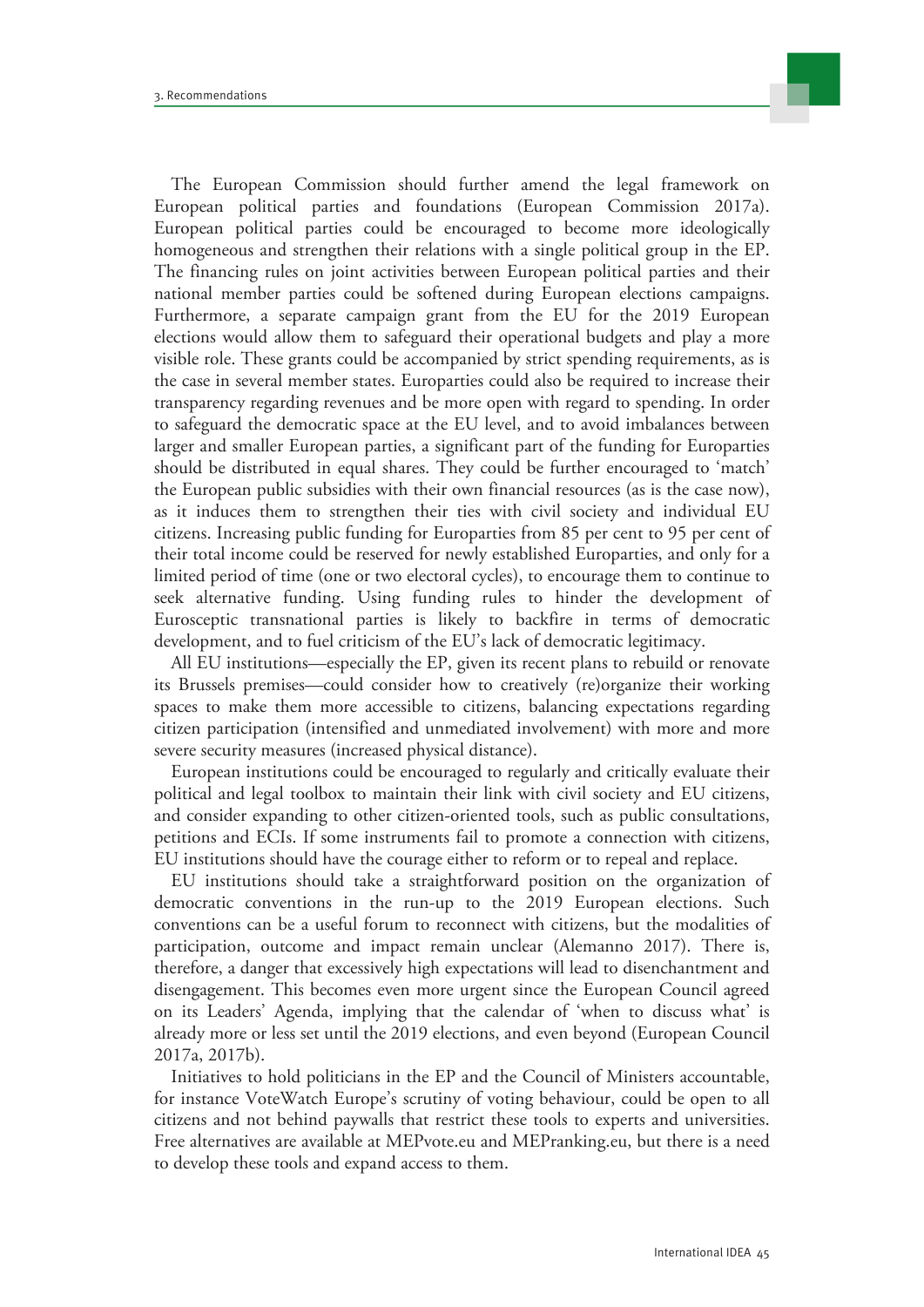#### **3.2. For European political parties**

Given the current institutional architecture of the EU, Europarties have less regulatory control than national parties with which to enhance democracy at the European level, even if Europarties contributed to the recent Commission proposal. They largely depend on the existing legal framework, which sets the boundaries on their room to manoeuvre. Nevertheless, Europarties play a crucial role within this setup, as they are the only entities to form bridges between politicians within the three main EU institutions (as well as with the Committee of the Regions). They also have the political and moral obligation to try to do more, and to do better, to reconnect with citizens, as this is their mission goal as defined in the party article.

To this end, European political parties and their foundations could invest more, and more creatively, in reaching out to citizens by disseminating information on EU policy issues, and not just political ideals about EU integration, in order to deepen the democratic character of institutions, and mainstream political parties should engage with dissenting voices including Eurosceptics.

Furthermore, European political parties could create horizontal platforms for exchanges between citizens and party members from different member states, regions and local communities. For example, they could be much more visible through social media, regular publications, newsletters, conferences and debates held in local languages. They could seek or build appropriate web applications and ICT tools to improve their interaction with citizens, and in the fight against the spread of 'fake news' on the EU, especially on social media platforms. Likewise, European political foundations should increase their engagement beyond the 'Brussels bubble'.

More generally, Europarties should rethink their internal decision-making bodies and procedures to help better reconnect with EU citizens, for example by increasing individual membership and non-member affiliation. Individual members would need to be granted rights, such as the right to participate in policymaking and the selection of leaders to represent them at party congresses and other relevant party bodies, where they have the right to vote.

Party associations (youth, women, seniors, etc.) should be included in decisionmaking processes in order to diversify party memberships. Efforts should be made to ensure that the preferences of underrepresented groups are taken into account, and that such groups are represented within the party bodies.

The relationship between European political parties and their political groups in the EP should be strengthened, and coordination among ministers in the Council and in the European Council summitry should be enhanced. While this advantages only parties that are adequately represented, some political families will need to improve their electoral performance in order to be better represented not only in the EP, but also in the Council of Ministers and the European Council.

Furthermore, European political parties have the responsibility to select their respective *Spitzenkandidat* in a timely and democratic manner. This does not necessarily require non-members to participate (i.e. in open primaries), but candidates should be selected taking into account the fact that broader support will be needed within the EP in order for her (or him) to become the next President of the European Commission. If, like in 2014, the European political parties and their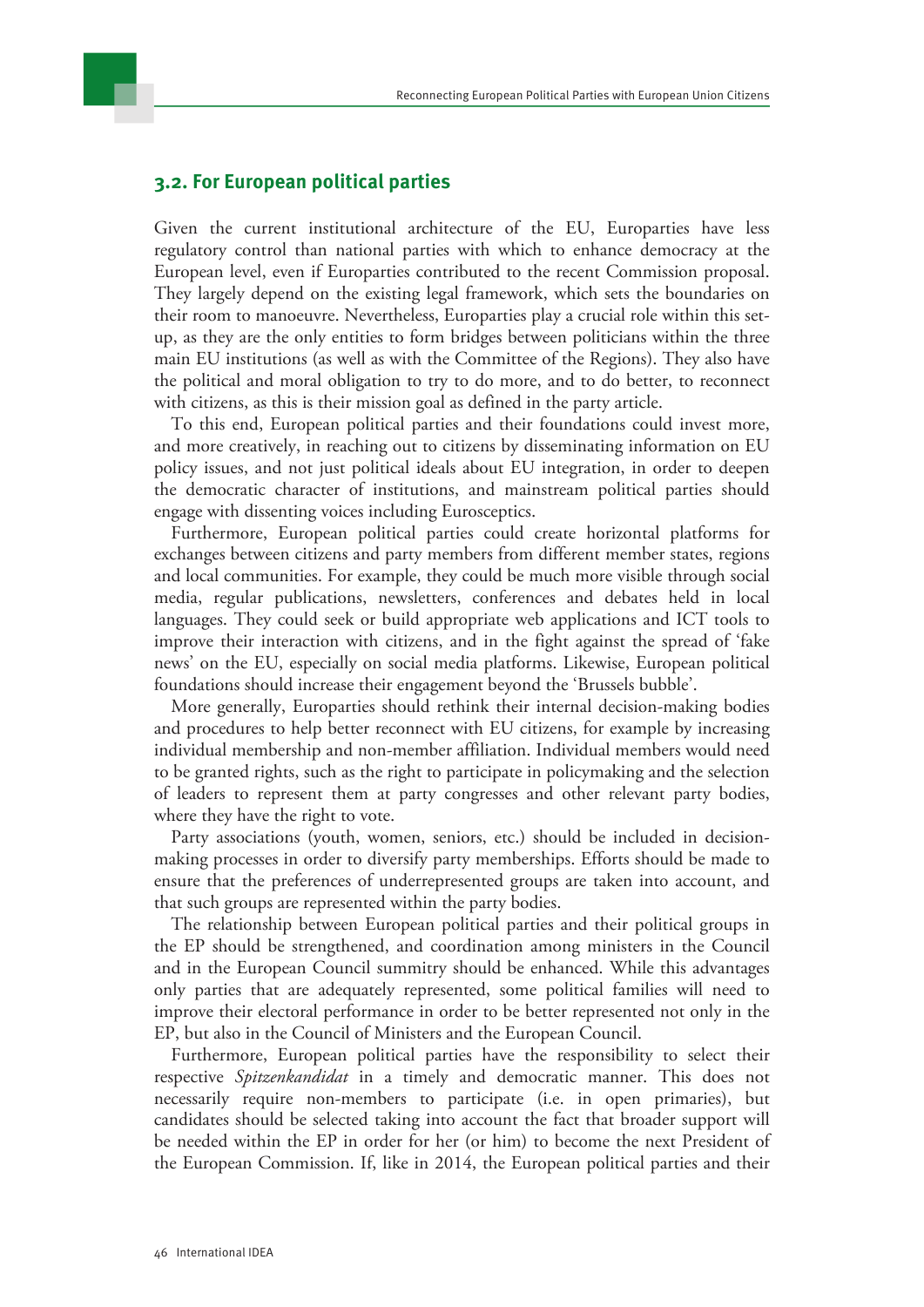

respective groups in the EP propose a united candidate for the presidency of the Commission, the member states, through the European Council, will be forced to accept their candidate.

Finally, European political parties should engage more with, and contribute to strengthening and developing, international networks such as GPIs, which are often undervalued political spaces that could provide an essential platform for mutual learning and capacity-building. The relevance of GPIs, however, depends on their added value in multilateral forums and enhanced links with civil society, as well as introducing forms of individual membership and greater coordination, both internally and with regard to global counterparts.

#### **3.3. For national political parties**

National political parties can facilitate increased space, and enhanced roles, for their Europarty at both the national and European levels. For instance, through their member state governments, they could promote the 'parliamentarization' of the EU by allowing only elected MEPs to be eligible for the post of commissioners, a model that is applied in many parliamentary systems. Together with the introduction of transnational lists, this approach would raise the stakes of EP elections, which could increase citizens' interest and their perception that their voice counts. It would also increase the Commission's legitimacy and oblige national parties to more regularly take EU affairs into account and to connect more with their MEPs and their European political party. (If the member states' governments are not favourable of that idea, the EP should make participation in EP elections conditional on the hearings of the candidate-commissioners. The same is true for the *Spitzenkandidaten* to become President of the European Commission through a vote of the EP.)

Simultaneous European and national elections should be avoided in order to prevent EU issues from being overshadowed by national concerns.

National elections should no longer take place in isolation from EU affairs; key issues in European elections could also be addressed in the context of national campaigns. European political family logos should be displayed alongside national party logos on ballots in order to strengthen the perceived links between them. National parties could also formally endorse their Europarty's manifesto and political programmes, and debate these issues to increase awareness between elections.

#### **3.4. For European civil society**

Traditional civil society players could do more to consistently and publicly engage with European political parties, and vice versa. National-level practices such as civil society organizations that present their memoranda (grievances, expectations and so on) to political parties during electoral campaigns and in the run-up to the installation of a new government, could be more extensively applied at the EU level (see e.g. platforms such as On Our Watch).

To increase their relevance outside the Brussels bubble, non-traditional civil society players, such as social media platforms, could engage more (and more directly) with citizens in member states, for example by convening hackathons and online citizens'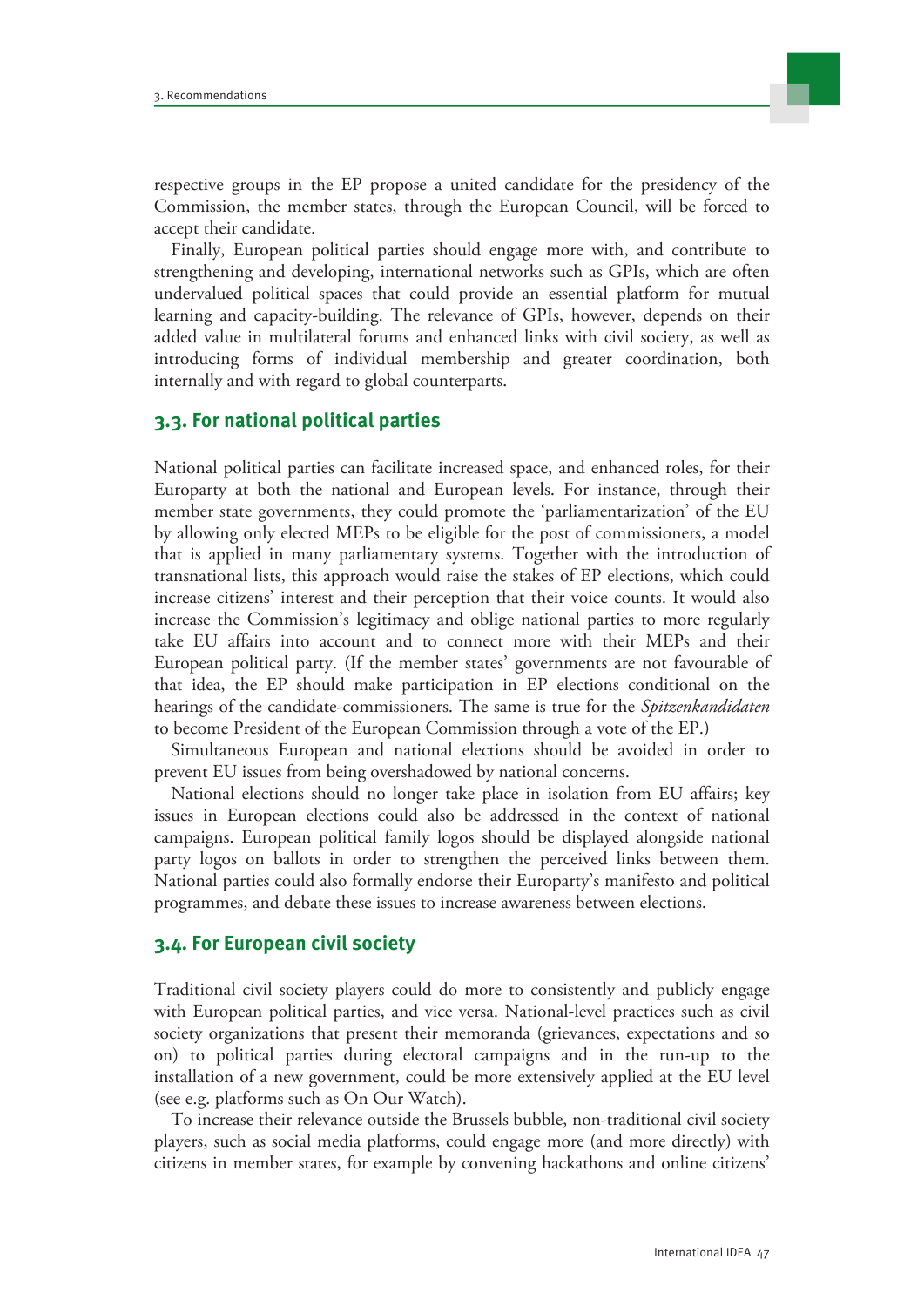



conventions. See, for instance, the four families of *civic tech* that want to renew EU democracy (Décrypter la communication européenne 2017).

#### **3.5. For EU citizens**

Citizens can engage within European political parties and have the political right to inform themselves and make their choice heard. In other words, if they want the EU to become more democratic and legitimate, citizens have to take part in the debate and vote. School curricula should include more on how the EU works, and how this relates to national politics and their daily lives, in order to improve EU citizenship sustainably and boost youth voter turnout. It will also weaken the influence of fake news and decrease the number of citizens who take negative stands on the EU based on false information.

These recommendations are targeted at enabling and promoting the bottom-up engagement of EU citizens. Schattschneider (1942[2004]: 1) has posited that 'modern democracy is unthinkable save in terms of parties'. This is certainly also true for the current EU. Therefore, the role of European political parties is crucial. But EU democracy, like any democracy, is equally unthinkable without the participation of citizens.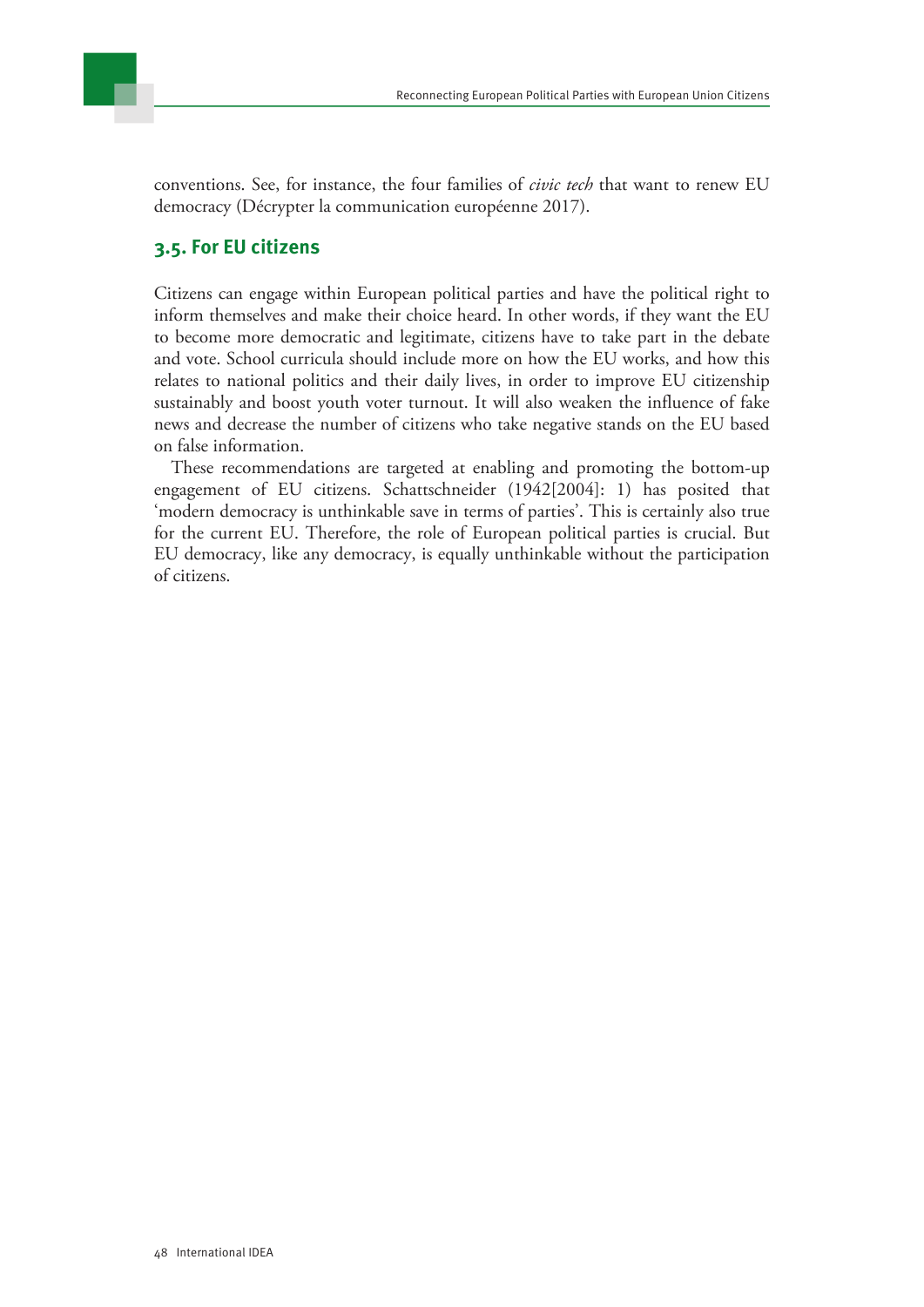| Actor(s)                        | <b>Short term</b>                                                                                                                                                                                                                                                                                                                                                                                                                        | <b>Medium term</b>                                                                                                                                                                                                                                                                                                                                                                                                                                  | Long term                                                                                                                                                                                                                    |
|---------------------------------|------------------------------------------------------------------------------------------------------------------------------------------------------------------------------------------------------------------------------------------------------------------------------------------------------------------------------------------------------------------------------------------------------------------------------------------|-----------------------------------------------------------------------------------------------------------------------------------------------------------------------------------------------------------------------------------------------------------------------------------------------------------------------------------------------------------------------------------------------------------------------------------------------------|------------------------------------------------------------------------------------------------------------------------------------------------------------------------------------------------------------------------------|
| European<br>Union<br>citizens   | INFORM -> ENGAGE -> VOTE                                                                                                                                                                                                                                                                                                                                                                                                                 |                                                                                                                                                                                                                                                                                                                                                                                                                                                     |                                                                                                                                                                                                                              |
| <b>National</b><br>parties      | Debate EU issues in<br>national elections<br>Indicate the Europarty<br>symbol during national<br>elections<br>Endorse the Europarty's<br>manifesto and political<br>programme<br>Constitute a citizens' forum<br>on EU issues<br>Focus on EU issues between<br>election seasons                                                                                                                                                          | Non-concurrent elections (national/<br>EU)<br>Transfer of power to Europarties (e.g.<br>candidate selection)                                                                                                                                                                                                                                                                                                                                        | National political parties should<br>not intervene in EU elections<br>(Europarty symbol on the ballot<br>paper)                                                                                                              |
| <b>Europarties</b>              | Membership for individual<br>citizens and possibility of<br>tiered system of affiliation<br>short of membership<br>Develop permanent forums<br>for citizens, beyond the<br>Brussels bubble<br>Ensure that party<br>foundations also improve<br>outreach beyond Brussels<br>Greater presence on social<br>media<br>Engage with civil society as<br>a whole<br>Engage with non-EU and<br>global arenas (e.g. through<br>GPI <sub>S</sub> ) | Rethink internal decision-making<br>structures (i.e. greater role for<br>individual members, majority voting,<br>representation of party associations)<br>Primaries for Spitzenkandidaten<br>Increase own funding (membership<br>fees, etc.)<br>Openness and transparency of<br>revenues and spending patterns<br>Strengthen links with groups in the EP<br>Improve ideological homogeneity<br>Strengthen European Council<br>summitry coordination | Spitzenkandidaten (US-style<br>system)                                                                                                                                                                                       |
| European civil<br>society       | Address memoranda on key<br>issues directly to EU parties.<br>and not only during<br>campaigns                                                                                                                                                                                                                                                                                                                                           | Support citizens' understanding of EU<br>policymaking                                                                                                                                                                                                                                                                                                                                                                                               |                                                                                                                                                                                                                              |
| <b>European</b><br>institutions | Reconsider the balance<br>between (demands for)<br>unmediated citizen<br>participation and security<br>concerns<br>Greater clarity on the impact<br>and outcome of 2018<br>'democratic conventions'                                                                                                                                                                                                                                      | Redistribute some funding to<br>Europarties in equal shares in order to<br>redress imbalances between larger<br>and smaller parties<br>Restriction of 95 per cent funding<br>regime for newly established parties<br>and for a limited time period<br>Rules on joint activities between<br>Europarties and their national<br>member parties<br>Introduce separate campaign grant<br>with strict requirements                                        | Reconsider, reform and improve<br>their legal and political toolbox to<br>ensure links with EU citizens<br>Consider merging the roles of<br>President of the European<br>Commission and President of the<br>European Council |

### Table 3.1. Overview of short-, medium- and long-term recommendations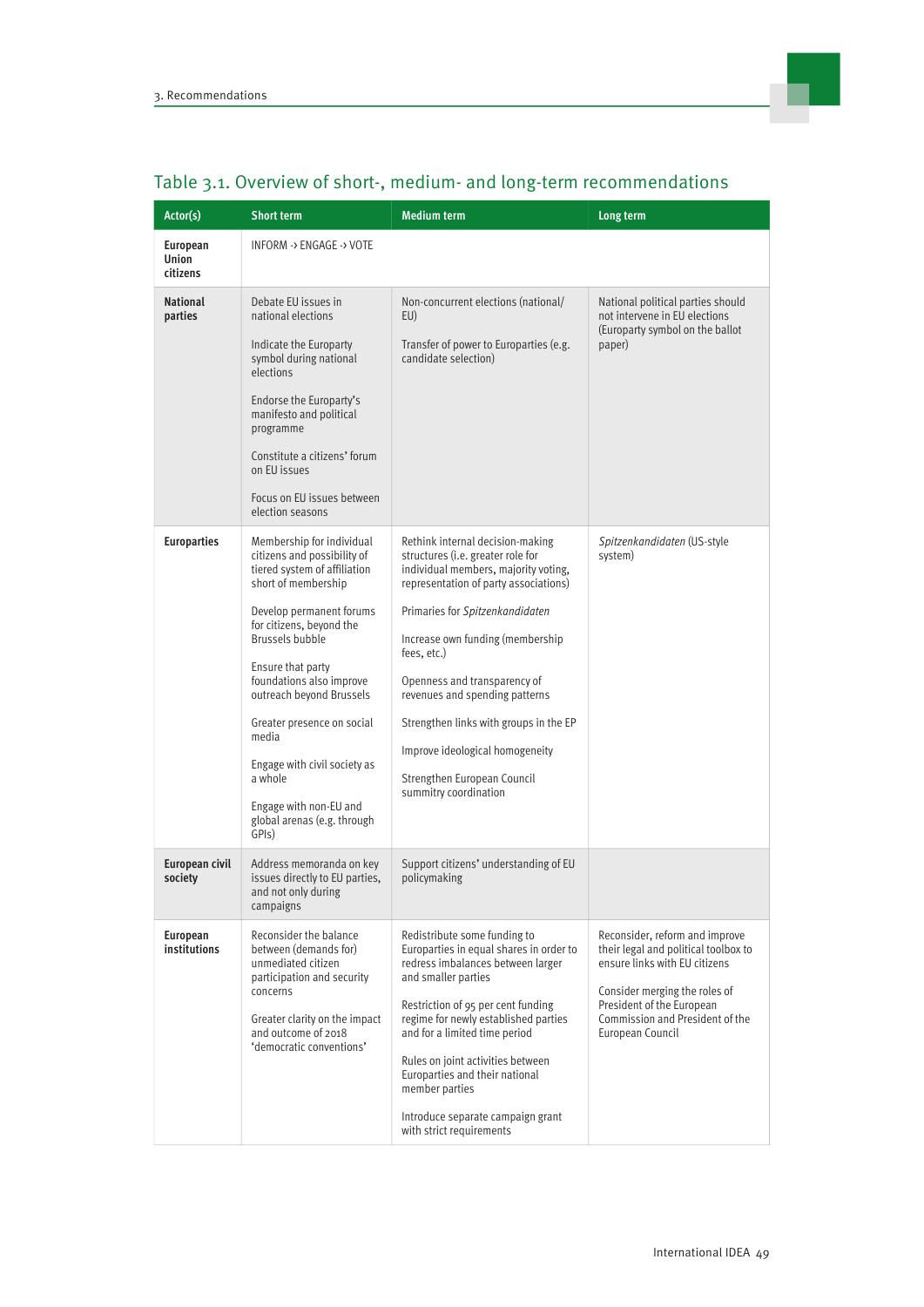### <span id="page-49-0"></span>**Annex. Proposals on transnational lists for the European Parliament**



#### **Wouter Wolfs and Steven van Hecke**

The long-term goal of strengthening EU democracy through increased citizen participation can be achieved through dual direct elections—of the legislature (at least one of its chambers, here the EP) and the executive (which is, in the case of the EU, the President of the European Commission). This set-up is modelled after the United States, where the executive and legislative branches gain their legitimacy through separate elections. In order to avoid gridlock between these two branches, as is often the case in the USA, strong parties are needed that create bridges between 'the parliament' and 'the government'. Logically, in the case of the EU, this role would be assigned to the Europarties. This model, put forward by Luc van den Brande (2017), especially the direct election of the Commission President, currently has little political support.

This Annex presents a number of technical proposals regarding the establishment of transnational lists for EP elections. However, all solutions involving transnational lists are suboptimal, for empirical, practical and theoretical reasons. First, electoral lists within constituencies that coincide with the entire territory of the polity generally do not exist for the election of the legislature in national elections (either in federal systems like the USA or Germany, or in assemblies of large states like Russia). The entire polity only directly elects the executive (e.g. France). This is because such systems need lists with regional quotas in order to guarantee democratic representation, which is difficult in a context of 28 member states. Second, introducing a transnational list could compound the problem of asymmetries among member states related to organizing the election of MEPs. For instance, candidates of a single pan-European list may have to be 18 years old if they are Danish nationals, but 25 if they are Italian nationals. Although the EP adopted a report to increase the uniformity of European elections, it is not clear how many of the report's proposals will be implemented before the 2019 elections (European Parliament 2014, 2018a, 2018b). Third, further 'parliamentarization' of the EU polity, as found in many member states, should be avoided. The shift from ad hoc and variable majorities to a fixed majority/opposition system often leads to 'executive dominance': eventually the executive controls the parliament. It would weaken the legislature, preventing an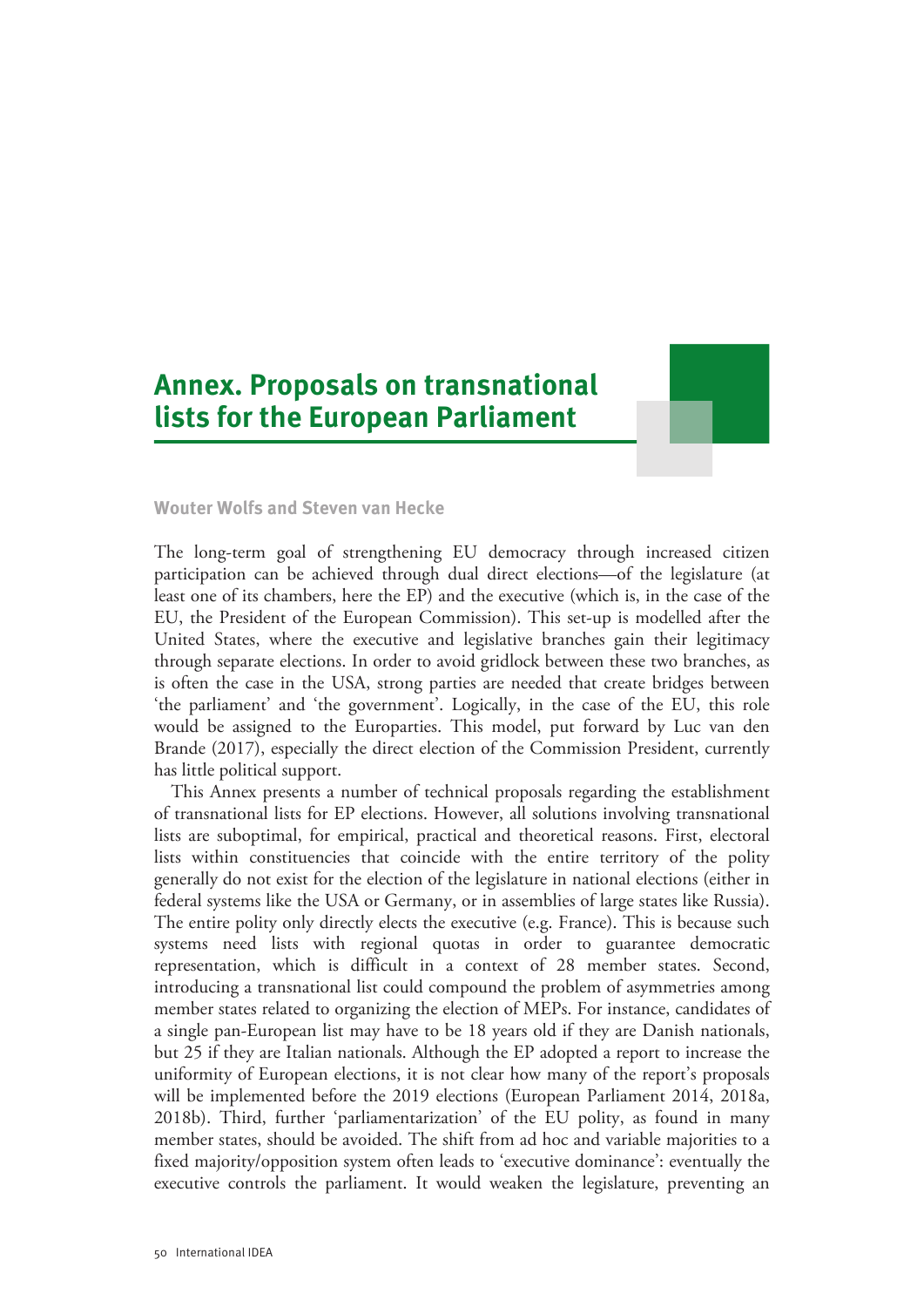

evaluation of legislation on its own merits. Holding non-simultaneous elections of the executive and legislative branches like in France helps retain the prominence of the legislature.

In other words, transnational lists should be used for EP elections only if the European Commission President is not directly elected. Transnational lists do not represent a short-term solution; they can serve as an intermediate step towards achieving a more democratic union.

The introduction of transnational electoral lists has been debated for years, but so far no majority has been formulated in the EP or Council of Ministers. The proposal of MEP Andrew Duff in the previous term of the EP (2009–14) on the provisions of elections to the EP included the idea to create a pan-European constituency to elect 25 MEPs on transnational lists (European Parliament 2011). The proposal proved to be too controversial. Although reservations remain in several member states and political groups, the idea of a pan-European electoral district is gaining momentum. During his State of the Union address in September 2017, President Juncker expressed his support for the introduction of transnational lists (European Commission 2017a). Two weeks later, French President Macron in his Sorbonne speech suggested that the 73 seats of the British MEPs should be used to create a pan-European district for the 2019 European elections, and proposed that half of the EP should be elected through transnational lists by the 2024 elections (Macron 2017).

Although the idea of a pan-European district is gaining traction, many questions remain. Supporters of transnational lists agree on the basic principles: only a limited number of seats would be elected through transnational lists in a proportional representation system, and one voter would get two votes (one for the pan-European electoral district, and one for the electoral district in her/his member state) for the remaining EP seats. However, the specific technicalities and implementation of transnational lists are less clear. Below, three possible models are presented, and advantages and challenges discussed. The models all consider a situation in which a fixed number of seats—for example 50—is allocated using a pan-European district.

Implementing transnational lists would involve exploring a number of questions related to the modalities and mechanisms that will be adopted:

- 1. Should an **open, semi-open or closed party list system** be chosen? In an open-list system, voters can influence the order of the candidates on that list, usually through preferential voting. In a closed-list system, voters can only vote for the entire party list without changing the order of candidates. A closed-list system increases party control, since they determine the order of the candidates. A semi-open list gives voters the possibility to cast either party list or preferential votes.
- 2. If an open-list system is adopted, **how many preference votes should a voter receive**? The number can range from one to the total number of seats to be distributed. An additional question is whether a voter can express her/his preference votes within a single list or across several party lists (this is known as 'panachage'). The more preference votes a voter can cast, the greater the chances that (s)he will vote for a candidate that is not from her/his member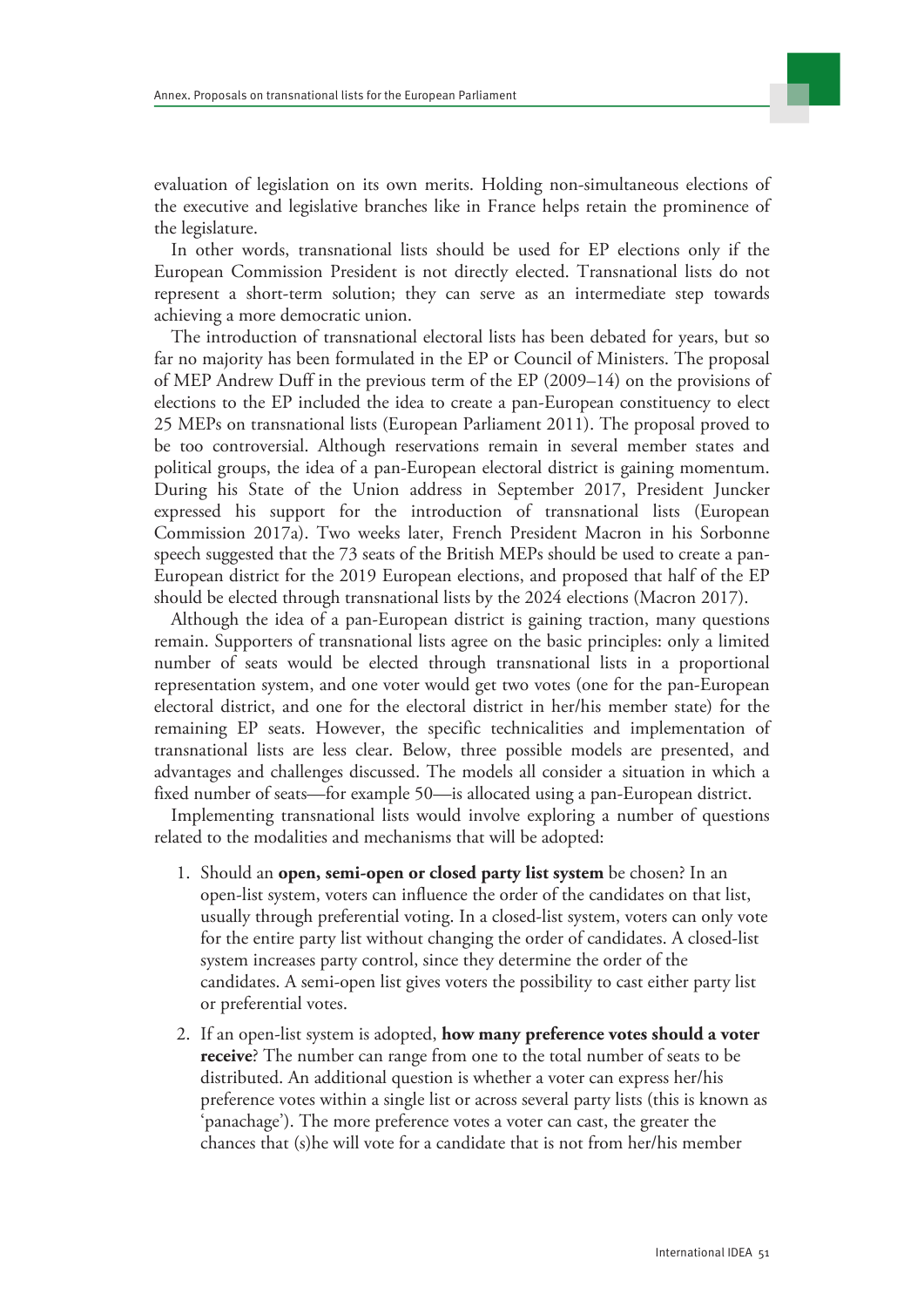state. Since voters are not (yet) socialized into voting for non-nationals, if they have only one preference vote to cast, they are likely to vote for a candidate from their country.

- 3. Should **member state quotas** be applied to the party lists? Parties can be forced to present a geographically balanced list of candidates in order to ensure that a pan-European electoral district does not produce a representation that favours certain (larger) member states.
- 4. If geographical quotas are adopted, the **candidate characteristic** that must be considered as a criterion must be determined: should an electoral list be balanced in terms of candidate nationality or country of residence? For example, would a person with German nationality who is living in France be counted towards the quota of France or Germany? Current provisions allow EU citizens to stand as candidates for the European elections in the EU member state in which they reside: a German person elected in France counts as a 'French' seat in the EP.
- 5. Will **double candidacy** be allowed? Can a person stand for election on both a transnational and national list? What happens if a candidate is elected on both lists?
- 6. Which **divisor** will be used to calculate the distribution of seats among the various Europarties? Most member states use the D'Hondt method, which slightly favours larger parties.
- 7. Should an **electoral threshold** be introduced for a party to be allocated parliamentary seats? The higher the number of seats that are allocated in a pan-European district, the more likely smaller Europarties are to be able to obtain sufficient votes to get a seat.

#### **Proposal 1: Transnational lists as a 29th (pan-European) electoral district**

#### **Proposal 1: summary**

STEP 1: The seats are allocated among the various European political parties based on the number of total votes for each Europarty, following a specific apportionment method.

STEP 2: The seats of each European political party are assigned to the candidates on the list who have received the most preference votes.

STEP 3: The seats in the 28 member states are distributed separately from the pan-European district.

In this system, the seats that are allocated in a pan-European district are distributed separately from the seat allocation in the various national districts. In other words, the EU-wide seats have no impact on the seat distribution in the member states; the elected candidates on the transnational lists can be from any member state. The pan-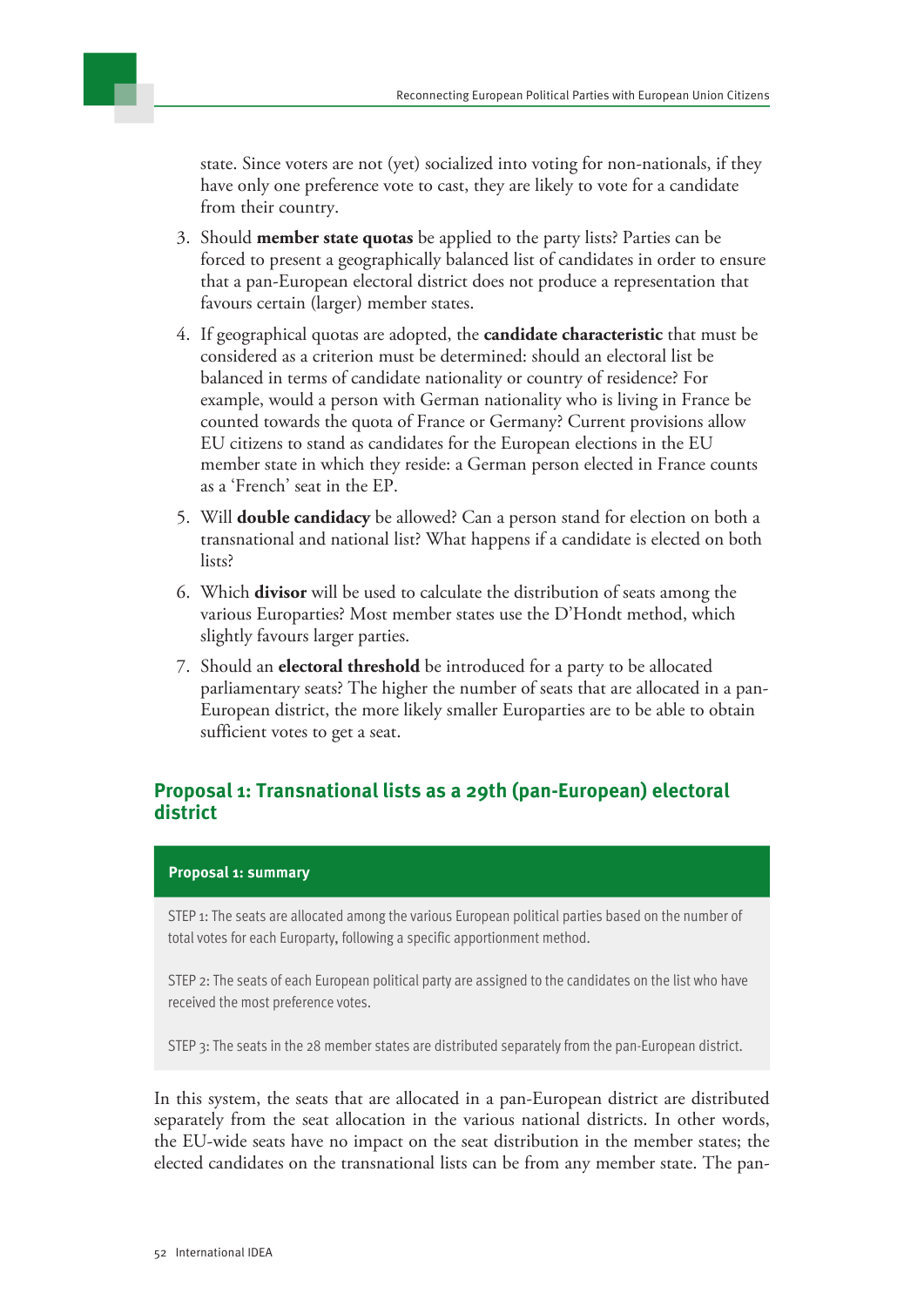

European district therefore functions as an additional electoral district alongside the 28 national electoral districts.

The main feature of this model is that the number of seats for each member state will vary from election to election. It is impossible to anticipate how many MEPs will come from a particular member state after the European elections. The most significant challenge is that this could lead to an 'overrepresentation' of MEPs from member states with larger populations, particularly in the first elections after transnational lists are introduced, assuming that it will take some time for the European 'demos' to grow. If voters are not yet used to voting for candidates from another member state and the electoral campaigns are not sufficiently Europeanized, there is a risk that voters will mainly vote for candidates from their own member state, regardless of which list they are on. This will result in more preference votes for candidates from larger member states, making it difficult for candidates from smaller states to obtain a seat in the EP.

This challenge could be addressed by introducing closed lists in combination with geographical quotas. In closed lists, the order of the seat distribution among candidates is only determined by candidates' position on the list. The adoption of geographical quotas—comparable to gender quotas—ensures that the electoral lists include candidates from different member states, which would result in a geographically balanced representation for each Europarty. How can such quotas be devised in practice? Member states could be divided into four groups based on their population, and the European political parties could be required to select an equal number of candidates from each group on their electoral lists, or each of the top four candidates on the list could be required to come from one of the four groups. Adopting quotas for groups of member states rather than for individual member states gives Europarties a degree of flexibility in their candidate selection. This is particularly important for those that do not have members in each member state.

A closed-list system with geographical quotas, however, entails two main disadvantages. First, voters cannot change the order of the list or vote only for particular candidates. They can vote only for parties, not for candidates. Second, a closed-list system may give too much control over candidate-selection to the central Europarty headquarters, which could diminish the independence and discretion of individual MEPs (as is the case in several member states).

A broader challenge associated with this model is the limited political feasibility of its implementation. As past examples have shown, the composition of the EP is a sensitive issue. The number of EP seats for each member state has been the subject of major controversy in the past. Since this model does not determine how many seats each member state would have in the EP, a Europarty might jeopardize its chances of finding sufficient support. The two following models anticipate this challenge by keeping the number of seats for each member state fixed.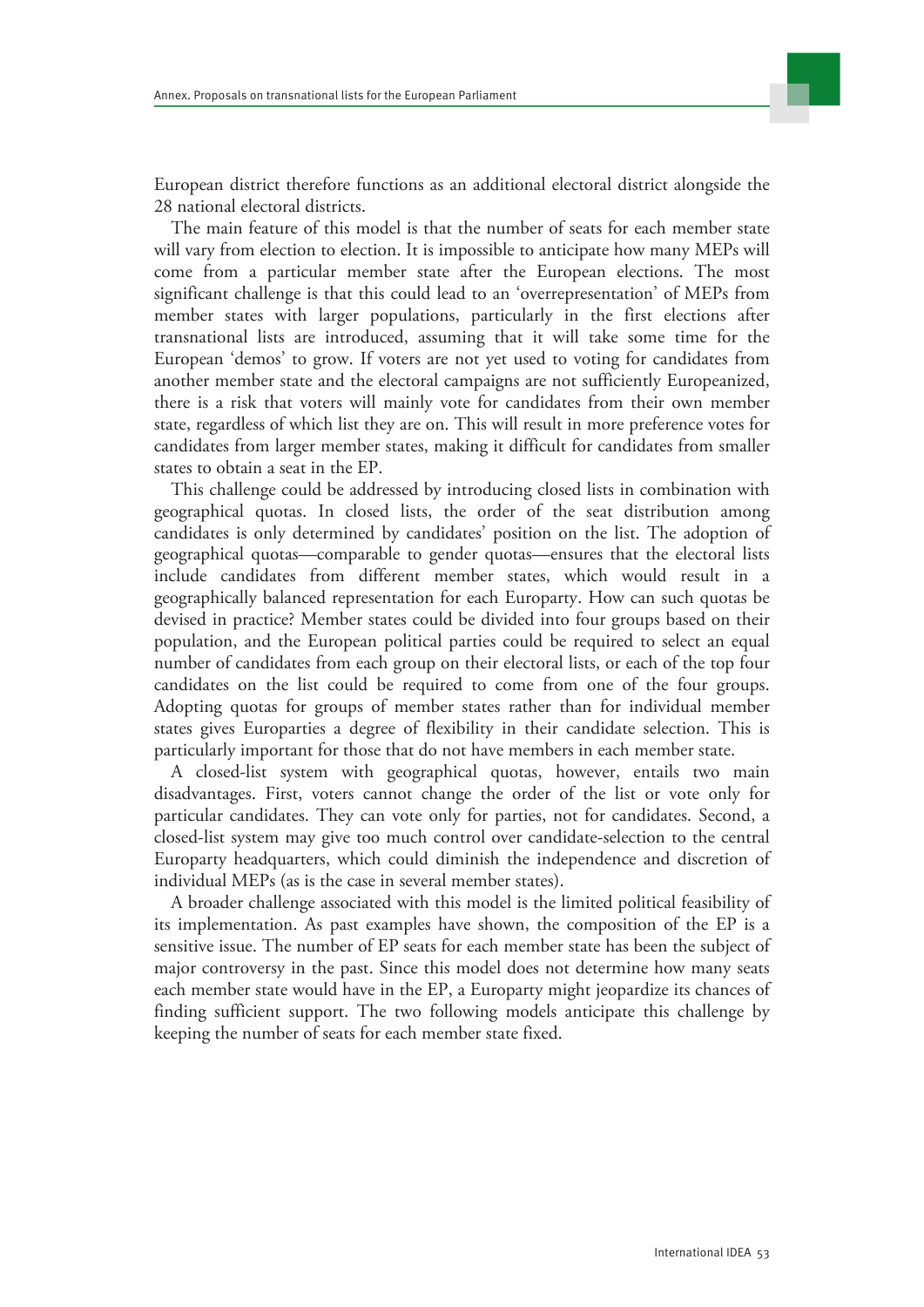#### **Proposal 2: Transnational lists with fixed seat distribution for member states (priority transnational lists)**

#### **Proposal 2: summary**

STEP 1: The seats are allocated among the various European political parties based on the number of total votes for each Europarty following a specific apportionment method.

STEP 2: The seats of each European political party are assigned to the candidates on the list who have received the most preference votes.

STEP 3: Each member state loses one seat for their national distribution of seats for each elected pan-European candidate from that member state.

In this model, the distribution of seats in the EU-wide district is coupled with the distribution of seats in the member states to ensure that the number of seats for each member state does not change. Before the elections, the exact number of seats for each member state will be determined. Nevertheless, a number of seats are distributed in an EU-wide district, and this distribution has priority over the distribution of seats in the member states.

For example, Germany has a fixed number of 96 seats in the EP. In the Europeanwide district six candidates from Germany are elected from the transnational lists (for all Europarties combined); the total number of German seats is reduced by this number. The remaining 90 seats are allocated in the German electoral district.

The main advantage of this system is that the number of seats for each member state remains constant. Since the transnational seat distribution has priority over the national seat distribution, this should provide an incentive for Europarties to present strong candidates on the transnational lists.

The main challenge of this model is that it requires all member states to introduce nation-wide districts for the European elections or, if the seat distribution does not take place at the national level but in several regional districts, to have an internal mechanism to determine which regional electoral districts would lose seats. Furthermore, this model is only politically viable as long as the number of transnational seats that are distributed remains low.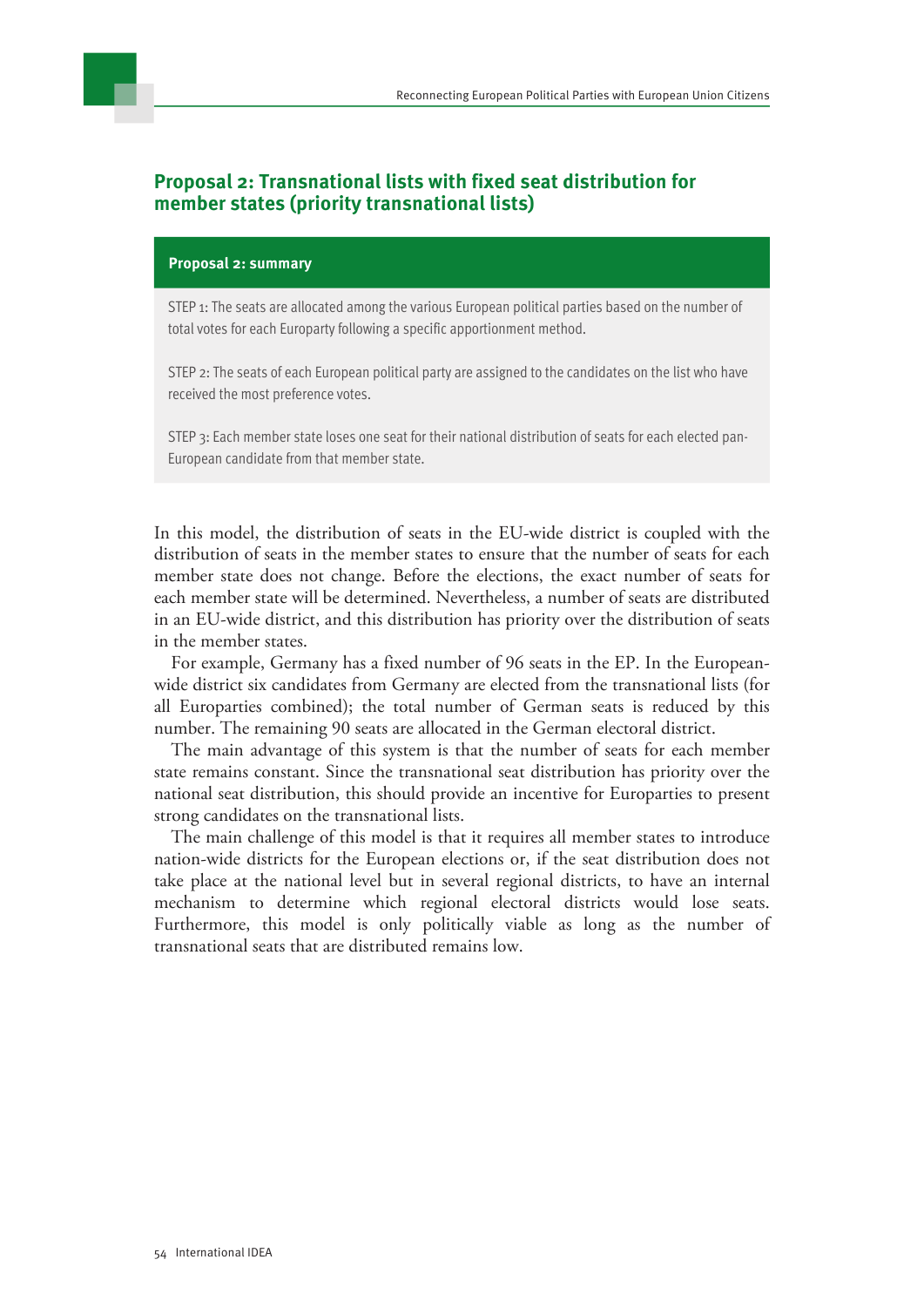

#### **Proposal 3: Transnational lists with fixed seat distribution for member states (priority national lists)**

#### **Proposal 3: summary**

STEP 1: The seats that are reserved for each member state go to the candidates of that member state who have received the most preference votes. For example, if the quota of seats for Germany is five, the five German candidates with the most preference votes—of all Europarties—are allocated a seat.

(Note: there is no first distribution of seats among parties; seats are directly allocated to individual candidates).

STEP 2: The seats in the 28 member states are distributed separately from the pan-European district.

In the third model, it is decided before the elections how many seats of the pan-European district are reserved for each member state. The number of transnational seats depends on each member state's population. Depending on whether the United Kingdom leaves the EU, there are several scenarios involving the seat quotas for each member.

#### UK-included scenario

4: (>50 million) Germany, France, UK and Italy 3: (>35 million) Spain and Poland 2: (>10 million) Romania, the Netherlands, Belgium, Greece, Czech Republic and Portugal 1: (<10 million) Hungary, Sweden, Austria, Bulgaria, Denmark, Finland, Slovakia, Ireland, Croatia, Lithuania, Slovenia, Latvia, Estonia, Cyprus, Luxembourg and Malta  $= 16 + 6 + 12 + 16 = 50$ 

#### Post-Brexit scenario with 50 seats

6: (>75 million) Germany 5: (>50 million) France and Italy 3: (>35 million) Spain and Poland 2: (>10 million) Romania, the Netherlands, Belgium, Greece, Czech Republic and Portugal 1: (<10 million) Hungary, Sweden, Austria, Bulgaria, Denmark, Finland, Slovakia, Ireland, Croatia, Lithuania, Slovenia, Latvia, Estonia, Cyprus, Luxembourg and Malta  $= 6 + 10 + 6 + 12 + 16 = 50$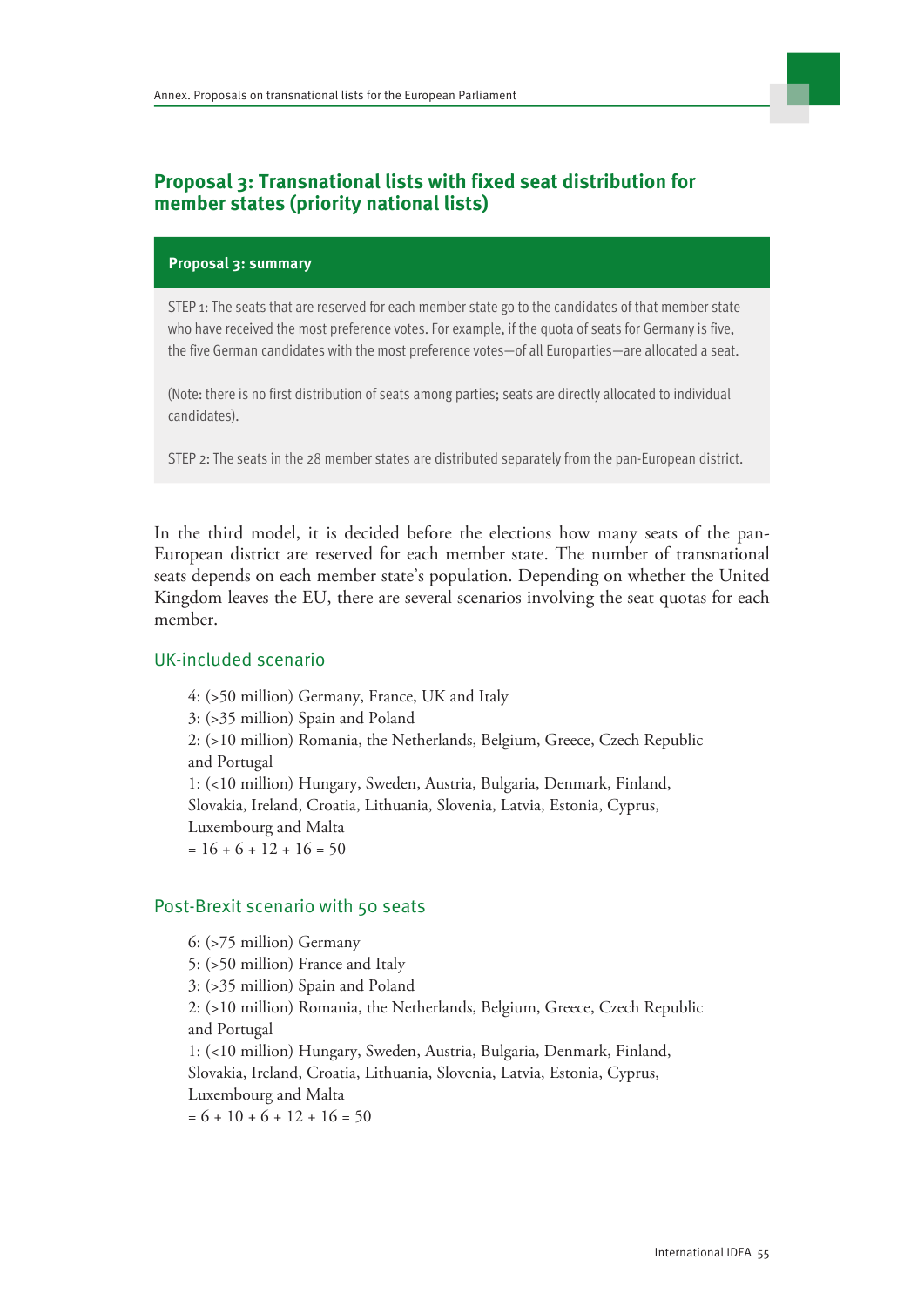

#### Post-Brexit scenario with 73 seats

5: (>50 million) Germany, France and Italy 4: (>35 million) Spain and Poland 3: (>10 million) Romania, the Netherlands, Belgium, Greece, Czech Republic and Portugal 2: (<10 million) Hungary, Sweden, Austria, Bulgaria, Denmark, Finland, Slovakia, Ireland, Croatia, Lithuania, Slovenia, Latvia, Estonia, Cyprus, Luxembourg and Malta  $= 15 + 8 + 18 + 32 = 73$ 

It is not possible to allocate more (or fewer) seats to candidates from the same member state. These quotas are also calculated for all European political parties combined. For example, in the post-Brexit scenario, no more than five candidates from Germany are allocated a seat. These five German seats could be obtained by a single Europarty or by five different ones (each with one German candidate obtaining a seat).

European political parties cannot have more (or fewer) candidates from a member state on their transnational lists than there are seats reserved for that member state. This will provide a level playing field among parties by preventing them from limiting the number of transnational candidates from one member state to maximize their votes. Furthermore, it will also prevent many candidates from being overlooked in the allocation of seats.

In this model, voters vote for candidates rather than for parties. This could lead to interesting debates between candidates from the various Europarties that all compete for the seats of the same member state. The 'transnational' dimension of this model is more limited than in the previous models, although citizens can still vote for candidates from other member states.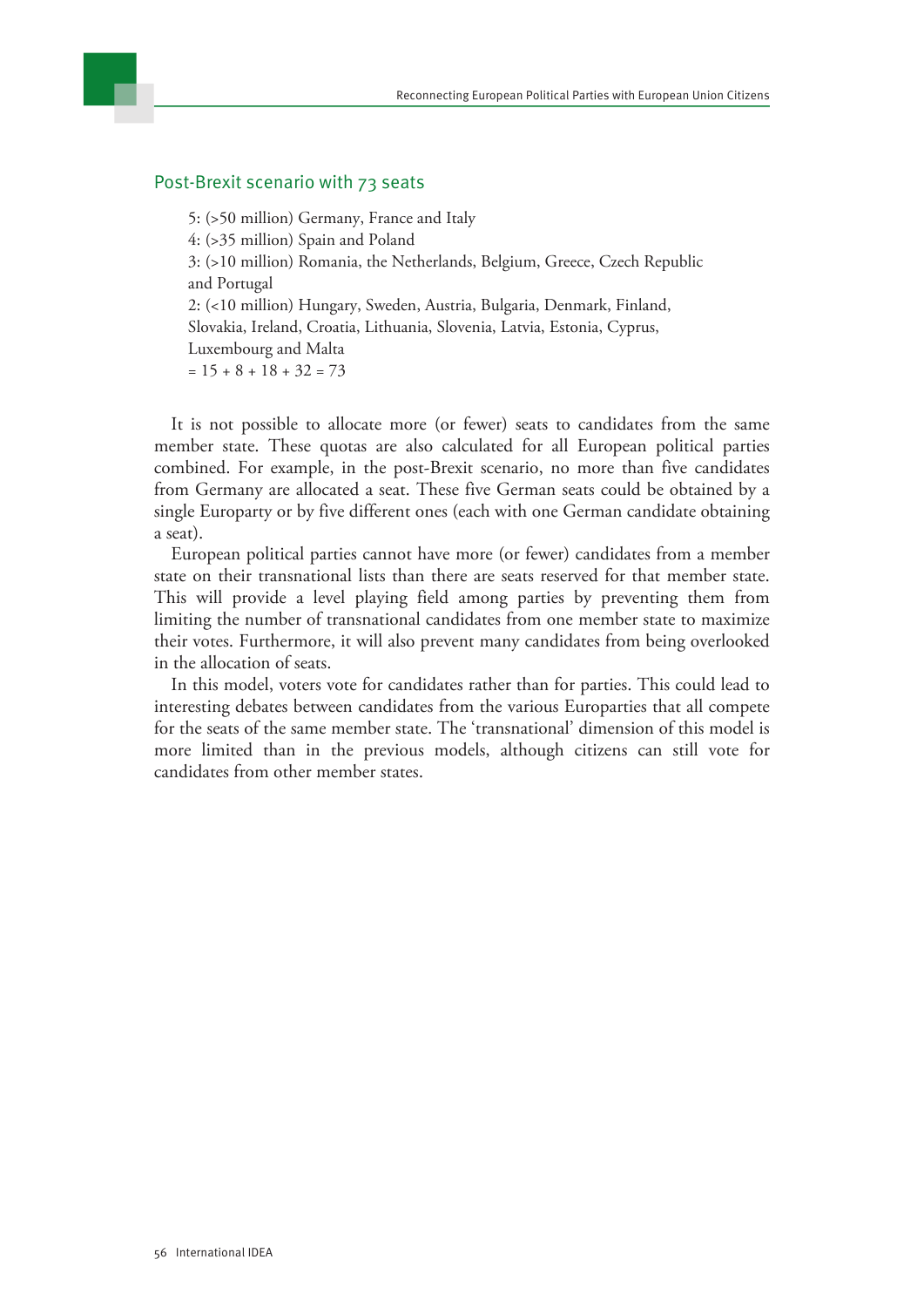### <span id="page-56-0"></span>**References**

- 
- Achury, S. et al, 'The consequences of membership incentives: do greater political benefits attract different kinds of members?', *Party Politics*, 31 January 2018, [<https://doi.org/10.1177/1354068818754603>](https://doi.org/10.1177/1354068818754603)
- Alemanno, A., '5 big ideas to reboot democracy in the EU', World Economic Forum, 16 October 2017, <[https://www.weforum.org/agenda/2017/10/5-big](https://www.weforum.org/agenda/2017/10/5-big-ideas-to-reboot-democracy-in-the-eu)[ideas-to-reboot-democracy-in-the-eu](https://www.weforum.org/agenda/2017/10/5-big-ideas-to-reboot-democracy-in-the-eu)>, accessed 27 March 2018
- Armingeon, K. and Guthmann, K., 'Democracy in crisis? The declining support for national democracy in European countries, 2007–2011', *European Journal of Political Research*, 53/3 (2014), pp. 423–42, <[https://doi.org/](https://doi.org/10.1111/1475-6765.12046) [10.1111/1475-6765.12046>](https://doi.org/10.1111/1475-6765.12046)
- Bardi, L., 'Parties and party systems in the European Union: national and supranational dimensions', in K. R. Luther and F. Müller-Rommel (eds), *Political Parties in the New Europe: Political and Analytical Challenges* (Oxford: Oxford University Press, 2002)
- —, 'EU Enlargement, European Parliament elections and transnational trends in European Parties', *European View*, 2/1 (2006), pp. 13–19
- Bardi, L. et al., *How to Create a Transnational Party System* (Brussels: European Parliament, 2010), <[https://www.eui.eu/Projects/EUDO/Documents/](https://www.eui.eu/Projects/EUDO/Documents/EUDOReport2web.pdf) [EUDOReport2web.pdf](https://www.eui.eu/Projects/EUDO/Documents/EUDOReport2web.pdf)>, accessed 28 November 2018
- Beyme, K. von, *Political Parties in Western Democracies* (Aldershot: Gower, 1985)
- van Biezen, I., 'Political parties as public utilities', *Party Politics*, 10/6 (2004), pp. 701–22, <[https://doi.org/10.1177/1354068804046914>](https://doi.org/10.1177/1354068804046914)
- van Biezen, I., Mair, P. and Poguntke, T., 'Going, going, ... gone? The decline of party membership in contemporary Europe', *European Journal of Political Research*, 51/1 (2012), pp. 24–56, <[https://doi.org/10.1111/j.](https://doi.org/10.1111/j.1475-6765.2011.01995.x) [1475-6765.2011.01995.x](https://doi.org/10.1111/j.1475-6765.2011.01995.x)>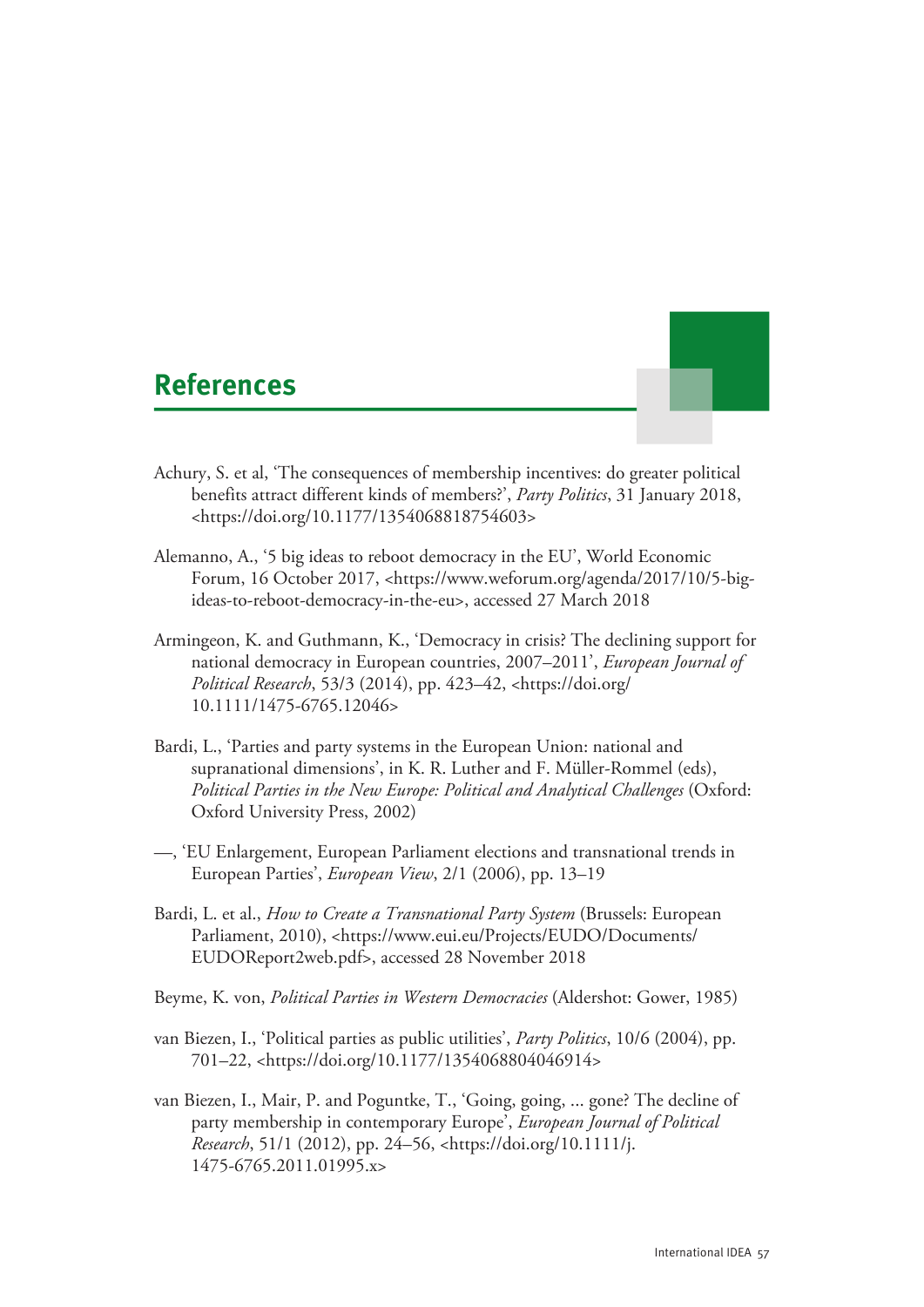- Brack, N., 'The roles of Eurosceptic Members of the European Parliament and their implications for the EU', *International Political Science Review*, 36/3 (2015), pp. 337–50, <[https://doi.org/10.1177/0192512115571590>](https://doi.org/10.1177/0192512115571590)
- —, *Opposing Europe in the European Parliament: Rebels and Radicals in the Chamber* (London: Palgrave, 2018), [<https://doi.org/10.1057/978-1-137-60201-5](https://doi.org/10.1057/978-1-137-60201-5)>
- Brack, N. and Startin, N., 'Euroscepticism: from the margins to the mainstream', *International Political Science Review*, 36/3 (2015), pp. 239–49, <[https://](https://doi.org/10.1177/0192512115577231) [doi.org/10.1177/0192512115577231](https://doi.org/10.1177/0192512115577231)>
- van den Brande, L., 'Reaching Out to EU Citizens: A New Opportunity About us, with us, for us', European Commission, 2017, <[https://ec.europa.eu/](https://ec.europa.eu/commission/sites/beta-political/files/reaching-out-to-citizens-report_en.pdf) [commission/sites/beta-political/files/reaching-out-to-citizens-report\\_en.pdf](https://ec.europa.eu/commission/sites/beta-political/files/reaching-out-to-citizens-report_en.pdf)>, accessed 27 March 2018
- Confederation of Socialist Parties of the European Community (CSPEC), Draft Statute of the CSPEC, 14 February 1980, PS/CE/6/80
- W. Cross and R. S. Katz (eds), *The Challenges of Intra-Party Democracy* (Oxford: Oxford University Press, 2013), [<https://doi.org/10.1093/acprof:oso/](https://doi.org/10.1093/acprof:oso/9780199661879.001.0001) [9780199661879.001.0001](https://doi.org/10.1093/acprof:oso/9780199661879.001.0001)>
- Cross, W. and Pilet, J.-B., *The Politics of Party Leadership* (Oxford: Oxford University Press, 2016)
- Dalton, R. J. and Wattenberg, M. P., *Parties Without Partisans: Political Change in Advanced Industrial Democracies* (Oxford, New York: Oxford University Press, 2000)
- Day, S., 'Between "containment" and "transnationalization": where next for the Euro-parties?', *Acta Politika*, 49/1 (2014), pp. 5–29, <[https://doi.org/10.1057/](https://doi.org/10.1057/ap.2013.23) [ap.2013.23](https://doi.org/10.1057/ap.2013.23)>
- Day, S. and Shaw, J., 'The evolution of Europe's transnational political parties in the era of European citizenship', in T. A. Börzel and R. A. Cichowski (eds), *The State of the European Union, 6: Law, Politics, and Society* (Oxford: Oxford University Press, 2003), [<https://doi.org/10.1093/019925740X.003.0007](https://doi.org/10.1093/019925740X.003.0007)>
- —, 'Political parties in the European Union: towards a European party statute?' in K. D. Ewing, S. Issacharoff (eds), *Party Funding and Campaign Financing in International Perspective* (Oxford: Hart Publishing, 2006)
- Décrypter la communication européenne, 'Cartographie des civic tech européennes' [Cartography of the European civic tech], 10 May 2017, **<**[http://](http://www.lacomeuropeenne.fr/2017/05/10/cartographie-des-civic-tech-europeennes) [www.lacomeuropeenne.fr/2017/05/10/cartographie-des-civic-tech](http://www.lacomeuropeenne.fr/2017/05/10/cartographie-des-civic-tech-europeennes)[europeennes](http://www.lacomeuropeenne.fr/2017/05/10/cartographie-des-civic-tech-europeennes)**>**, accessed 29 March 2018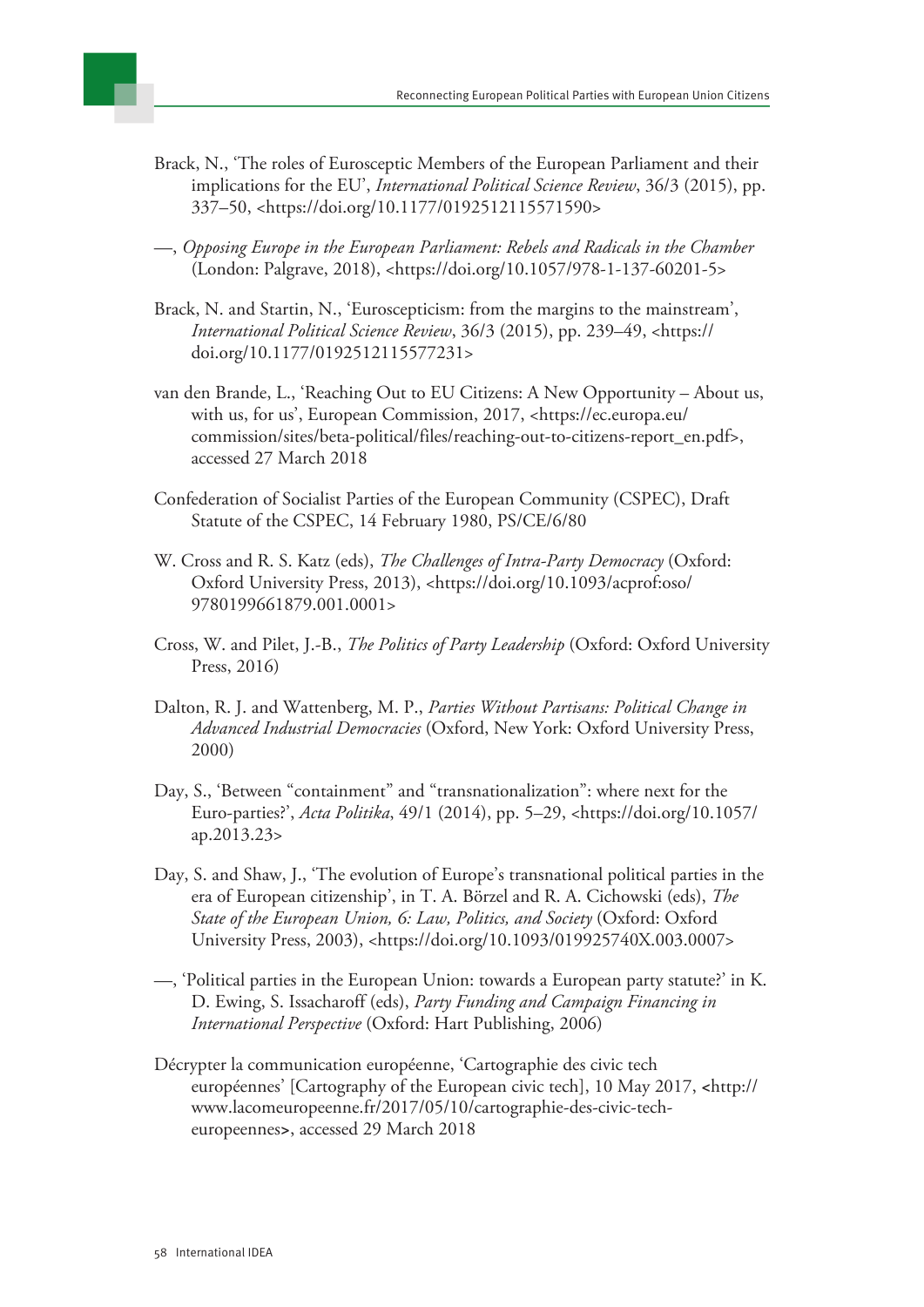

- Delwit, P., Külahci, E. and Van de Walle, C., *The Europarties: Organization and Influence* (Brussels: Editions de l'Université de Bruxelles, 2004)
- Deschouwer, K., 'Political parties as multi-level organizations', in R. S. Katz and W. Crotty (eds), *Handbook of Party Politics* (London: Sage, 2006), [<https://doi.org/](https://doi.org/10.4135/9781848608047.n25) [10.4135/9781848608047.n25](https://doi.org/10.4135/9781848608047.n25)>
- Duverger, M., *Les Partis Politiques* [Political parties] (Paris: Colin, 1951)
- European Commission, 'President Jean-Claude Juncker's State of the Union Address 2017', Brussels, 13 September 2017a, <[http://europa.eu/rapid/press](http://europa.eu/rapid/press-release_SPEECH-17-3165_en.htm)[release\\_SPEECH-17-3165\\_en.htm>](http://europa.eu/rapid/press-release_SPEECH-17-3165_en.htm), accessed 27 March 2018
- —, *Two Visions, One Direction: Plans for the Future of Europe*, 29 September 2017b, [<https://ec.europa.eu/epsc/publications/other-publications/two-visions-one](https://ec.europa.eu/epsc/publications/other-publications/two-visions-one-direction---plans-for-the-future-of-europe_en)[direction---plans-for-the-future-of-europe\\_en>](https://ec.europa.eu/epsc/publications/other-publications/two-visions-one-direction---plans-for-the-future-of-europe_en), accessed 27 March 2017
- —, 'Proposal for a Regulation on the Statute and Funding of European Political Parties and European Political Foundations', 2017c, <[https://ec.europa.eu/](https://ec.europa.eu/commission/publications/proposal-regulation-statute-and-funding-european-political-parties-and-european-political-foundations_en) [commission/publications/proposal-regulation-statute-and-funding-european](https://ec.europa.eu/commission/publications/proposal-regulation-statute-and-funding-european-political-parties-and-european-political-foundations_en)[political-parties-and-european-political-foundations\\_en>](https://ec.europa.eu/commission/publications/proposal-regulation-statute-and-funding-european-political-parties-and-european-political-foundations_en), accessed 27 March 2018
- —, 'European Citizens' Initiative', [n.d.], <[http://ec.europa.eu/citizens-initiative/](http://ec.europa.eu/citizens-initiative/public/welcome) [public/welcome>](http://ec.europa.eu/citizens-initiative/public/welcome), accessed 28 March 2018
- European Council, 'Documents by President Donald Tusk for the members of the European Council: invitation letter, Leaders' Agenda and Bratislava implementation report', 2017a, <[http://www.consilium.europa.eu/en/press/](http://www.consilium.europa.eu/en/press/press-releases/2017/10/17/tusk-invitation-letter-euco/) [press-releases/2017/10/17/tusk-invitation-letter-euco/](http://www.consilium.europa.eu/en/press/press-releases/2017/10/17/tusk-invitation-letter-euco/)>, accessed 27 March 2018
- —, 'Leaders' Agenda: Building our Future Together', 2017b, <[http://](http://www.consilium.europa.eu/en/policies/tallinn-leaders-agenda/) [www.consilium.europa.eu/en/policies/tallinn-leaders-agenda/>](http://www.consilium.europa.eu/en/policies/tallinn-leaders-agenda/), accessed 27 March 2018
- European Parliament, 'Report on the constitutional status of the European political parties' [Tsatsos report], 30 October 1996, <[http://www.europarl.europa.eu/](http://www.europarl.europa.eu/sides/getDoc.do?pubRef=-//EP//TEXT+REPORT+A4-1996-0342+0+DOC+XML+V0//EN#Contentd319918e339) [sides/getDoc.do?pubRef=-//EP//](http://www.europarl.europa.eu/sides/getDoc.do?pubRef=-//EP//TEXT+REPORT+A4-1996-0342+0+DOC+XML+V0//EN#Contentd319918e339) [TEXT+REPORT+A4-1996-0342+0+DOC+XML+V0//](http://www.europarl.europa.eu/sides/getDoc.do?pubRef=-//EP//TEXT+REPORT+A4-1996-0342+0+DOC+XML+V0//EN#Contentd319918e339) [EN#Contentd319918e339](http://www.europarl.europa.eu/sides/getDoc.do?pubRef=-//EP//TEXT+REPORT+A4-1996-0342+0+DOC+XML+V0//EN#Contentd319918e339)>, accessed 29 October 2018
- —, 'Report on a Proposal for a Modification of the Act Concerning the Election of the Members of the European Parliament by Direct Universal Suffrage of 20 September 1976 (2009/2134(INI))', 2011
- —, 'European Elections: National Rules', 10 April 2014, [<http://](http://www.europarl.europa.eu/RegData/bibliotheque/briefing/2014/140762/LDM_BRI(2014)140762_REV3_EN.pdf) [www.europarl.europa.eu/RegData/bibliotheque/briefing/2014/140762/](http://www.europarl.europa.eu/RegData/bibliotheque/briefing/2014/140762/LDM_BRI(2014)140762_REV3_EN.pdf) [LDM\\_BRI\(2014\)140762\\_REV3\\_EN.pdf>](http://www.europarl.europa.eu/RegData/bibliotheque/briefing/2014/140762/LDM_BRI(2014)140762_REV3_EN.pdf), accessed 27 March 2018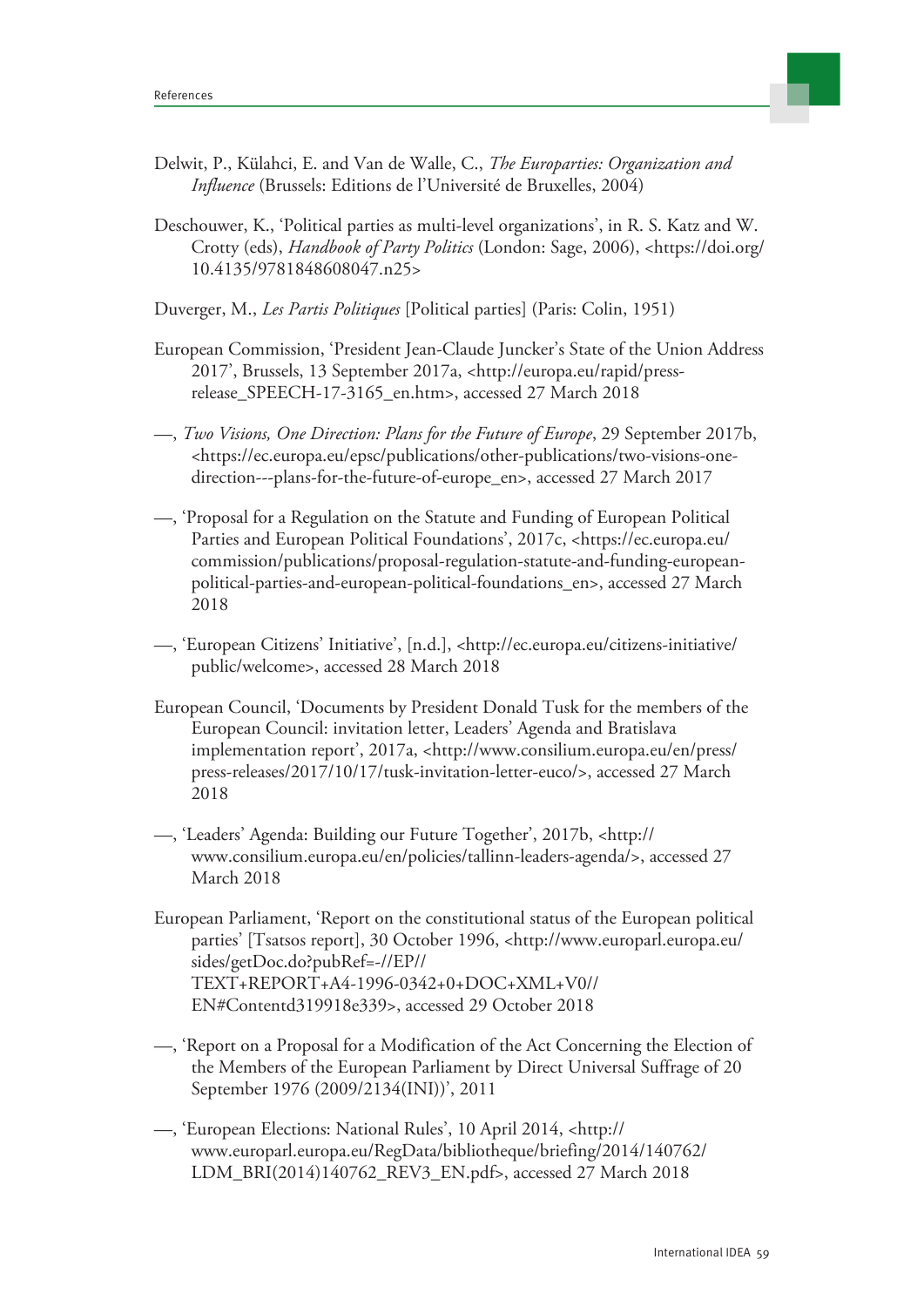

- —, Directorate for Political Structures Financing and Resources, 'Grants from the European Parliament to political parties at European level per party and per year', October 2017,<[http://www.europarl.europa.eu/pdf/grants/](http://www.europarl.europa.eu/pdf/grants/Grant_amounts_parties_10_2017.pdf) [Grant\\_amounts\\_parties\\_10\\_2017.pdf](http://www.europarl.europa.eu/pdf/grants/Grant_amounts_parties_10_2017.pdf)>, accessed 28 November 2018
- —, 'The European Parliament: Electoral Procedures', 2018a, <[http://](http://www.europarl.europa.eu/ftu/pdf/en/FTU_1.3.4.pdf) [www.europarl.europa.eu/ftu/pdf/en/FTU\\_1.3.4.pdf>](http://www.europarl.europa.eu/ftu/pdf/en/FTU_1.3.4.pdf), accessed 27 March 2018
- —, 'Reform of the Electoral Law of the EU', 2018b, <[http://](http://www.europarl.europa.eu/legislative-train/theme-union-of-democratic-change/file-reform-of-the-electoral-law-of-the-eu) [www.europarl.europa.eu/legislative-train/theme-union-of-democratic-change/](http://www.europarl.europa.eu/legislative-train/theme-union-of-democratic-change/file-reform-of-the-electoral-law-of-the-eu) [file-reform-of-the-electoral-law-of-the-eu>](http://www.europarl.europa.eu/legislative-train/theme-union-of-democratic-change/file-reform-of-the-electoral-law-of-the-eu), accessed 27 March 2018
- —, Europa portal, [n.d.], <<http://www.europarl.europa.eu/portal/en>>, accessed 28 March 2018
- European Parliament and Council, 'Regulation (EC) No. 2004/2003 of the European Parliament and the Council of 4 November 2003 on the regulations governing political parties at European level and the rules regarding their funding', *Official Journal of the European Union*, L297/1-4, 15 November 2003
- —, 'Regulation (EU, EURATOM) No. 1141/2014 of the European Parliament and of the Council of 22 October 2014 on the statute and funding of European political parties and European political foundations', *Official Journal of the European Union*, L 317/1, 4 November 2014
- Franklin, M. and Hobolt, S., 'The legacy of lethargy: how elections to the European Parliament depress turnout', *Electoral Studies*, 30/1 (2011), pp. 67–76, <[https://](https://doi.org/10.1016/j.electstud.2010.09.019) [doi.org/10.1016/j.electstud.2010.09.019](https://doi.org/10.1016/j.electstud.2010.09.019)>
- Gagatek, W., *European Political Parties as Campaign Organizations: Toward a Greater Politicisation of the European Parliament Elections* (Brussels: Centre for European Studies, 2009)
- —, 'Explaining legislative conflict over the adoption of political financing law in the European Union', in I. van Biezen and H.-M. ten Napel (eds), *Regulating Political Parties. European Democracies in Comparative Perspective* (Leiden: Leiden University Press, 2014)
- Gagatek, W. and van Hecke, S., 'The development of European political foundations and their role in strengthening Europarties', *Acta Politica*, 49/1 (2014), pp. 86– 104, [<https://doi.org/10.1057/ap.2013.27>](https://doi.org/10.1057/ap.2013.27)
- Gauja, A., *The Politics of Party Policy: From Members to Legislators* (Basingstoke: Palgrave Macmillan, 2013), <<https://doi.org/10.1057/9781137318428>>
- —, *Party Reform: The Causes, Challenges, and Consequences of Organizational Change* (Oxford: Oxford University Press, 2017)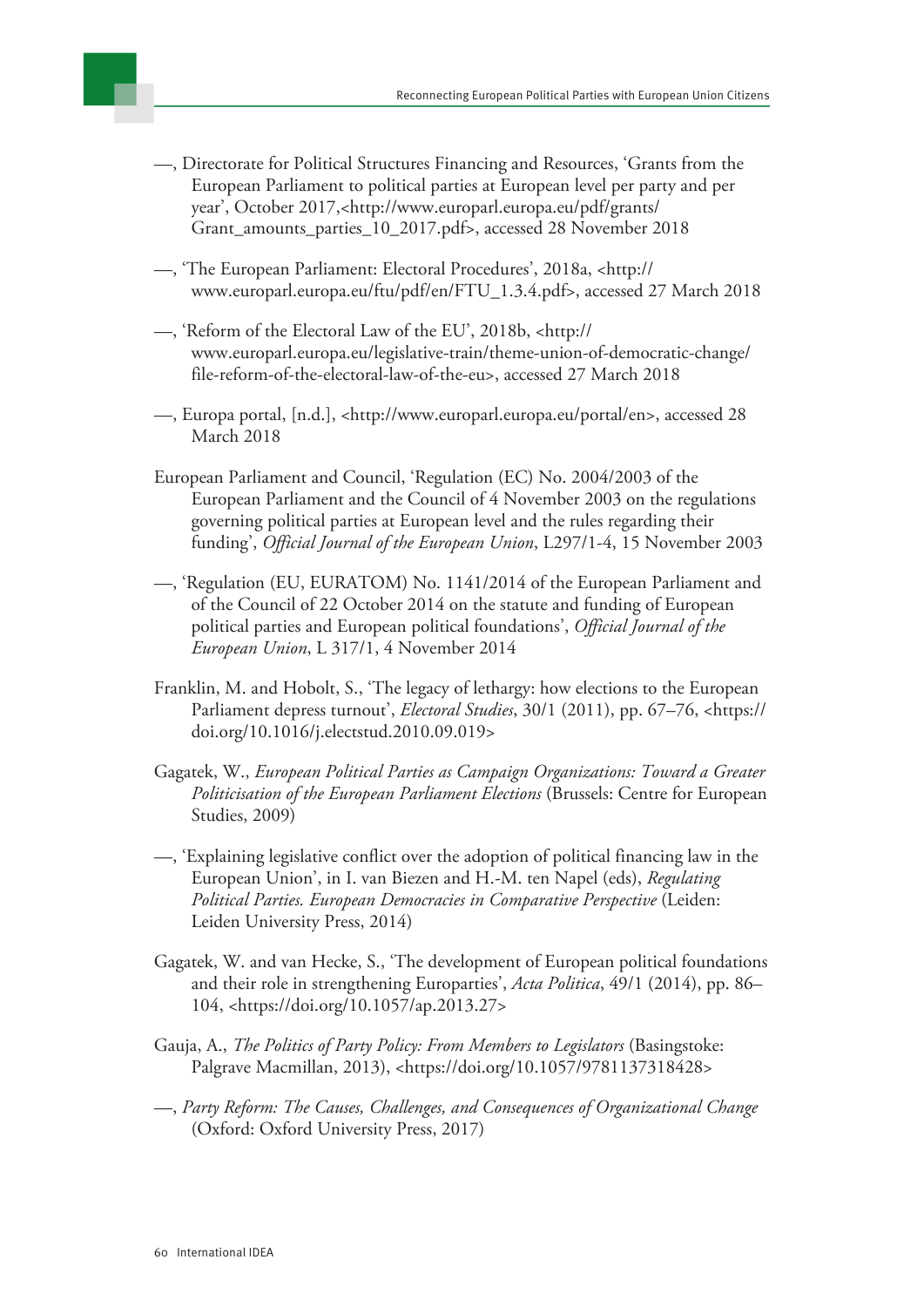

- Global Greens, 'Future functioning and structure of the Global Greens', 23 May 2012, [<https://www.globalgreens.org/dakar2012/resolutions/global-greens](https://www.globalgreens.org/dakar2012/resolutions/global-greens-future-functioning-and-structure)[future-functioning-and-structure>](https://www.globalgreens.org/dakar2012/resolutions/global-greens-future-functioning-and-structure), accessed 29 October 2018
- Hällhag, R., 'Political party internationals as guardians of democracy—their untapped potential', *Internationale Politik und Gesellschaft*, 1 (2008), pp. 100– 15
- Hanley, D., 'The European People's Party: towards a new party form?', in D. Hanley (ed.), *Christian Democracy in Europe: A Comparative Perspective* (London: Pinter Publishers, 1994)
- —, *Beyond the Nation State: Parties in the Era of European Integration* (Basingstoke: Palgrave Macmillan, 2008)
- van Haute, E., Paulis, E. and Sierens, V., 'Assessing party membership figures: the MAPP dataset', *European Political Science* (2017)
- van Hecke, S., 'On the road towards transnational parties in Europe: why and how the European People's Party was founded', *European View*, 2/1 (2006), pp. 153–60
- —, 'Do transnational party federations matter? (… and why should we care?)', *Journal of Contemporary European Research,* 6/3 (2010), pp. 395–411
- van Hecke, S., Wolfs, W. and de Groof, V., '25 years of Spitzenkandidaten: What does the future hold?', Wilfred Martens Centre for European Studies Policy Brief, November 2018, [<https://martenscentre.eu/publications/25-years](https://martenscentre.eu/publications/25-years-spitzenkandidaten-what-does-future-hold)[spitzenkandidaten-what-does-future-hold](https://martenscentre.eu/publications/25-years-spitzenkandidaten-what-does-future-hold)>, accessed 19 November 2018
- Hertner, I., 'Are European election campaigns Europeanized? The case of the party of European socialists in 2009', *Government and Opposition*, 46/3 (2011), pp. 321–44, <[https://doi.org/10.1111/j.1477-7053.2011.01341.x>](https://doi.org/10.1111/j.1477-7053.2011.01341.x)
- —, *Centre-left Parties and the European Union: Power, Democracy, and Accountability* (Manchester: Manchester University Press, forthcoming)
- Hix, S., *The Political System of the European Union*, 2nd edn (Basingstoke: Palgrave Macmillan, 2005)
- —, *What's Wrong with the European Union and How to Fix it* (Cambridge: Polity Press, 2008)
- Hix, S. and Bartolini, S., *Politics: The Right or the Wrong Sort of Medicine for the EU?* (Paris: Notre Europe, 2008)
- Hix, S. and Lord, C., *Political Parties in the European Union* (Basingstoke: Macmillan, 1997)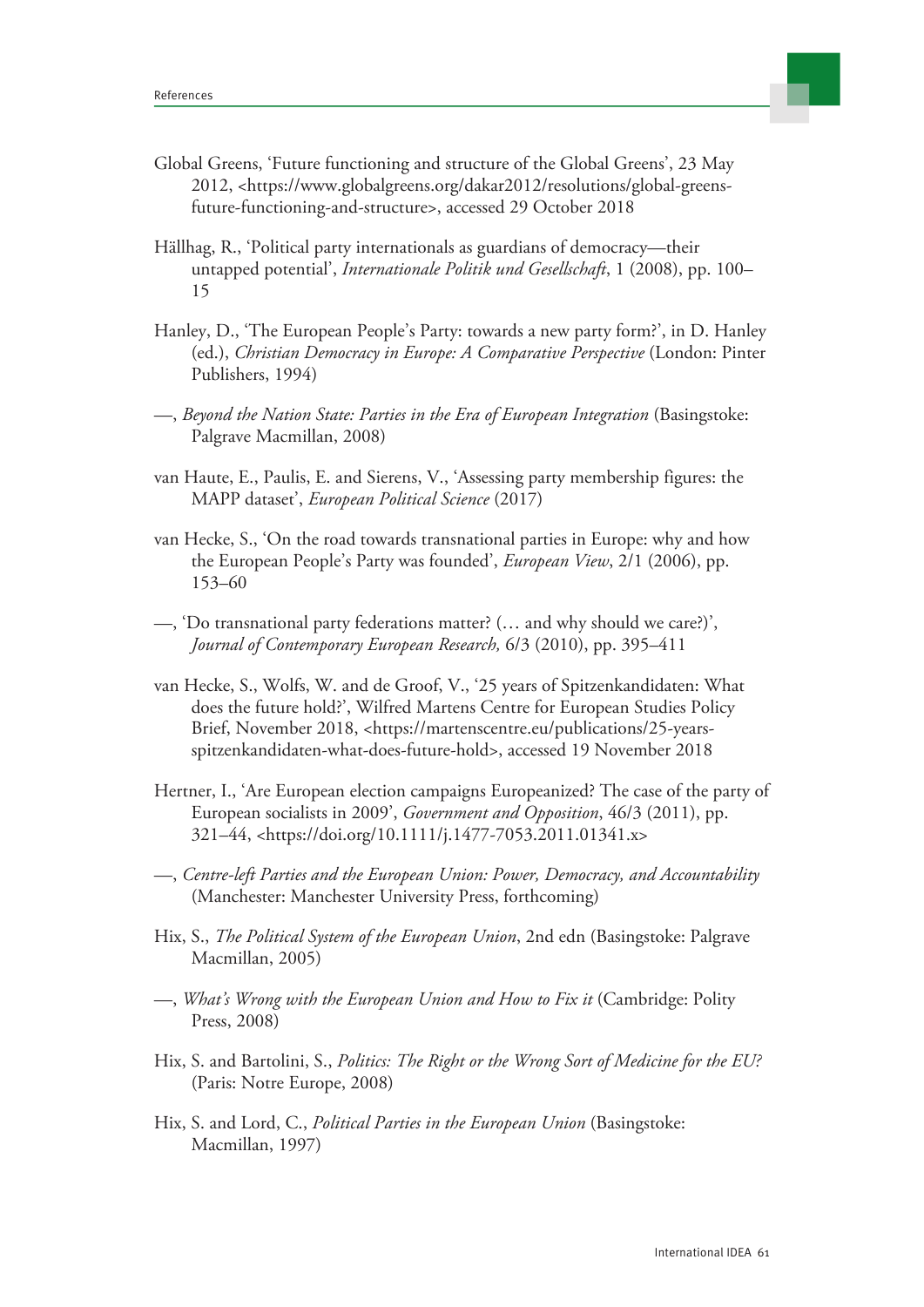

- Hix, S., Noury, A. G. and Roland, G., *Democratic Politics in the European Parliament* (Cambridge: Cambridge University Press, 2007), <[https://doi.org/10.1017/](https://doi.org/10.1017/CBO9780511491955) [CBO9780511491955](https://doi.org/10.1017/CBO9780511491955)>
- International Democrat Union (IDU), 'The Founding Meeting of the Union and Declaration of Principles', London, 24 June 1983, <[https://www.idu.org/about/](https://www.idu.org/about/history/) [history/](https://www.idu.org/about/history/)>, accessed 29 October 2018
- International Institute for Democracy and Electoral Assistance (International IDEA), *The Global State of Democracy: Exploring Democracy's Resilience* (Stockholm: International IDEA, 2017), <[http://www.idea.int/gsod>](http://www.idea.int/gsod), accessed 29 October 2018
- Johansson, K. M., 'Tracing the employment title in the Amsterdam Treaty. Uncovering transnational coalitions', *Journal of European Public Policy*, 6/1 (1999), pp. 85–101, <<https://doi.org/10.1080/135017699343810>>
- —, 'Party elites in multilevel Europe: The Christian Democrats and the Single European Act', *Party Politics*, 8/4 (2002a), pp. 423–39, <[https://doi.org/](https://doi.org/10.1177/1354068802008004004) [10.1177/1354068802008004004](https://doi.org/10.1177/1354068802008004004)>
- —, 'Another road to Maastricht: The Christian Democrat Coalition and the quest for European Union', *Journal of Common Market Studies*, 40/5 (2002b), pp. 895–919
- —, 'The emergence of political parties at European level: integration unaccomplished', in L. Pehrson, L. Oxelheim and S. Gustavvson (eds), *How Unified Is the European Union? European Integration Between Visions and Popular Legitimacy* (Heidelberg: Springer, 2009), <[https://doi.org/](https://doi.org/10.1007/978-3-540-95855-0) [10.1007/978-3-540-95855-0>](https://doi.org/10.1007/978-3-540-95855-0)
- —, 'Europarty influence and its limits: the case of the European People's Party and the Amsterdam Treaty', *Journal of European Integration*, 38/1 (2016), pp. 79– 94, [<https://doi.org/10.1080/07036337.2015.1088012>](https://doi.org/10.1080/07036337.2015.1088012)
- —, 'The role of Europarties in EU treaty reform: theory and practice', *Acta Politica*, 52/3 (2017), pp. 286–305, <<https://doi.org/10.1057/s41269-016-0024-y>>
- Johansson, K. M. and Raunio, T., 'Regulating Europarties: cross-party coalitions capitalising on incomplete contracts', *Party Politics*, 11/5 (2005), pp. 515–34, [<https://doi.org/10.1177/1354068805054978>](https://doi.org/10.1177/1354068805054978)
- Katz, R. S. and Mair, P., 'Changing models of party organization and party democracy: the emergence of the cartel party', *Party Politics*, 1/1 (1995), pp. 5– 28, [<https://doi.org/10.1177/1354068895001001001>](https://doi.org/10.1177/1354068895001001001)
- Klüver, H. and Rodon, T., 'Explaining policy position choice of Europarties: the effect of legislative resources', *British Journal of Political Science,* 43/3 (2012), pp. 629–50, <[https://doi.org/10.1017/S0007123412000543>](https://doi.org/10.1017/S0007123412000543)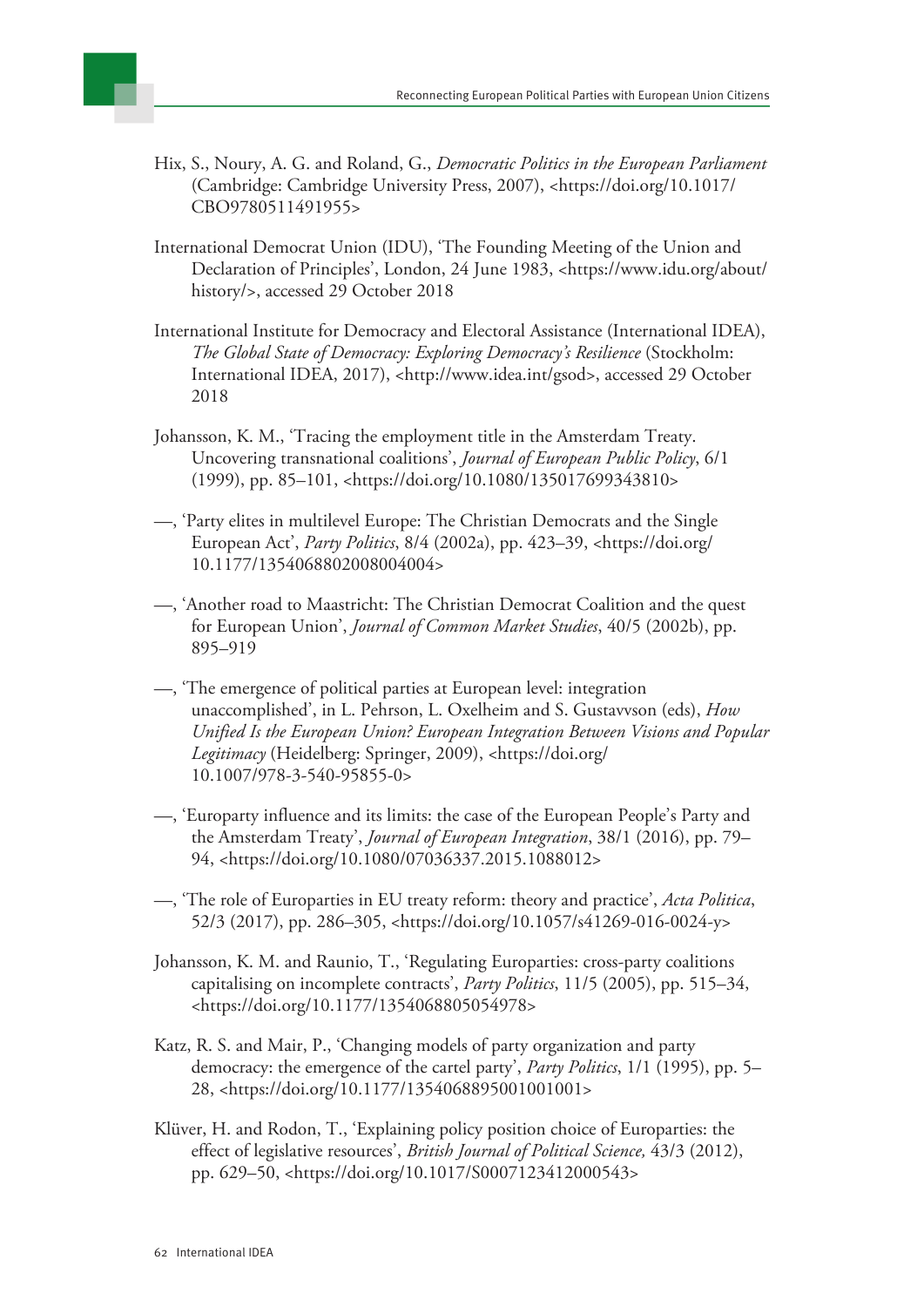

- Kosiara-Pedersen, K., Scarrow, S. and van Haute, E. 'Rules of engagement? Party membership costs, new forms of party affiliation, and partisan participation', in S. Scarrow, P. D. Webb and T. Pguntke (eds), *Organizing Political Parties. Representation, Participation, and Power* (Oxford: Oxford University Press, 2017)
- Kreppel, A., *The European Parliament and Supranational Party System: A Study in Institutional Development* (Cambridge: Cambridge University Press, 2001)
- Lightfoot, S., *Europeanizing Social Democracy? The Rise of the Party of European Socialists* (London: Routledge, 2005)
- —, 'National political parties and European governance: the consequences of "missing in action''', *West European Politics,* 30/5 (2007), pp. 945–60, <[https://](https://doi.org/10.1080/01402380701617365) [doi.org/10.1080/01402380701617365](https://doi.org/10.1080/01402380701617365)>
- Ladrech, R., 'The European Union and political parties', in R. S. Katz and W. Crotty (eds), *Handbook of Party Politics* (London: Sage, 2006)
- Luther, K. R. and Müller-Rommel, F., 'Parties and party research in the new Europe', in K. R. Luther and F. Müller-Rommel (eds), *Political Parties in the New Europe: Political and Analytical Challenges* (Oxford: Oxford University Press, 2002)
- Macron, E., 'Initiative for Europe: a sovereign, united, democratic Europe', 26 September 2017, <[http://www.elysee.fr/assets/Initiative-for-Europe-a-sovereign](http://www.elysee.fr/assets/Initiative-for-Europe-a-sovereign-united-democratic-Europe-Emmanuel-Macron.pdf)[united-democratic-Europe-Emmanuel-Macron.pdf](http://www.elysee.fr/assets/Initiative-for-Europe-a-sovereign-united-democratic-Europe-Emmanuel-Macron.pdf)>, accessed 29 October 2018
- Mair, P., 'Political opposition and the European Union', *Government and Opposition*, 42/1 (2007), pp. 1–17, <<https://doi.org/10.1111/j.1477-7053.2007.00209.x>>
- Mair P. and Thomassen J., 'Political representation and government in the European Union', *Journal of European Public Policy*, 17/1 (2010), pp. 20–35, <[https://](https://doi.org/10.1080/13501760903465132) [doi.org/10.1080/13501760903465132](https://doi.org/10.1080/13501760903465132)>
- Mühlböck, M., 'Linking Council and European Parliament? Voting unity of national parties in bicameral EU decision-making', *Journal of European Public Policy,* 20/4 (2013), pp. 571–88, <<https://doi.org/10.1080/13501763.2012.718889>>
- Neven, M., 'Improving the EU's political identity and democracy: supporting European political parties to reunite with citizens', International IDEA, 26 July 2017, [<https://www.idea.int/news-media/news/improving-eu-political-identity](https://www.idea.int/news-media/news/improving-eu-political-identity-democracy-supporting-european-political-parties)[democracy-supporting-european-political-parties](https://www.idea.int/news-media/news/improving-eu-political-identity-democracy-supporting-european-political-parties)>, accessed 27 March 2018
- Niedermayer, O., Europäische Parteien: Zur Grenzüberschreitenden Inter-aktion politischer Parteien im Rahmen des EG [European parties: on the cross-border interaction of political parties in the framework of the European Community] (Frankfurt: Campus Verlag, 1983)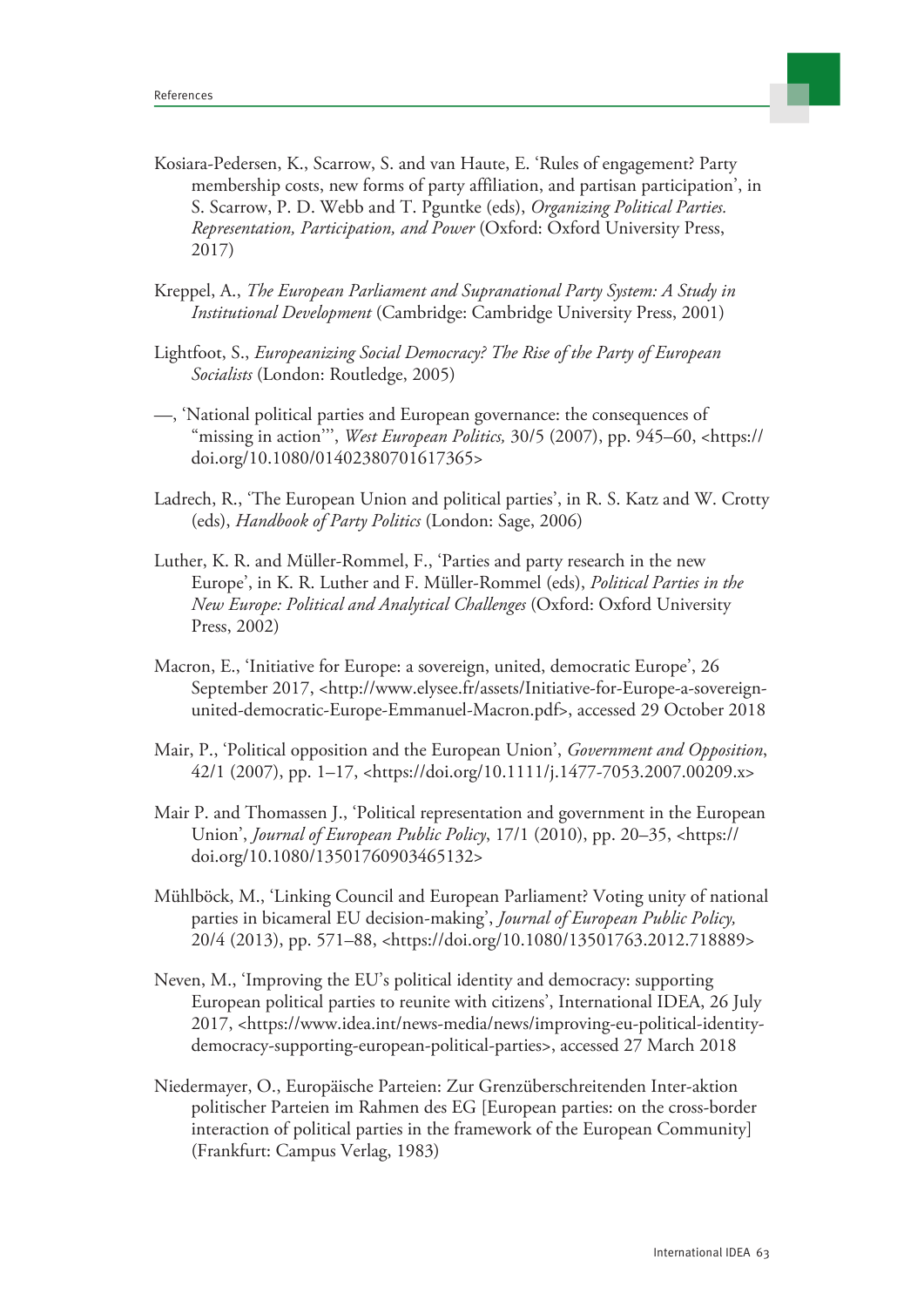- Otjes, S. and van der Veer, H., 'The eurozone crisis and the European Parliament's changing lines of conflict', *European Union Politics*, 17/2 (2016), pp. 242–61, [<https://doi.org/10.1177/1465116515622567>](https://doi.org/10.1177/1465116515622567)
- Panebianco, A., *Political Parties: Organization and Power* (Cambridge: Cambridge University Press, 1988)
- Progressive Alliance, 'Guiding Principles', [n.d.], <[http://progressive-alliance.info/](http://progressive-alliance.info/network/guiding-principles/) [network/guiding-principles/>](http://progressive-alliance.info/network/guiding-principles/), accessed 29 March 2018
- Put, G. et al., 'The choice of Spitzenkandidaten: a comparative analysis of the Europarties' selection procedures', *Politics and Governance,* 4/1 (2016), pp. 9– 22, [<https://doi.org/10.17645/pag.v4i1.469](https://doi.org/10.17645/pag.v4i1.469)>
- G. Rahat and R. Hazan (eds), *Democracy within Parties: Candidate Selection Methods and Their Political Consequences* (Oxford: Oxford University Press, 2011)
- Raunio, T., 'Political parties in the European Union', in K. E. Jorgensen, M. Pollack and B. J. Rosamond (eds), *The Sage Handbook of European Union Politics* (London: Sage, 2006), <<https://doi.org/10.4135/9781848607903.n13>>
- Reif, K., 'National electoral cycles and European elections 1979 and 1984', *Electoral Studies*, 3/3 (1984), pp. 244–55, <[https://doi.org/](https://doi.org/10.1016/0261-3794(84)90005-2) [10.1016/0261-3794\(84\)90005-2>](https://doi.org/10.1016/0261-3794(84)90005-2)
- Reif, K. and Schmitt, H., 'Nine second-order national elections: a conceptual framework for the analysis of European elections results', *European Journal of Political Research*, 8/1 (1980), pp. 3–44, <[https://doi.org/10.1111/j.](https://doi.org/10.1111/j.1475-6765.1980.tb00737.x) [1475-6765.1980.tb00737.x>](https://doi.org/10.1111/j.1475-6765.1980.tb00737.x)
- Roa Bastos, F., 'Sociogenèse d'une catégorie politique: l'introduction de «partis politiques au niveau européen» dans le droit communautaire' [Sociogenesis of a political category: the introduction of "political parties at the European level" in community law], *Cultures & Conflits*, 85/86 (2012), pp. 99–122, <[https://](https://doi.org/10.4000/conflits.18345) [doi.org/10.4000/conflits.18345](https://doi.org/10.4000/conflits.18345)>
- Scarrow, S., 'Parties and the expansion of direct democracy: who benefits?', *Party Politics*, 5/3 (1999), pp. 341–62, <[https://doi.org/](https://doi.org/10.1177/1354068899005003005) [10.1177/1354068899005003005](https://doi.org/10.1177/1354068899005003005)>
- —, 'Carrots and Sticks, Chickens and Eggs: Understanding Variations in Party Finance Regulatory Regimes', Paper presented at the IPSA/ECPR conference 'What Ever Happened to North-South', Sao Paolo, 16–19 February 2011
- —, *Beyond Party Members: Changing Approaches to Partisan Mobilization* (Oxford: Oxford University Press, 2015)
- Schattschneider, E. E., *Party Government: American Government in Action* (New Brunswick/London: Transaction Publishers, 1942 [2004])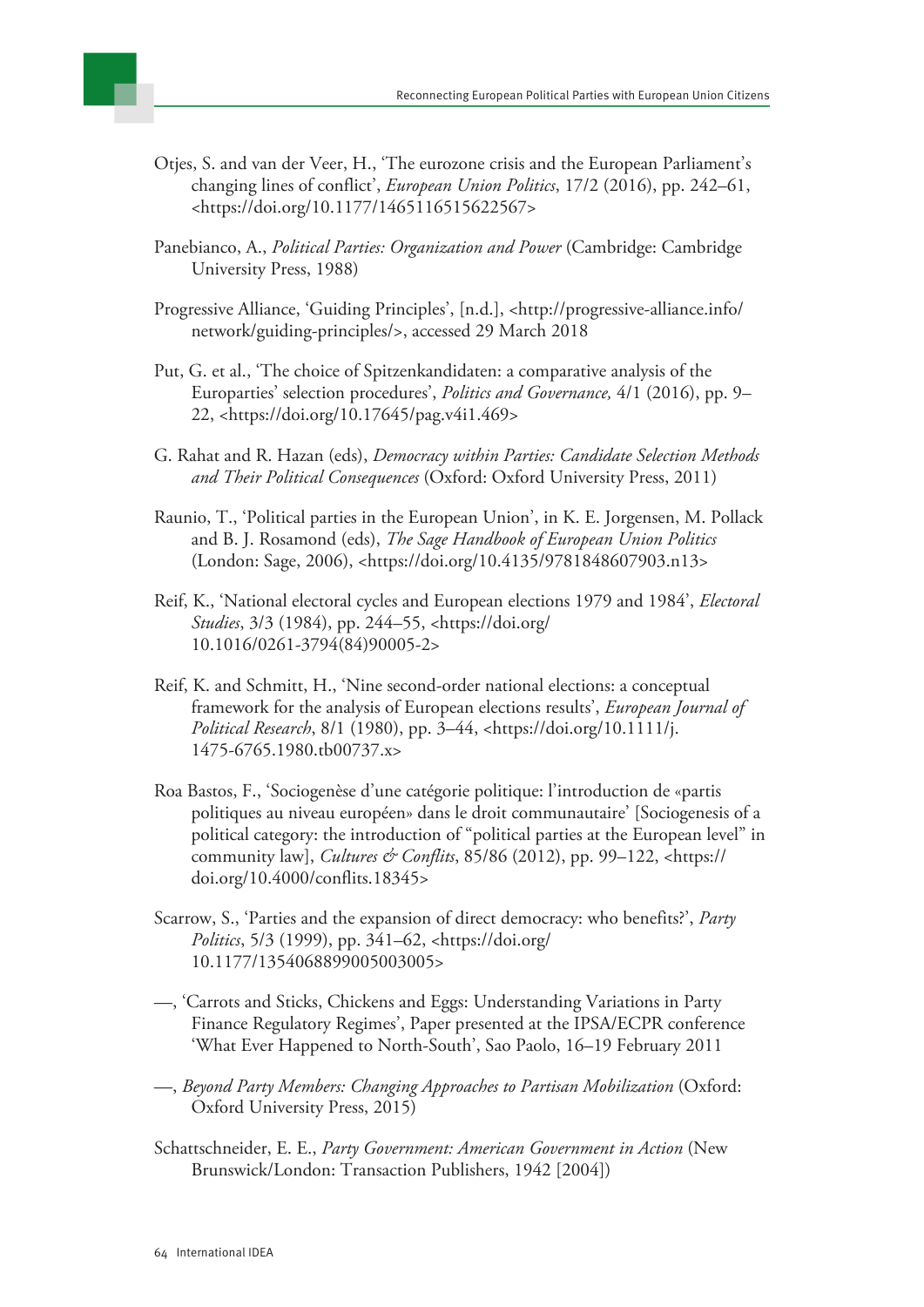

- Schmitt, H., Hobolt, S. and Popa, S., 'Does personalisation increase turnout? *Spitzenkandidaten* in the 2014 European Parliament elections', *European Union Politics*, 16/3 (2014), pp. 347–68, <[https://doi.org/](https://doi.org/10.1177/1465116515584626) [10.1177/1465116515584626](https://doi.org/10.1177/1465116515584626)>
- Tallberg, J. and Johansson, K. M., 'Party politics in the European Council', *Journal of European Public Policy,* 15/8 (2008), pp. 1222–42, <[https://doi.org/](https://doi.org/10.1080/13501760802407755) [10.1080/13501760802407755](https://doi.org/10.1080/13501760802407755)>
- —, 'Party politics in the European Council' in B. Lindberg, A. Rasmussen and A. Warntjen (eds), *The Role of Political Parties in the European Union* (Oxon: Routledge, 2010)
- Usherwood, S., 'Proximate factors in the mobilization of anti-EU groups in France and the UK: the European Union as first order politics', *Journal of European Integration*, 29/1 (2007), pp. 3–21, <[https://doi.org/](https://doi.org/10.1080/07036330601144177) [10.1080/07036330601144177](https://doi.org/10.1080/07036330601144177)>
- Usherwood, S. and Startin, N., 'Euroscepticism as a persistent phenomenon', *Journal of Common Market Studies*, 51/1 (2013), pp. 1–16, <[https://doi.org/10.1111/j.](https://doi.org/10.1111/j.1468-5965.2012.02297.x) [1468-5965.2012.02297.x](https://doi.org/10.1111/j.1468-5965.2012.02297.x)>
- Vasilopoulou, S., 'Continuity and change in the study of Euroscepticism: Plus ça change?', *Journal of Common Market Studies*, 51/1 (2013), pp. 153–68, <[https://](https://doi.org/10.1111/j.1468-5965.2012.02306.x) [doi.org/10.1111/j.1468-5965.2012.02306.x](https://doi.org/10.1111/j.1468-5965.2012.02306.x)>
- Webb, P., Poletti, M. and Bale, T., 'So who really does the donkey work in "multispeed membership parties"? Comparing the election campaign activity of party members and party supporters', *Electoral Studies*, 46 (2017), pp. 64–74, [<https://doi.org/10.1016/j.electstud.2017.02.002](https://doi.org/10.1016/j.electstud.2017.02.002)>
- Wolfs, W., 'EU party funding: a pro-European instrument to support Euroscepticism?', Paper presented at the Organisation for Economic Cooperation and Development Global Anti-Corruption and Integrity Forum, 30– 31 March 2017, Paris, [<https://www.oecd.org/cleangovbiz/Integrity-](https://www.oecd.org/cleangovbiz/Integrity-Forum-2017-Wolfs-EU-Party-Funding.pdf)[Forum-2017-Wolfs-EU-Party-Funding.pdf>](https://www.oecd.org/cleangovbiz/Integrity-Forum-2017-Wolfs-EU-Party-Funding.pdf), accessed 19 November 2018
- Wolfs, W. and Smulders, J., 'Party financing at the supra-national level: the example of Europe', in J. Mendilow and E. Phéllipeau (eds), *Handbook of Political Party Funding* (London: Edward Elgar, 2018)

#### **Treaties**

Treaty on European Union [Maastricht Treaty], signed 7 February 1992, *Official Journal of the European Communities*, No. C191/1, 29 July 1992, <[https://eur](https://eur-lex.europa.eu/legal-content/EN/TXT/?qid=1540802419323&uri=CELEX:11992M/TXT)[lex.europa.eu/legal-content/EN/TXT/?qid=1540802419323&uri=CELEX:](https://eur-lex.europa.eu/legal-content/EN/TXT/?qid=1540802419323&uri=CELEX:11992M/TXT) [11992M/TXT>](https://eur-lex.europa.eu/legal-content/EN/TXT/?qid=1540802419323&uri=CELEX:11992M/TXT), accessed 29 October 2018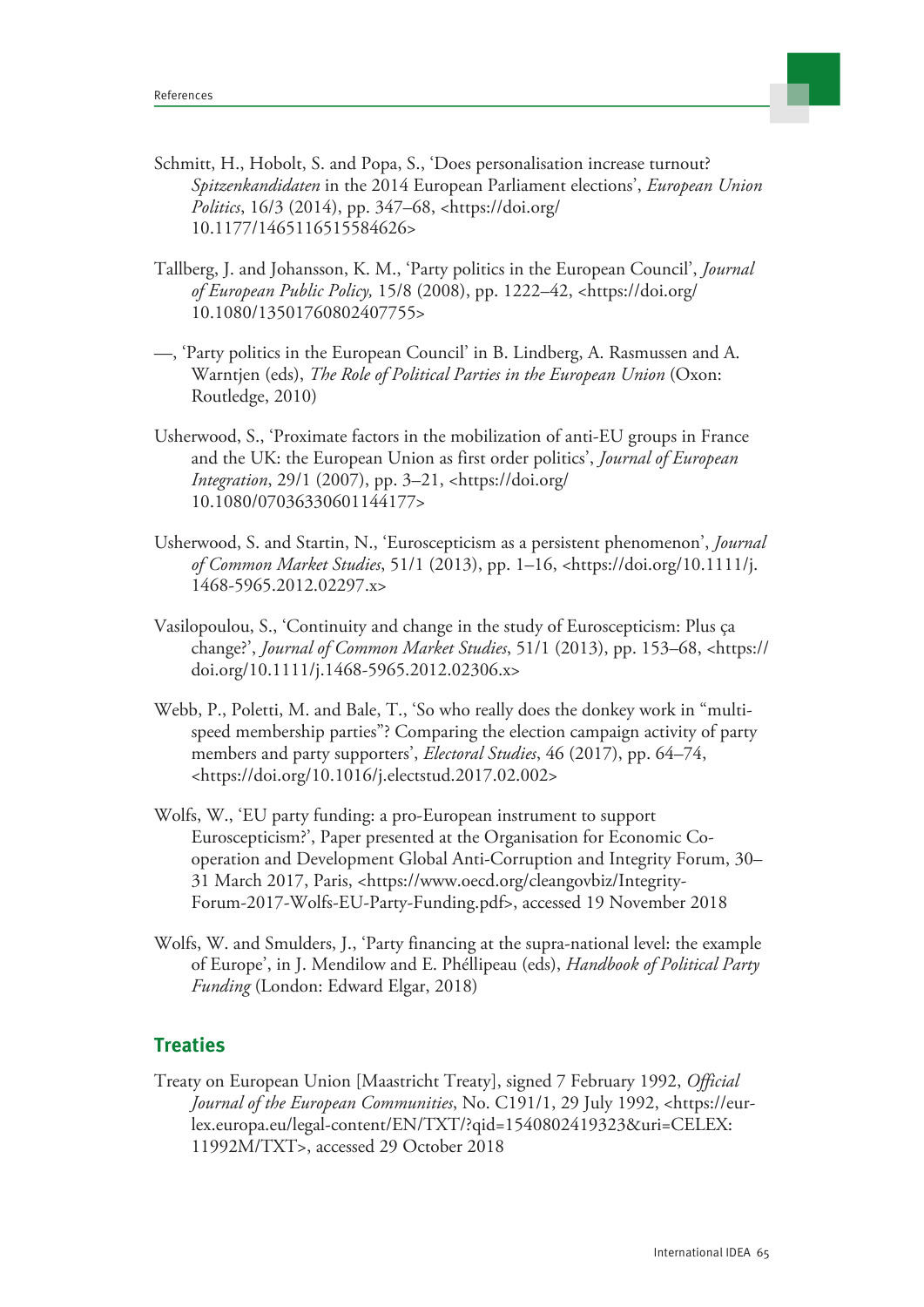

- Treaty of Lisbon amending the Treaty on European Union and the Treaty establishing the European Community [Lisbon Treaty], signed 13 December 2007, *Official Journal of the European Union*, 50 (C306), 17 December 2007, [<https://eur-lex.europa.eu/legal-content/EN/ALL/?uri=OJ:C:2007:306:TOC>](https://eur-lex.europa.eu/legal-content/EN/ALL/?uri=OJ:C:2007:306:TOC), accessed 29 October 2018
- Consolidated version of the Treaty on the Functioning of the European Union, *Official Journal of the European Union*, C202/1, 7 June 2016, [<https://eur](https://eur-lex.europa.eu/legal-content/EN/TXT/?uri=CELEX:12016E/TXT)[lex.europa.eu/legal-content/EN/TXT/?uri=CELEX:12016E/TXT>](https://eur-lex.europa.eu/legal-content/EN/TXT/?uri=CELEX:12016E/TXT), accessed 29 October 2018

#### **Global Party International statutes and founding documents**

#### Christian/Centrist Democrat International

Centrist Democrat International (CDI), 'CDI Basic Plan' (Brussels: CDI, 1995)

#### Global Greens

Global Greens, 'Charter of the Global Greens', adopted at the 1st Global Greens Conference, Canberra, Australia, 2001, [<https://www.globalgreens.org/](https://www.globalgreens.org/globalcharter) [globalcharter](https://www.globalgreens.org/globalcharter)>, accessed 29 October 2018

#### International Democrat Union

International Democrat Union (IDU), 'The Founding Meeting of the Union and Declaration of Principles', London, 24 June 1983, <[https://www.idu.org/about/](https://www.idu.org/about/history/) [history/](https://www.idu.org/about/history/)>, accessed 29 October 2018

#### Liberal International

- Liberal International, 'Oxford Manifesto', 1947, <[https://liberal-international.org/](https://liberal-international.org/who-we-are/our-mission/landmark-documents/political-manifestos/oxford-manifesto-1947/) [who-we-are/our-mission/landmark-documents/political-manifestos/oxford](https://liberal-international.org/who-we-are/our-mission/landmark-documents/political-manifestos/oxford-manifesto-1947/)[manifesto-1947/](https://liberal-international.org/who-we-are/our-mission/landmark-documents/political-manifestos/oxford-manifesto-1947/)>, accessed 29 October 2018
- —, 'The Liberal Agenda for the 21st century' [Oxford Manifesto 1997], adopted by the 48th Congress of Liberal International, 27–30 November 1997, <[https://](https://liberal-international.org/who-we-are/our-mission/landmark-documents/political-manifestos/oxford-manifesto-1997) [liberal-international.org/who-we-are/our-mission/landmark-documents/](https://liberal-international.org/who-we-are/our-mission/landmark-documents/political-manifestos/oxford-manifesto-1997) [political-manifestos/oxford-manifesto-1997>](https://liberal-international.org/who-we-are/our-mission/landmark-documents/political-manifestos/oxford-manifesto-1997), accessed 29 October 2018
- —, 'Constitution', as amended and adopted by the 59th Congress, April 2014, [<https://liberal-international.org/who-we-are/our-mission/landmark](https://liberal-international.org/who-we-are/our-mission/landmark-documents/governing-constitution/)[documents/governing-constitution/](https://liberal-international.org/who-we-are/our-mission/landmark-documents/governing-constitution/)>, accessed 29 October 2018
- —, 'Liberal Manifesto 2017' [Andorra Liberal Manifesto], adopted by the 61st Congress of Liberal International, 18–21 May 2017, <[https://liberal](https://liberal-international.org/who-we-are/our-mission/landmark-documents/political-manifestos/liberal-manifesto-2017/)[international.org/who-we-are/our-mission/landmark-documents/political](https://liberal-international.org/who-we-are/our-mission/landmark-documents/political-manifestos/liberal-manifesto-2017/)[manifestos/liberal-manifesto-2017/>](https://liberal-international.org/who-we-are/our-mission/landmark-documents/political-manifestos/liberal-manifesto-2017/), accessed 29 October 2018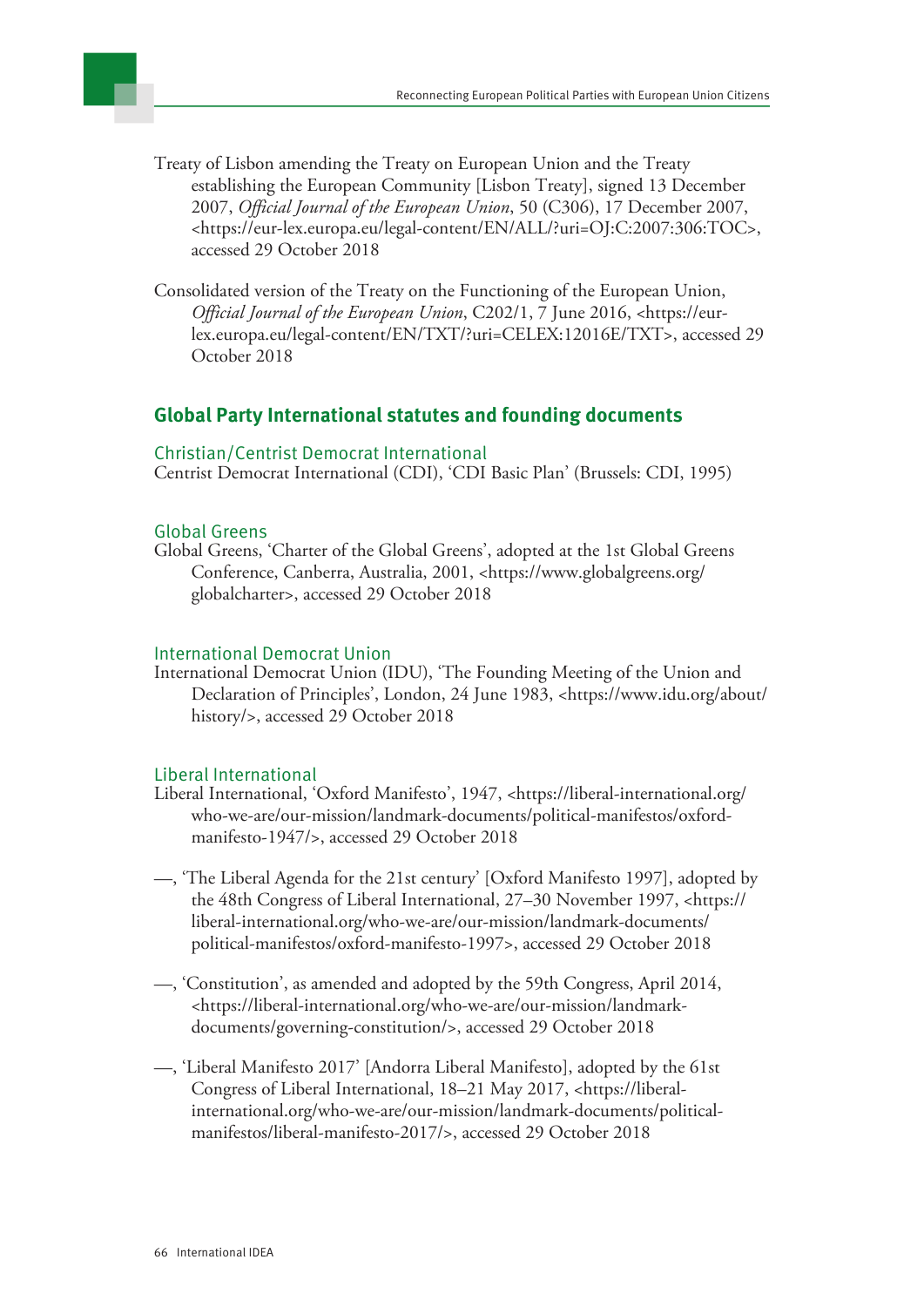

#### Progressive Alliance

Progressive Alliance, 'Progressive Alliance for Freedom, Justice and Solidarity' [Guiding Principles], [n.d.], <[http://progressive-alliance.info/](http://progressive-alliance.info/network/guiding-principles/) [network/guiding-principles/>](http://progressive-alliance.info/network/guiding-principles/), accessed 29 October 2018

#### Socialist International

- Socialist International, 'Aims and Tasks of Democratic Socialism' [Frankfurt Declaration], Declaration of the Socialist International adopted at its First Congress, 30 June–3 July 1951, <[http://www.socialistinternational.org/](http://www.socialistinternational.org/viewArticle.cfm?ArticleID=39) [viewArticle.cfm?ArticleID=39>](http://www.socialistinternational.org/viewArticle.cfm?ArticleID=39), accessed 29 October 2018
- —, 'Declaration of Principles' [Stockholm Declaration], adopted by the XVIII Congress June 1989, <[http://www.socialistinternational.org/viewArticle.cfm?](http://www.socialistinternational.org/viewArticle.cfm?ArticleID=31) [ArticleID=31](http://www.socialistinternational.org/viewArticle.cfm?ArticleID=31)>, accessed 29 October 2018

#### **Europarty statutes and founding documents**

- Alliance of Liberals and Democrats for Europe (ALDE), 'Statutes of the Alliance of Liberals and Democrats for Europe Party, European political party', adopted by the ALDE Party Congress, 1–3 December 2016, Warsaw, <[https://](https://www.aldeparty.eu/sites/alde/files/alde_statutes_european_party2016_adopted.pdf) [www.aldeparty.eu/sites/alde/files/](https://www.aldeparty.eu/sites/alde/files/alde_statutes_european_party2016_adopted.pdf) [alde\\_statutes\\_european\\_party2016\\_adopted.pdf](https://www.aldeparty.eu/sites/alde/files/alde_statutes_european_party2016_adopted.pdf)>, accessed 29 October 2018
- European Green Party (EGP), 'Statutes of the European Green Party, European Political Party (PPEU)', adopted at the EGP Council, 12 November 2011, Paris, <[https://europeangreens.eu/sites/europeangreens.eu/files/](https://europeangreens.eu/sites/europeangreens.eu/files/EGP%20Statutes%20as%20adopted%20in%20Karlstad%20Council.pdf) [EGP%20Statutes%20as%20adopted%20in%20Karlstad%20Council.pdf](https://europeangreens.eu/sites/europeangreens.eu/files/EGP%20Statutes%20as%20adopted%20in%20Karlstad%20Council.pdf)>, accessed 29 October 2018
- European People's Party (EPP), 'Statutes of the European People's Party', approved by the EPP Congress, 29 March 2017, Malta, <[https://www.epp.eu/files/](https://www.epp.eu/files/uploads/2015/09/EN-STATUTES-version-9-Mai-2017.pdf) [uploads/2015/09/EN-STATUTES-version-9-Mai-2017.pdf>](https://www.epp.eu/files/uploads/2015/09/EN-STATUTES-version-9-Mai-2017.pdf), accessed 29 October 2018
- Party of European Socialists (PES), 'Statutes of the Socialist International', adopted by the 10th PES Congress, 12 June 2015, [<http://](http://www.socialistinternational.org/viewArticle.cfm?ArticleID=27) [www.socialistinternational.org/viewArticle.cfm?ArticleID=27](http://www.socialistinternational.org/viewArticle.cfm?ArticleID=27)>, accessed 29 November 2018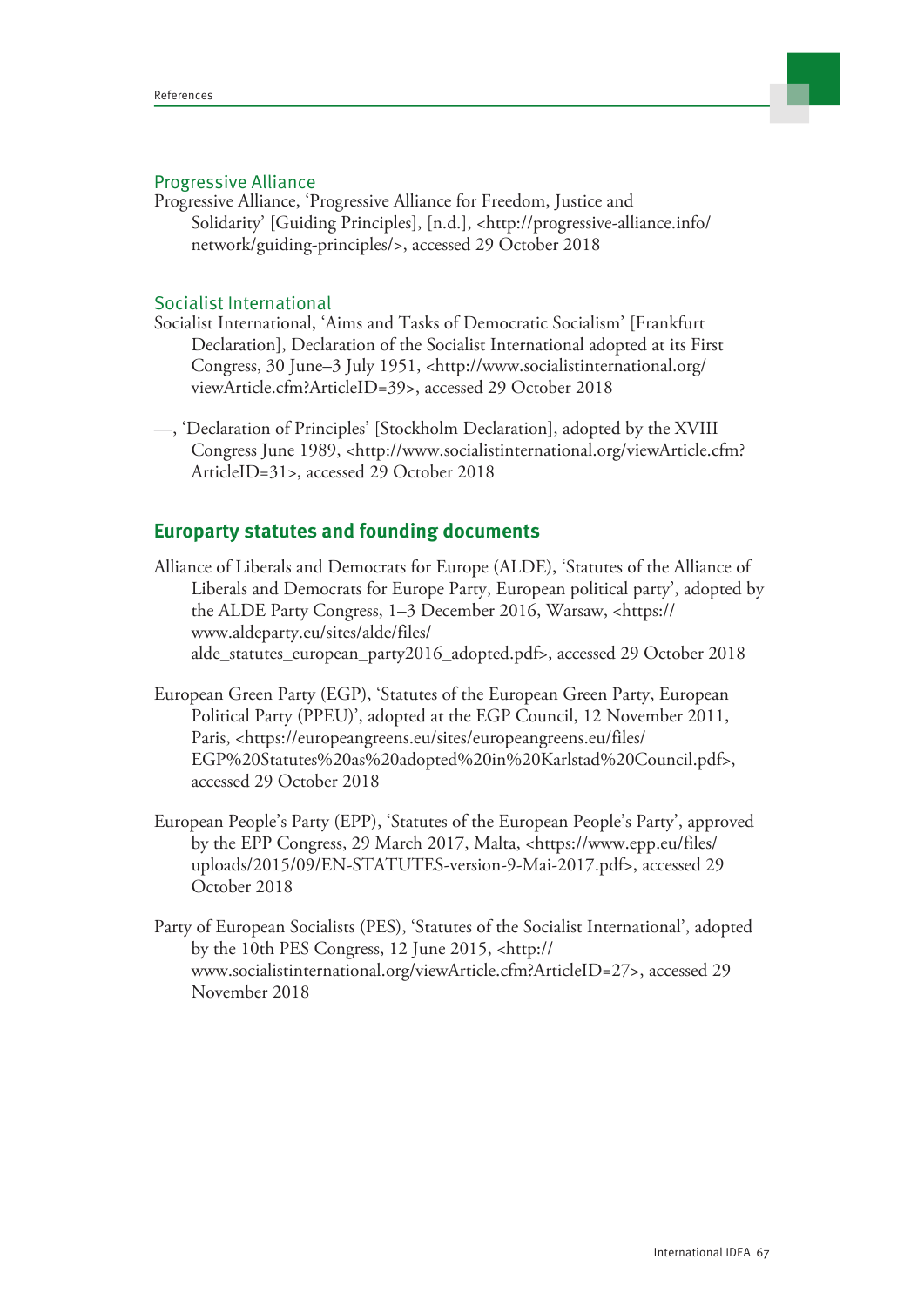### <span id="page-67-0"></span>**About the authors**

**Alex Andrione-Moylan** is a research assistant in the Social Sciences faculty of KU Leuven.

**Nathalie Brack** is an assistant professor at the Political Science Department of the Université Libre de Bruxelles.

**Isabelle de Coninck** is a research fellow of the Flemish Research Foundation Flanders at the KU Leuven Public Governance Institute.

**Stephen Day** is a professor of Comparative Politics and EU Studies in the Faculty of Economics at the University of Oita.

**Wojciech Gagatek** is an assistant professor in the Institute of Political Sciences, Faculty of Political Science and International Studies at the University of Warsaw.

**Emilie van Haute** is a lecturer and the deputy director or the Centre d'étude de la vie politique at the Université Libre de Bruxelles.

**Steven van Hecke** is an associate professor of Comparative and EU Politics at the KU Leuven Public Governance Institute. His research focuses on transnational political parties, EU institutions and European integration history, topics about which he has published in various journals and edited volumes. He also has an interest in the role of Belgium within the EU and co-edited *Readjusting the Council Presidency: Belgian Leadership with the EU* (2011).

**Isabelle Hertner** is a lecturer in the Politics of Britain in Europe at King's College London.

**Karl Magnus Johansson** is a professor of Political Science at Södertörn University in Stockholm.

**Teona Lavrelashvili** is a PhD researcher in the Social Sciences faculty at KU Leuven.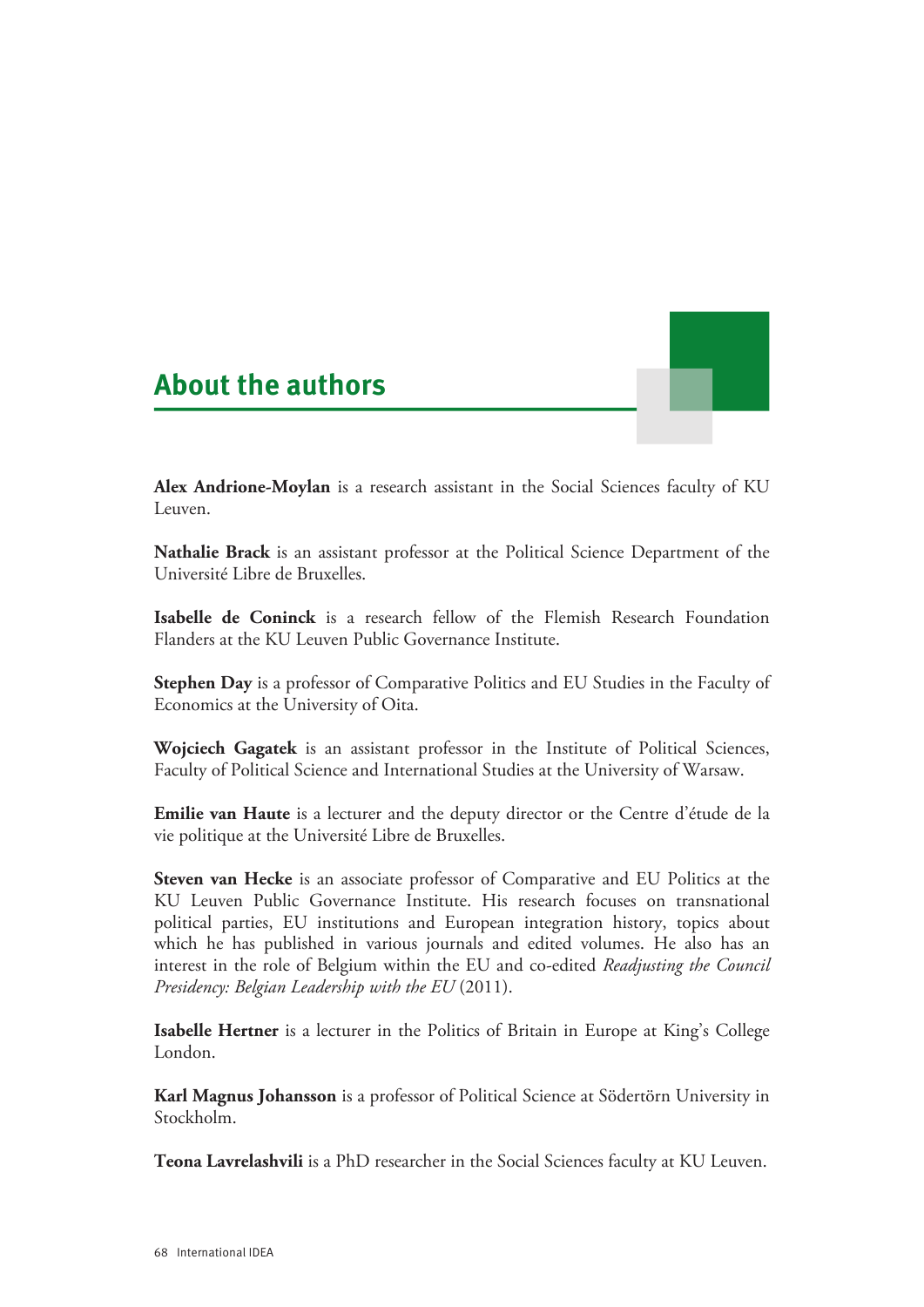

**Gilles Pittoors** is a research assistant in the Ghent Association for the Study of Parties and Representation, within the Political and Social Sciences Faculty at Ghent University.

**Wouter Wolfs** is a research fellow for the Flemish Research Foundation Flanders at the KU Leuven Public Governance Institute.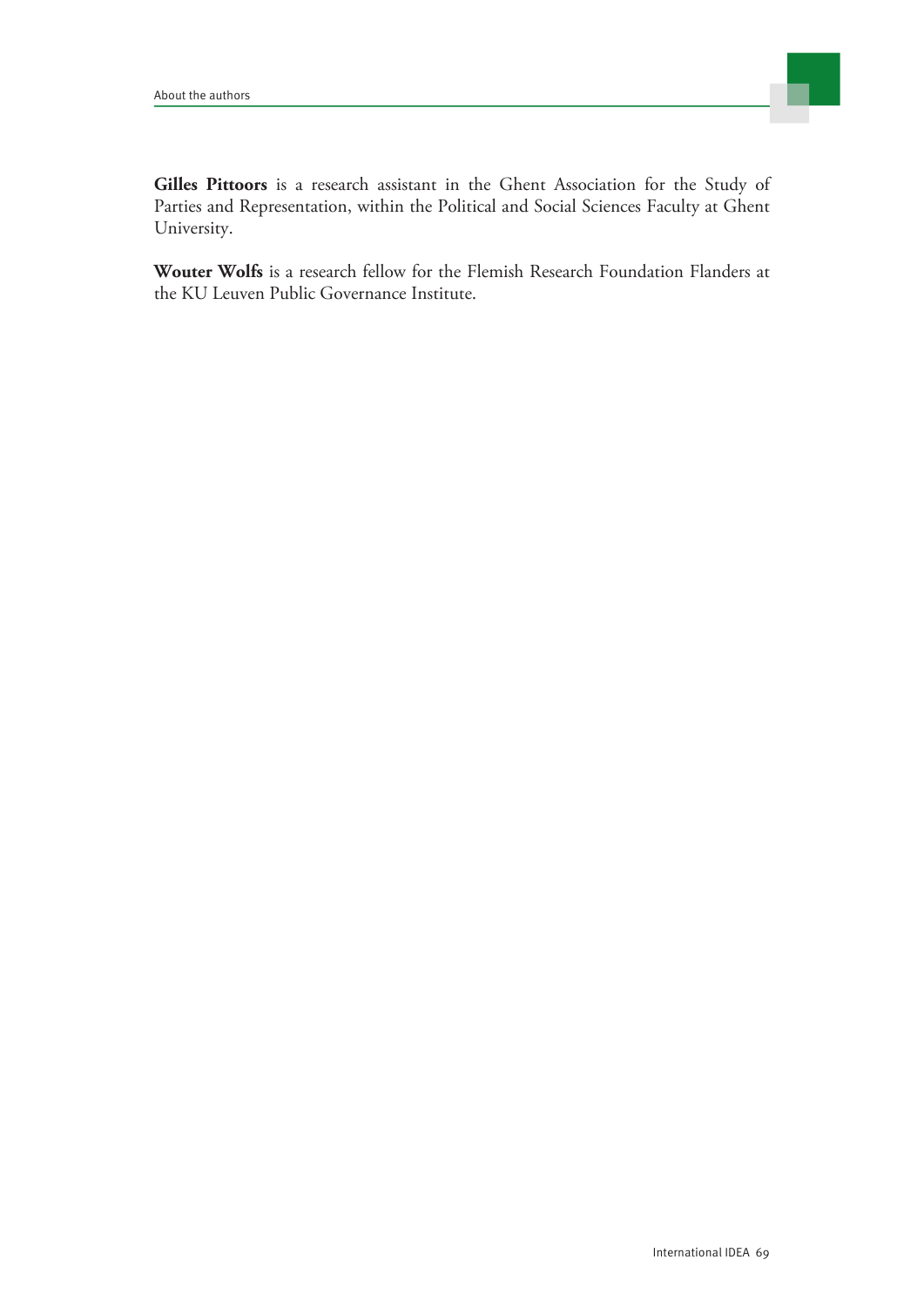### <span id="page-69-0"></span>**About International IDEA**

The International Institute for Democracy and Electoral Assistance (International IDEA) is an intergovernmental organization with the mission to advance democracy worldwide, as a universal human aspiration and enabler of sustainable development. We do this by supporting the building, strengthening and safeguarding of democratic political institutions and processes at all levels. Our vision is a world in which democratic processes, actors and institutions are inclusive and accountable and deliver sustainable development to all.

#### **What do we do?**

In our work we focus on three main impact areas: electoral processes; constitutionbuilding processes; and political participation and representation. The themes of gender and inclusion, conflict sensitivity and sustainable development are mainstreamed across all our areas of work.

International IDEA provides analyses of global and regional democratic trends; produces comparative knowledge on good international democratic practices; offers technical assistance and capacity-building on democratic reform to actors engaged in democratic processes; and convenes dialogue on issues relevant to the public debate on democracy and democracy building.

#### **Where do we work?**

Our headquarters is located in Stockholm, and we have regional and country offices in Africa, the Asia-Pacific, Europe, and Latin America and the Caribbean. International IDEA is a Permanent Observer to the United Nations and is accredited to European Union institutions.

<http://idea.int>